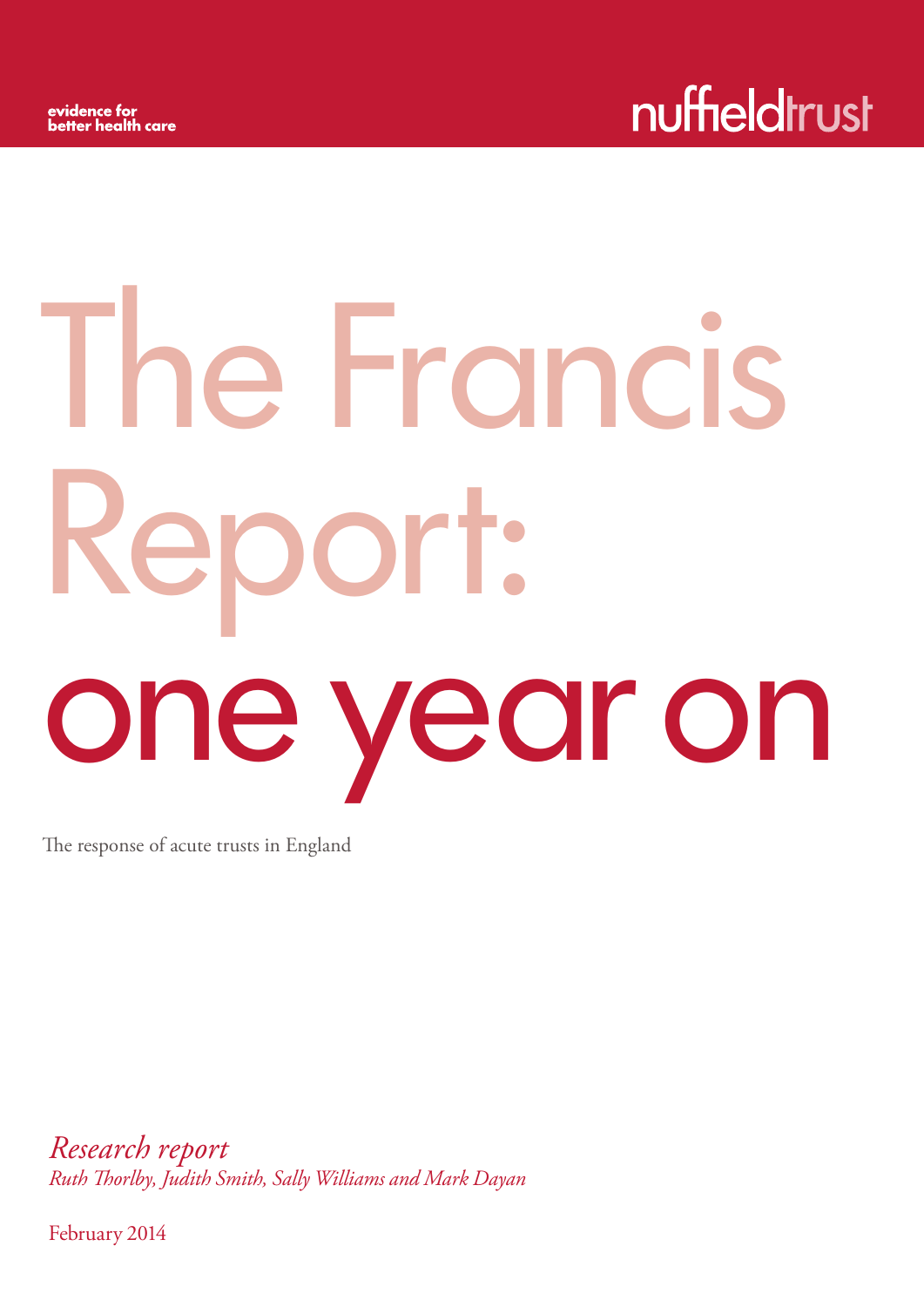# Acknowledgements

We are particularly grateful for the assistance of Robert Francis QC, who acted as an adviser to this project. In addition, we would like to thank Andy McKeon at the Nuffield Trust for his comments.

Above all, we would like to thank all the trusts that took part in the research, and particularly the staff at the five case study sites. They cannot be named, but we are very grateful for the time and assistance they offered us.

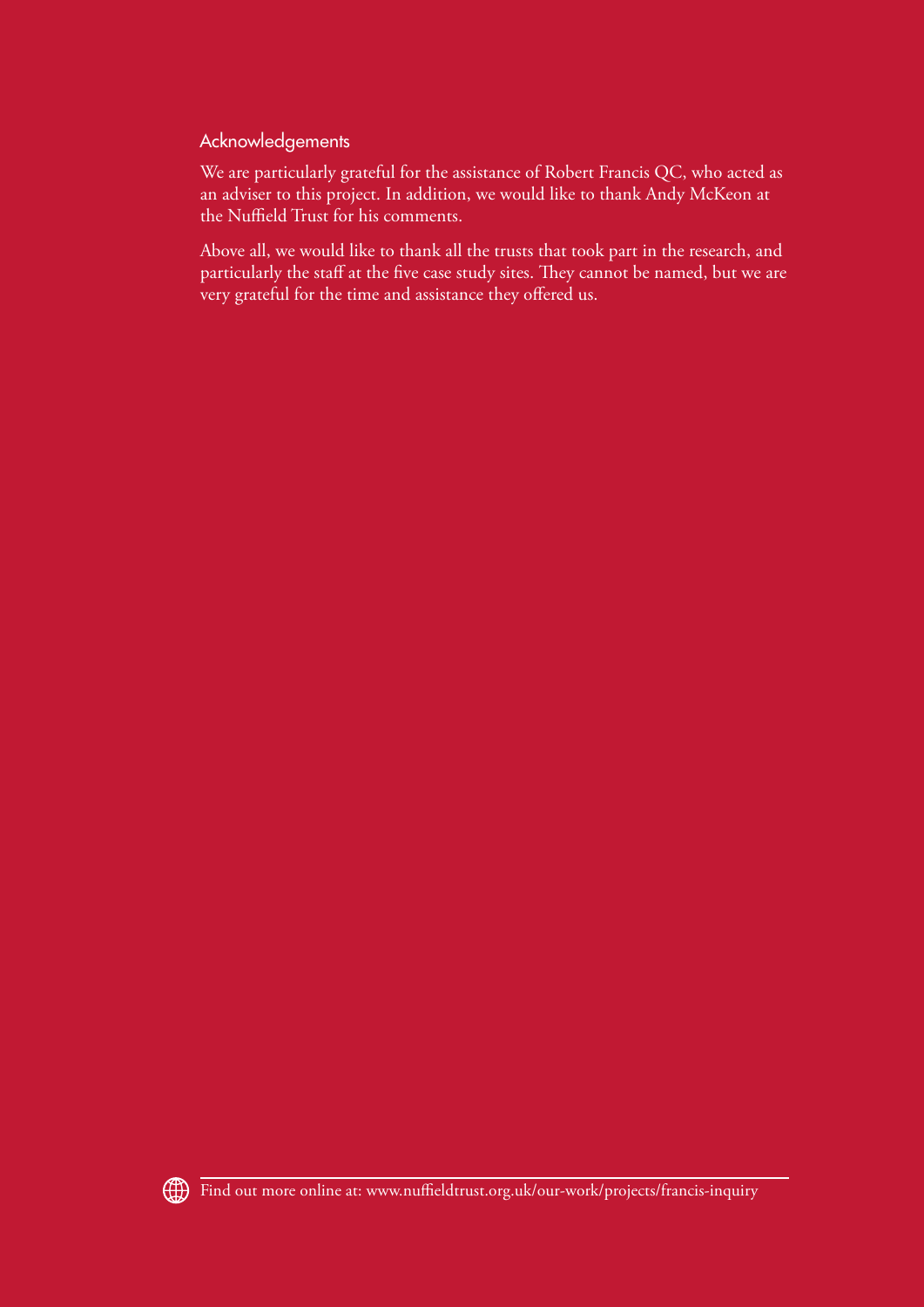# **Contents**

| Foreword        |                                                                  |    |
|-----------------|------------------------------------------------------------------|----|
| Key points      |                                                                  | 6  |
| 1. Introduction |                                                                  | 7  |
|                 | Main themes in the Francis Report for acute trusts               | 8  |
|                 | The context facing hospitals in this study                       | 10 |
|                 | Study objectives                                                 | 13 |
| Methods         |                                                                  | 13 |
| 2.<br>Findings  |                                                                  | 15 |
|                 | Overall trust reactions and perceptions of the Francis Report    | 15 |
|                 | Fundamental standards                                            | 19 |
|                 | Openness, transparency and candour                               | 24 |
|                 | Compassionate, caring and committed nursing                      | 29 |
|                 | Strong, patient-centred leadership                               | 30 |
|                 | Accurate, useful and relevant information                        | 34 |
| 3. Discussion   |                                                                  | 37 |
|                 | Valuing quality above money                                      | 38 |
|                 | Values of the wider system                                       | 40 |
|                 | Leadership and management post-Francis                           | 41 |
|                 | The implications for future health and social care configuration | 42 |
| 4. Conclusion   |                                                                  | 44 |
| References      |                                                                  | 45 |
|                 | About the authors                                                | 46 |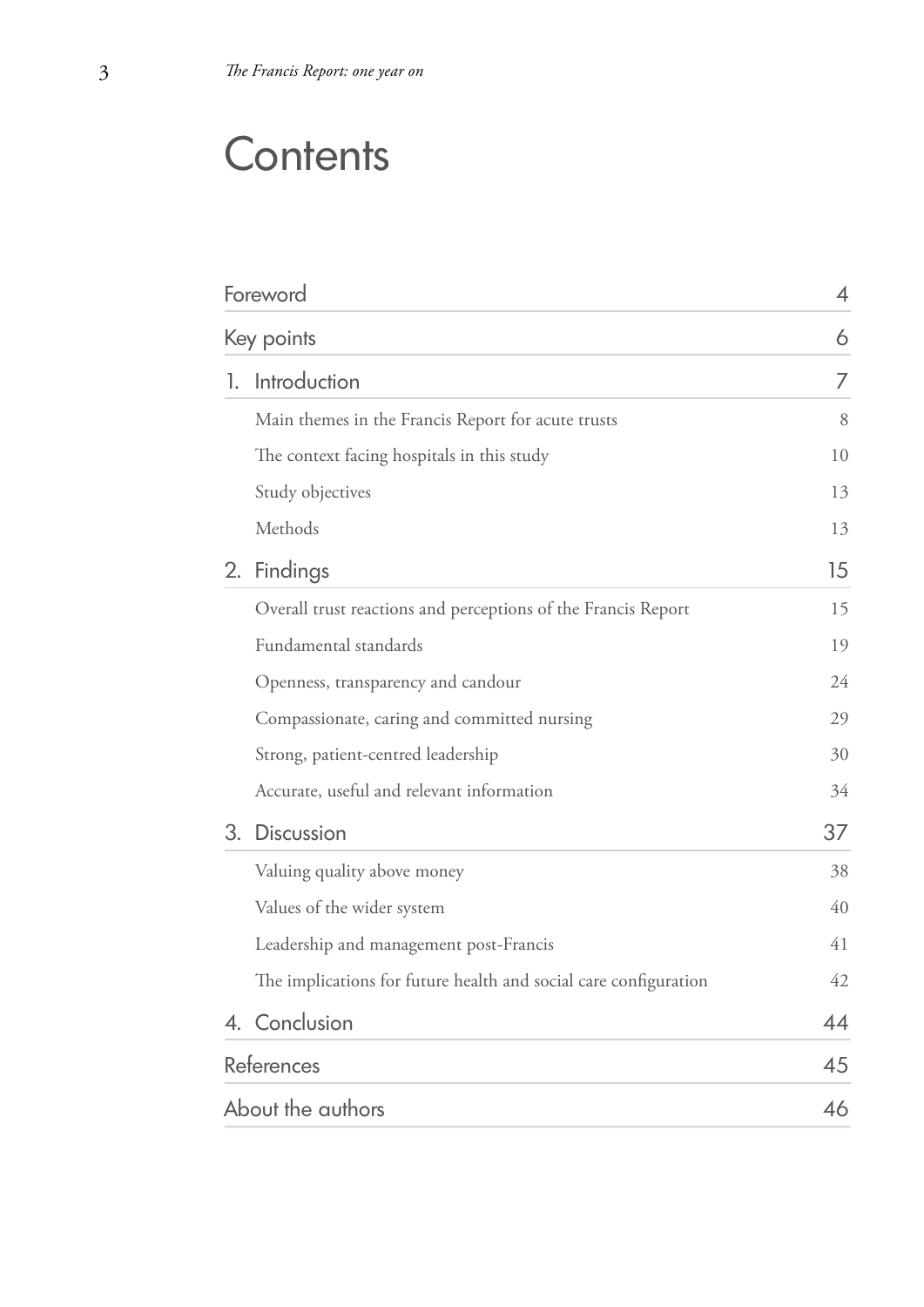# Foreword

One year after the publication of my report of the Public Inquiry into the Mid Staffordshire NHS Foundation Trust, there is a natural interest in what progress has been made in implementing the recommendations made in the report. This new Nuffield Trust research, with which I have been happy to be associated, provides helpful insights into how hospital trusts have responded.

It is reassuring to see that in large part the respondents to this research appear to have embraced the need to learn from the two inquiries in Stafford and the alarming events that they described. Rightly, many did not wait for the public inquiry report to begin making necessary changes, but exploited the learning available from the earlier report. Over the last year the health service has been confronted not only with the Public Inquiry report, and the governmental responses to it, but also by a welter of subsequent reports and reviews. These include Don Berwick's review into patient safety, Sir Bruce Keogh's mortality review, Anne Clwyd and Professor Tricia Hart's review into NHS complaints, and Camilla Cavendish's health care assistants review. It is therefore not surprising that only a start has been made in considering the necessary changes at local level.

Remarkably, all but a very few of the Public Inquiry's recommendations were accepted in full by the Department of Health, and all were in principle. The strong message thereby sent out to the health service by government was that important and fundamental change was required. This message has been reinforced by the words and actions not only of the Secretary of State personally, but by other NHS leaders.

What does this research tell us about what is actually happening closer to the front line? It is not surprising that many were shocked by the findings of the two inquiries and realised that changes were required to prevent similar events occurring in their own organisations. The persisting belief of some that the events reported were unique and unlikely to occur elsewhere is worrying. This is a dangerous misapprehension which is disproved by the findings of the Keogh review, among other recent reports. Importantly, poor standards were not found everywhere in the Mid Staffordshire NHS Foundation Trust; some good services were provided. The finding of good practice in some parts of a hospital is no guarantee that all is well everywhere. The vast majority of front-line staff, who are consistently hard-working, conscientious and compassionate, have to understand that criticism of poor and unacceptable practice is not aimed at them but is part of a struggle to support everything they stand for.

The general acceptance shown by this report that quality needs to be given much greater priority is very welcome, as is the recognition of the need for support of a high standard of front-line leadership, and better engagement of the talents and knowledge of front-line staff. Likewise there appears to be a widespread agreement that improvement is needed in the information made available on the effectiveness of the service provided. Many hospitals report now being engaged in trying to bring this about. The need for openness, transparency and candour seem to be generally accepted, and this research shows that front-line organisations do not have to wait for instructions from above to make positive progress in this regard. For too long, too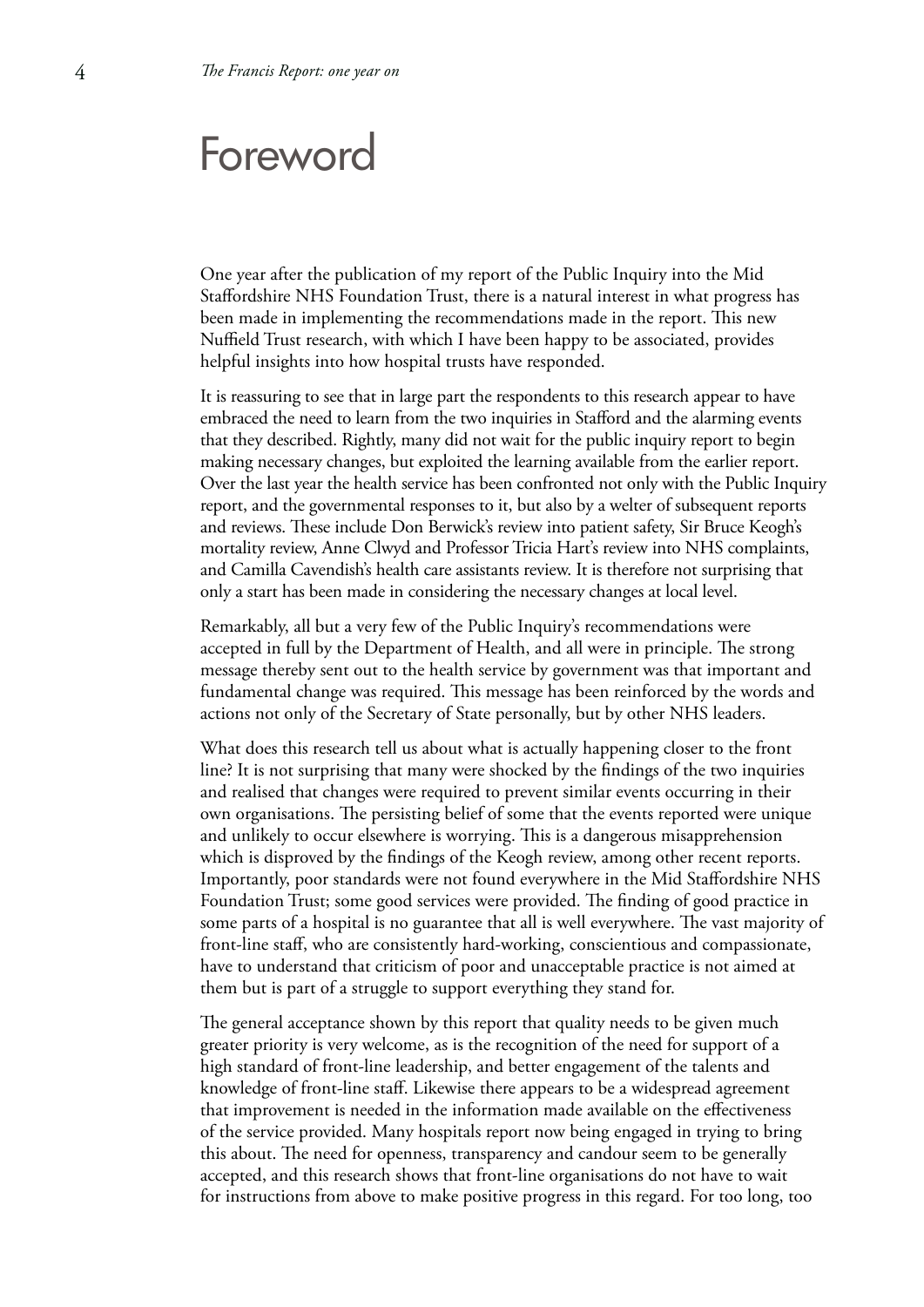many in the health service have been inhibited in doing the right thing for patients by feeling obliged to wait to be told what to do.

Some respondents found the public inquiry report of "challenging" and "unhelpful" length and that the recommendations lacked prioritisation. The problems uncovered are not however amenable to simplistic, one-off solutions. Therefore it is inevitable that widespread change was called for. To the extent that there is a consensus around the Inquiry recommendations, whatever their number, it is surely incumbent on leaders at all levels to devise programmes for their implementation and an order of priority.

Some respondents in this research report that national bodies have persisted in some of the behaviours towards hospitals that evidently contributed to the problems identified by the two inquiries. This is a theme echoed coincidentally in the recent Point of Care Foundation report (Point of Care Foundation, 2014). Although the Nuffield Trust research is based on a relatively small number of interviews, the inconsistency of approach between regulators that some interviewees spoke of is of concern. Similarly it appears that some commissioners at least have yet to get to grips with their responsibilities with regard to quality. If all this is true, it would suggest that a lack of coordination and elements of the system-based culture so evident in the regulation and oversight of Mid Staffordshire have persisted in spite of the assertions to the contrary by the regulators. Changing this requires their immediate and constant attention.

Perhaps of most concern are the reports suggesting a persistence of somewhat oppressive reactions to reports of problems in meeting financial and other corporate requirements. It is vital that national bodies exemplify in their own practice the change of cultural values which all seem to agree is needed in the health service. This may mean a reconsideration of the expression of priorities, behaviour and language, and the reaction to the inevitable tension between finance and quality that will arise in some trusts.

If it is impossible, even with good practice, to provide the service required within the resources allocated then it is incumbent on leaders to communicate that openly to those responsible for commissioning and funding services. That then needs to lead to a frank discussion about what needs to be provided within the available resources and what cannot. It is unacceptable to pretend that all can be provided to an acceptable standard when that is not true.

Undertaking the necessary culture change in the NHS was never going to be easy or a short one-off task. Only time will tell whether the obvious enthusiasm for change demonstrated by hospitals taking part in this research, can translate into the relevant action. Regular reviews will be needed to monitor progress.

*Robert Francis QC*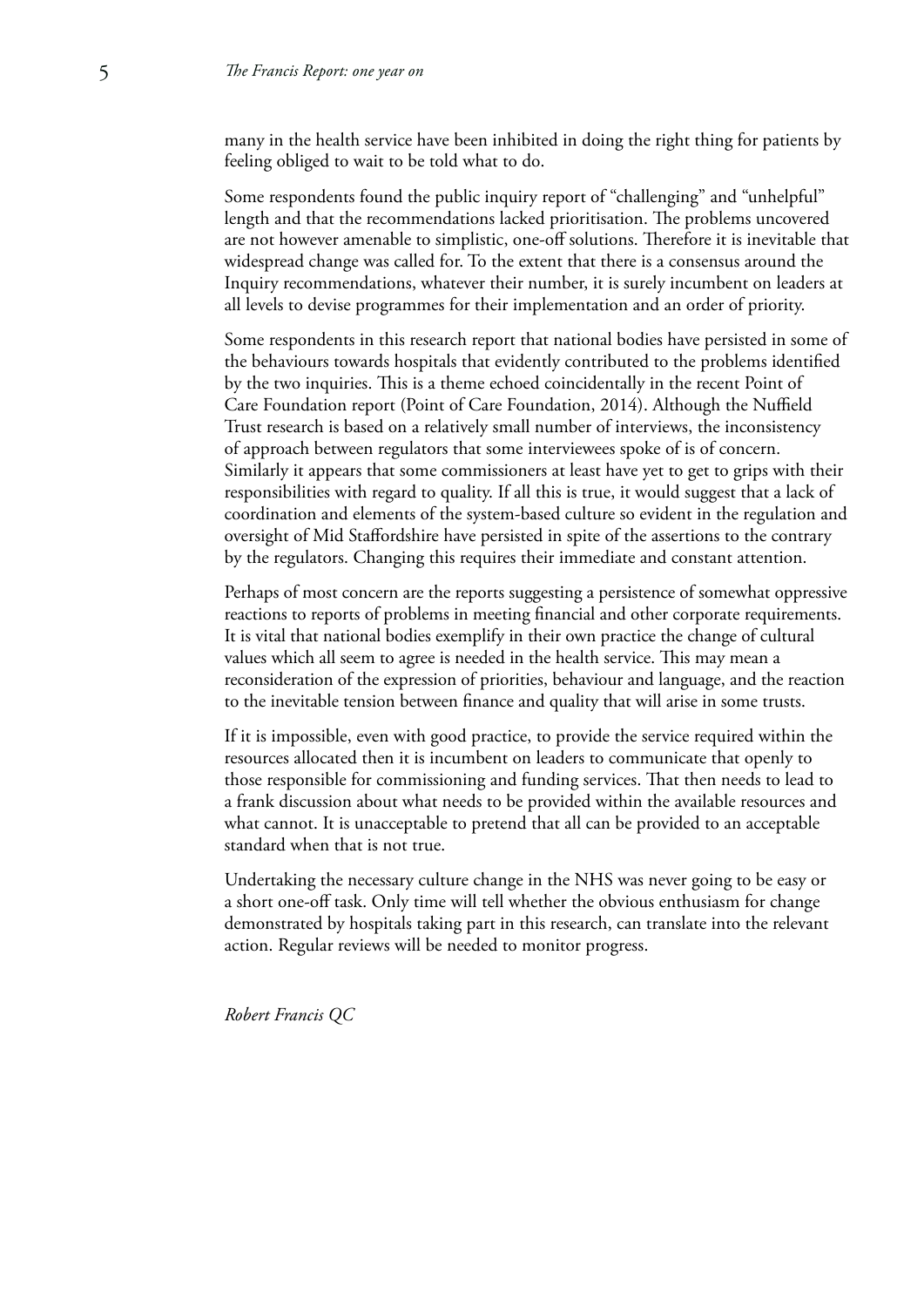This Nuffield Trust report explores the response of acute hospital trusts in England to the report by Robert Francis QC of the Mid Staffordshire NHS Foundation Trust Public Inquiry, published in 2013. The research asked questions about how hospital trusts responded to the main themes in the Francis Report, and for their reflections on the challenges of changing the quality and culture of care in a demanding environment. The research was based on 48 in-depth interviews with predominantly senior staff at five case study hospitals, and the responses of 53 hospital trusts to an electronic survey.

# Key Points:

- The recommendations in the Francis Report aimed at improving organisational culture in trusts, through greater openness, transparency and candour, had been well received by the staff interviewed in the study. But leaders of the acute trusts recognised that genuine culture change is a slow process and that many staff may still not feel comfortable in raising concerns.
- Many senior leaders of the acute trusts said that the publication of the Francis Report had prompted them to reflect in greater depth on the quality of care being delivered in their organisations. It had also added legitimacy to their efforts to give greater weight to improve and assure the quality of care, alongside meeting financial and performance targets.
- Although the Francis Report was cited by senior leaders as reinforcing their efforts to prioritise quality of care as equal to, or more important than, financial performance, there remains a profound tension between the two goals. This is especially so if increasing staff is seen as the main route to improve safety and quality, at the expense of a more complicated (and politically challenging) reconfiguration of care pathways and services. This could prove unsustainable for some hospitals.
- The trusts we interviewed reported greater pressure from external bodies seeking assurance of quality in the wake of the Francis Report, including national regulators, NHS England's local area teams and clinical commissioners. In some cases, the collection and validation of data needed by these external bodies was proving onerous for hospitals.
- Some of the senior leaders noted that the culture of the external performance management and regulation system continued to feel punitive at times. Concerns were also raised about the degree to which national bodies were able to coordinate their monitoring and performance management of local trusts.
- Trusts reported that they had already been taking action to improve the quality of care in their hospitals prior to 2013, but that the publication of the Francis Report had added impetus to this, in particular to work on complaints handling, improving staffing levels in nursing and emergency care, and securing better engagement of staff.
- Many trusts in the study had embarked on their own initiatives to gather a wide range of data about different aspects of the quality of care, particularly at ward level, and often in real time. This work included the combining of clinical and patientreported data, and some trusts had developed their own peer-led reviews of quality.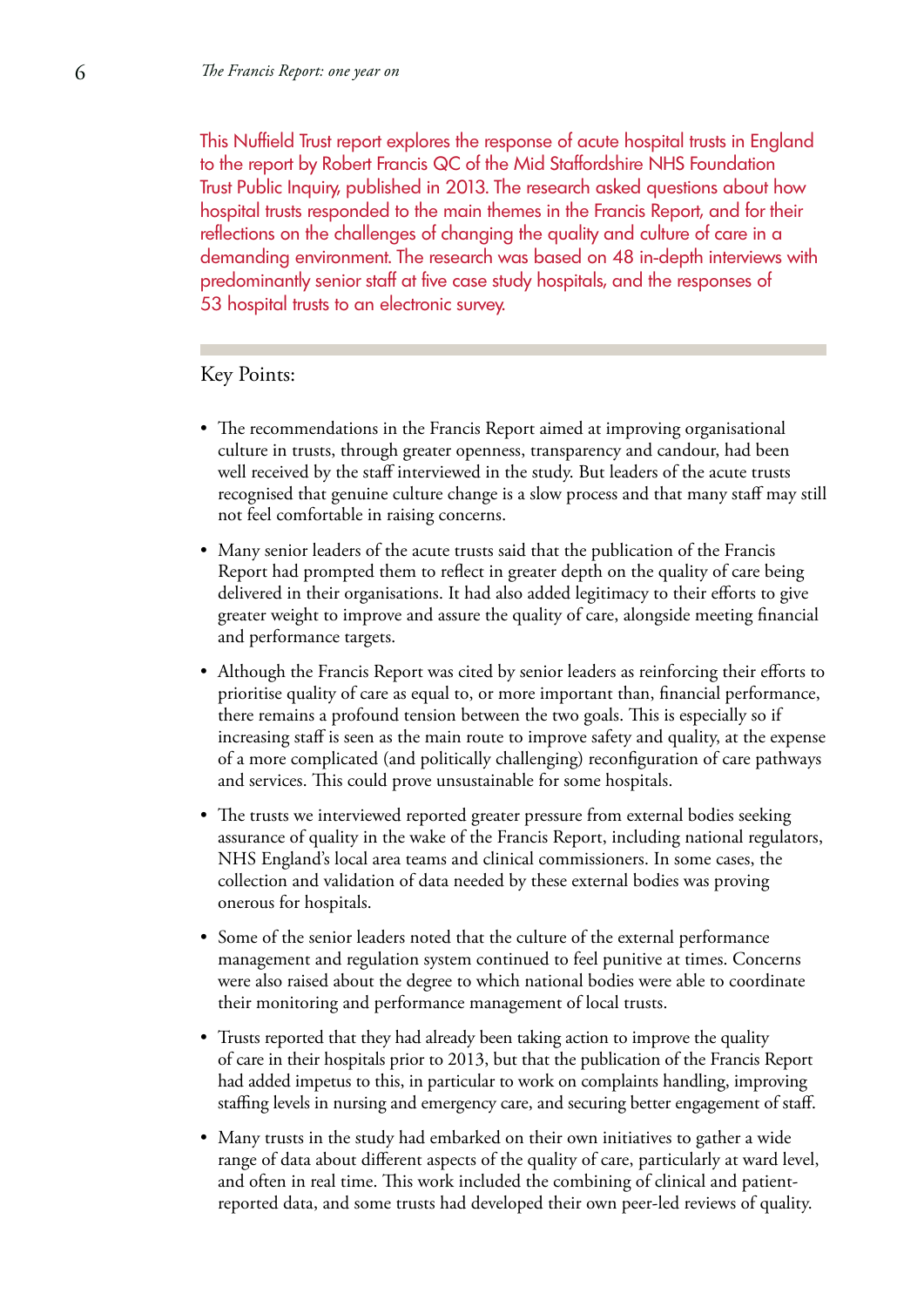# 1. Introduction

The failings in care at Mid Staffordshire NHS Foundation Trust between 2005 and 2009 brought suffering to a large number of patients and may have been responsible for an unknown number of premature deaths. The trust-level factors that contributed to the distressing and degrading experience of these patients and their families were documented in an initial independent inquiry, chaired by Robert Francis QC and published in 2010 (Francis, 2010). The report highlighted a wide range of failings across the trust, including a board focused on finance at the expense of the quality of care being delivered to patients, understaffing and a culture of poor practice and neglect that many staff felt powerless to challenge.

The 2010 report also flagged up failings that went beyond the trust, among the regulatory bodies, commissioners and wider management system, locally and nationally. In June 2010, the incoming Coalition Government ordered a full public inquiry, under the remit of the Inquiries Act 2005, also chaired by Robert Francis QC. This second inquiry had a specific remit to examine this wider context, including:

 *the operation of the commissioning, supervisory and regulatory organisations and other agencies, including the culture and systems of those organisations in relation to their monitoring role at Mid Staffordshire NHS Foundation Trust between January 2005 and March 2009 and to examine why problems at the Trust were not identified sooner; and appropriate action taken.* (The Mid Staffordshire NHS Foundation Trust Public Inquiry, 2010, p.1)

The report of this second public inquiry was published in February 2013 (Francis, 2013a). It examined the behaviour of a range of national and local supervisory and regulatory organisations and asked questions about the culture of the NHS as a whole. The final report set out an analysis of what went wrong and contained 290 recommendations aimed at changing culture and practice at the Department of Health, the Care Quality Commission (CQC), Monitor, the General Medical Council (GMC) and the Nursing and Midwifery Council (NMC), in addition to local patient and public scrutiny organisations.

Many of the recommendations also applied to boards of acute hospitals and to all those working in organisations providing services to patients. The executive summary of the report noted that the inquiry team received requests from 'distressed members of the public' about failings in other trusts, which were beyond the remit of the inquiry to investigate. But what the inquiry heard about the culture and behaviour of the NHS 'system' as a whole, coupled with the numerous reports of failings in care in other institutions since 2009, led Robert Francis QC to conclude 'that Stafford was not an event of such rarity or improbability that it would be safe to assume that it has not been and will not be repeated' (Francis, 2013a, p.25, para 76).

In his press statement at the launch of the report, Robert Francis QC emphasised the need for urgent action at all levels in the system, including all those providing care to patients: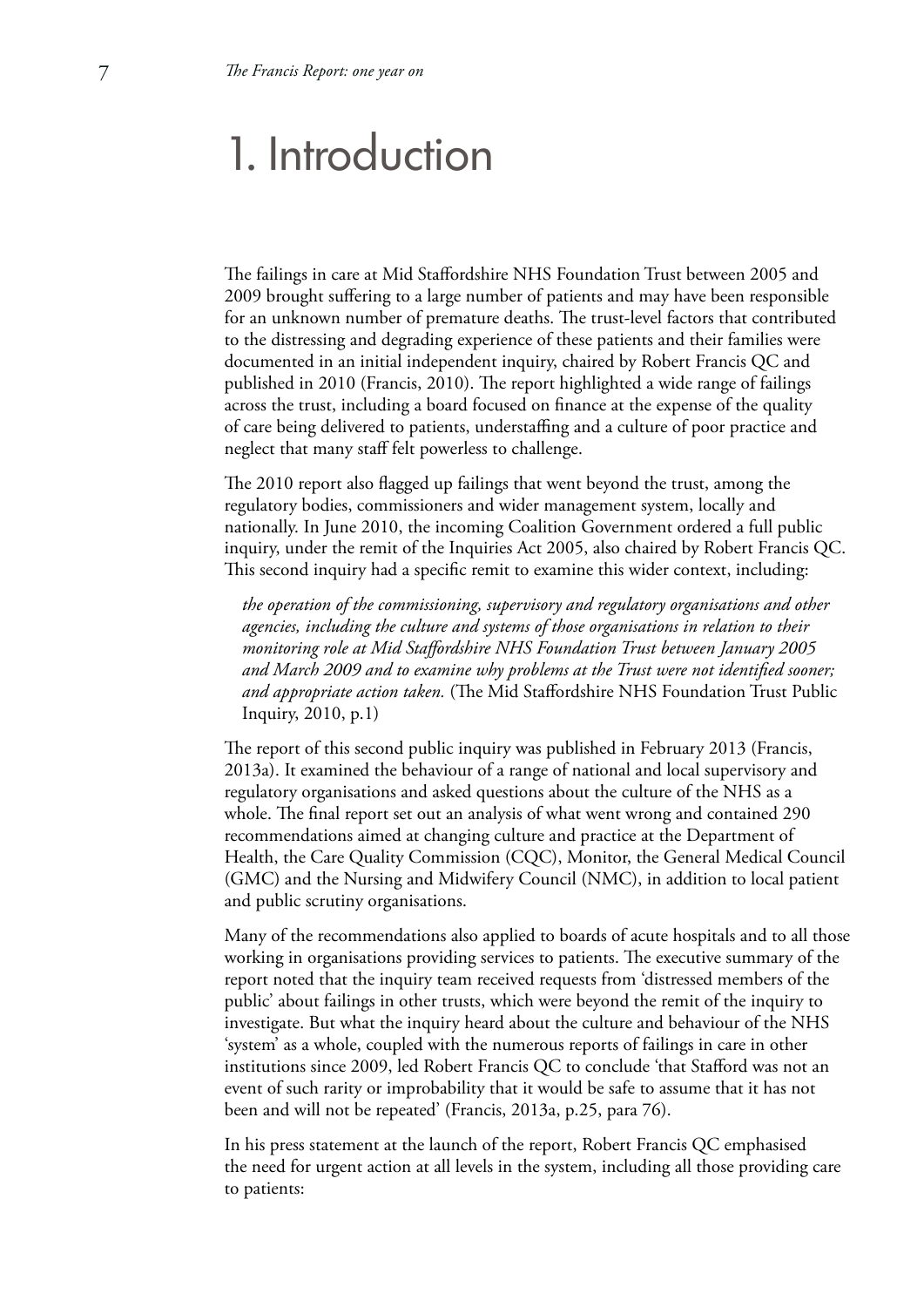*Government and the Department of Health have an important role to play in changing [the] culture, but this does not mean everyone else in the system can sit back and wait to be told what to do. Every single person and organisation within the NHS, and not only those whose actions are described in this report, need to reflect from today on what needs to be done differently in future.* (Francis, 2013b, p.9)

This Nuffield Trust report is an exploration of how acute trusts in England perceived and responded to the 2013 public inquiry report (referred to hereafter as the Francis Report). It is based on 53 responses from acute hospital trusts in England to a questionnaire survey, an analysis of board papers of 37 trusts, and in-depth interviews with 48 members of staff, including chief executives and chairs in five case study trusts. Full details of the methods are on pages 13 and 14. Robert Francis QC has acted as an adviser to the project team.

#### Main themes in the Francis Report for acute trusts

Of the 290 recommendations contained in the report, many potentially apply to hospitals. In his press statement at the release of the Francis Report, Robert Francis QC identified five main themes according to which all NHS organisations needed to take action, namely:

- fundamental standards
- openness, transparency and candour
- nursing standards
- patient-centred leadership
- information (Francis, 2013b).

## *Fundamental standards*

Many recommendations in the Francis Report relate to the development and enforcement of fundamental standards with regard to the quality of care. The report found that although quality standards existed at the time of the Mid Staffordshire scandal, they were confused in terms of their objectives and their enforcement through regulation. While responsibility for developing and enforcing the recommended fundamental standards lies with national bodies rather than acute trusts, the report recommended that staff inside trusts should be willing to contribute to the development of such standards and comply with them (recommendation 11). Managers should insist that staff report failures and give feedback to staff in relation to any reports they make (recommendation 12).

The Francis Report recommended that trust boards should also publish comprehensive reports about their organisation's compliance with standards, including information about failures as well as successes (recommendation 37). In addition, foundation trusts should consider how to enable councils of governors to assist in the process of maintaining standards, representing the public interest and being accountable to the wider public (recommendations 75 and 76).

Recommendations 109–122 relate to better handling of, and response to, complaints. The recommendations include trusts ensuring that they respond to and learn from all complaints (regardless of whether they are subject to formal investigations) and that external bodies such as commissioners and overview and scrutiny committees also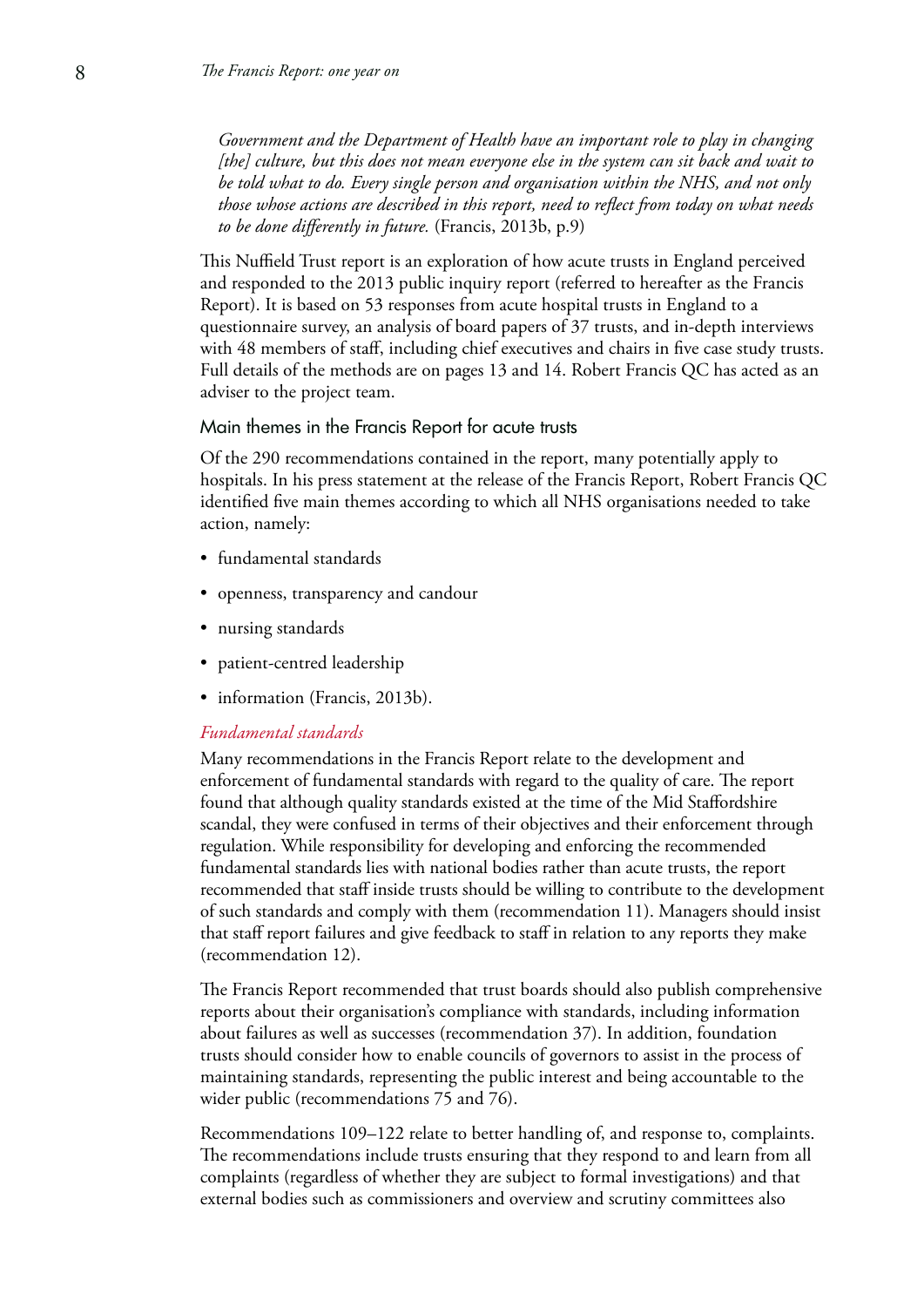have access to detailed and timely information about complaints. Patients and families should have clear and multiple channels to both comment and complain during and after treatment.

#### *Openness, transparency and candour*

The Francis Report concluded that many of the failings in care in Mid Staffordshire were the culmination of a leadership culture within the trust that 'lacked insight and awareness of the reality of the care being provided to patients. It was generally defensive in its reaction to criticism and lacked openness with patients, the public and external agencies' (Francis, 2013a, p.64, para 1.114). This lack of openness also characterised the conduct of some of the national managerial and regulatory bodies.

Some of the recommendations under this theme require legislation or action at a national level, notably the recommended statutory duty of candour on providers. Nevertheless, there is a general recommendation that every organisation, and everyone working in them, should be honest and open in their dealings with patients (recommendation 173). Where a serious incident has occurred, patients and their families should be given full and truthful answers to questions, as should regulators and commissioners (recommendations 174–176).

## *Nursing standards*

The Francis Report identified an inadequate standard of nursing in Mid Staffordshire, characterised by poor leadership, recruitment and training (Francis, 2013a, p.45, para 1.14). Recommendations include:

- employers assessing potential nursing staff values and attitudes towards patients
- better performance management of nursing staff including patients' assessment of nurses' caring values
- ward managers being more hands-on and available to patients and staff, rather than office-bound
- the development and use of measurements of the cultural health of the nursing workforce
- a named 'key nurse' to coordinate care for patients.

The inquiry findings also drew attention to the impact of cuts to nursing staff in Mid Staffordshire, but the recommendations avoid the development of minimum patientto-staff ratios, instead recommending that the National Institute for Health and Care Excellence (NICE) draw up evidence-based tools to establish minimum staffing levels for nursing and other clinicians (recommendation 23).

Also under this theme are a number of recommendations that relate to the care of older people, including:

- having robust arrangements for ensuring that patients are given food and drink
- better supervision of the administration of medication
- assessing whether a 'named clinician' needs to be in place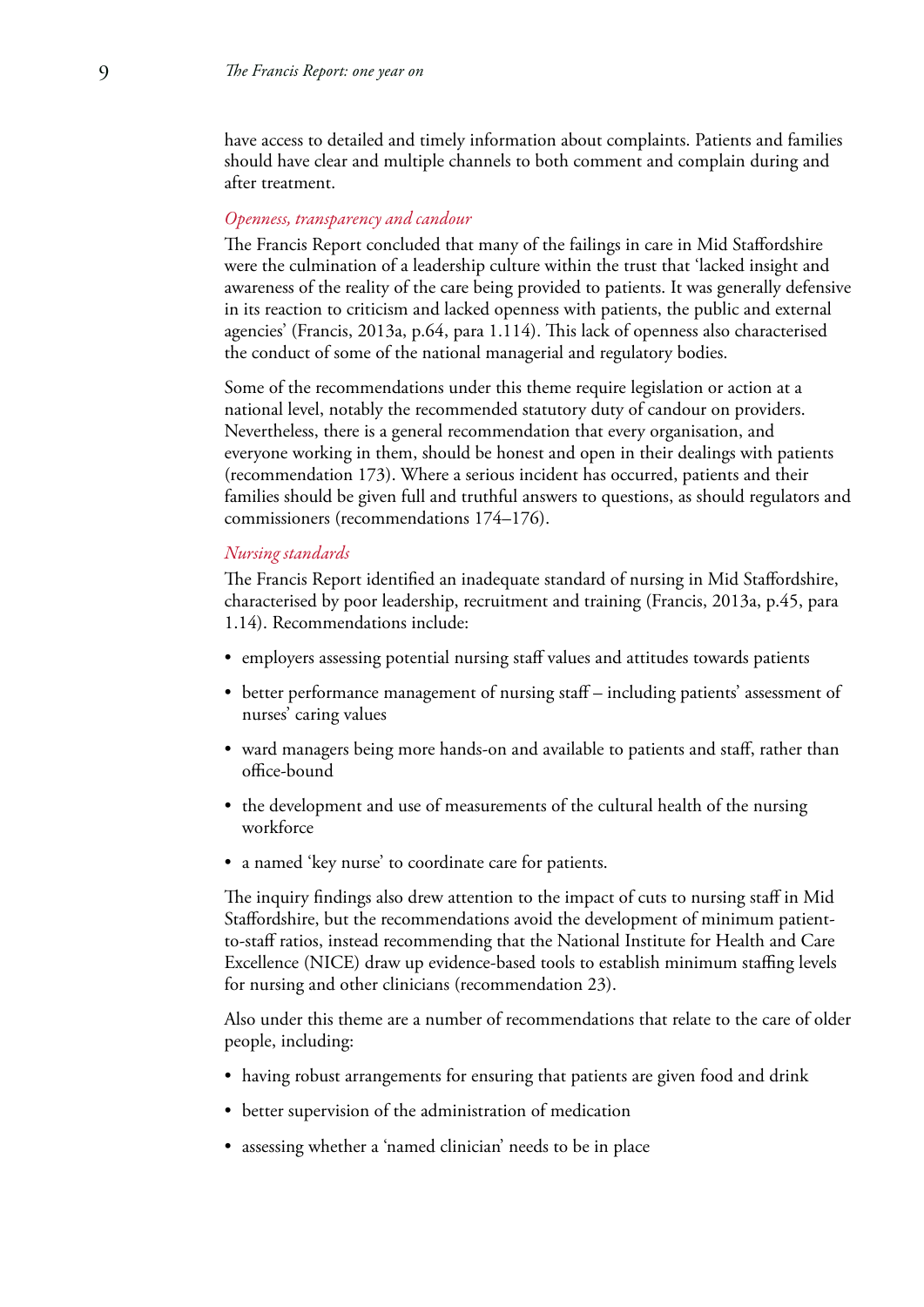- discharge arrangements that do not allow patients to be released in the middle of the night
- proper systems in place for recording and using routine observations on the ward.

# *Patient-centred leadership*

The Francis Report shed light on poor-quality leadership, both within Mid Staffordshire NHS Foundation Trust and beyond, focused on the wrong objectives at the expense of patient care, isolated and inclined to 'self promotion rather than critical analysis and openness' (Francis, 2013a, p.44, para 1.7). The report recommends the development of a code of practice and training for leaders, including those managing health care organisations. While the development of such codes, along with the recommended procedures for getting rid of those leaders who are not 'fit' for practise, lies outside of the control of hospitals, many of the more general recommendations that relate to values are relevant for the leaders (executive and non-executive directors, and clinical directors and senior nurse managers) of hospital trusts. For example, all individuals working in the NHS should adhere to the values contained in the NHS Constitution, namely that 'the overriding value should be that patients are put first, and everything done by the NHS and everyone associated with it should be informed by this ethos' (recommendation 4).

# *Information*

The main recommendations that apply to provider organisations under this theme relate to having proper systems in place for the collection of real-time and accurate information about the performance of their services against the standards required, including at consultant and specialist team levels, and that this information should be made available to commissioners, regulators and the wider public, as appropriate.

# The context facing hospitals in this study

The acute hospitals that are the focus of this study have been operating within a highly complex and challenging environment. The Francis Inquiry has led to numerous initiatives that relate to improving and assuring the quality of care provided in hospitals, but there has also been a major reorganisation of the NHS in the wake of the Health and Social Care Act 2012, coupled with a freeze in funding of the NHS and real-terms reductions in adult social care budgets.

# *The government's response to the Francis Report*

The government published an initial response to the Francis Report in March 2013. Entitled *Patients First and Foremost*, it set out some immediate measures that it was planning to take, for example adopting a rating scheme for health care providers (including hospitals) and setting up a chief inspector of hospitals and other kinds of providers (Department of Health, 2013a). A more comprehensive response, entitled *Hard Truths: The journey to putting patients first*, was published in November of the same year, which presented a detailed response to each recommendation, and set out new actions planned by the government, including requiring trusts to publish ward staffing levels monthly, and complaints data quarterly, and a proposal to legislate to create a duty of candour for providers and the development of a criminal charge of wilful neglect in the future (Department of Health, 2013b).

In its initial response to the Francis Report, the government did not specify a list of actions that it expected hospital trusts to take, but the Secretary of State for Health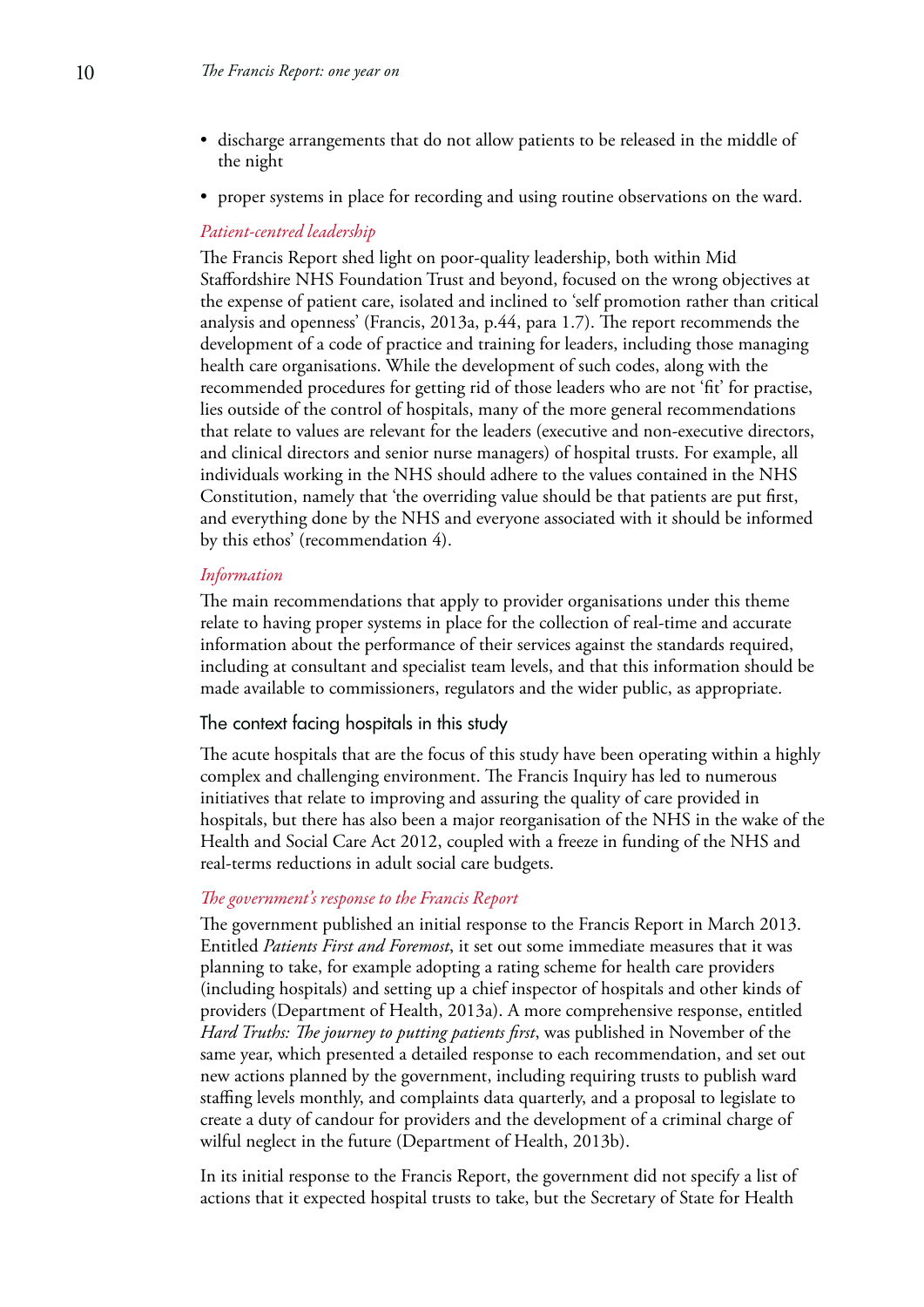wrote to the chairs of hospital boards 'asking them to hold events where they listen to the views of their staff about how we safeguard the core values of compassion as the NHS gets ever busier' (Department of Health, 2013a, p.6). The government also requested that trusts feed back on the outcomes of these listening events by the end of 2013 (Department of Health, 2013b).

# *Parallel initiatives to improve quality and safety of care*

*Patients First and Foremost* (Department of Health, 2013a) contained a summary of the initiatives either under way or planned that were directly or indirectly in response to the Francis Report, illustrating just how complex the initiatives relating to 'quality improvement' have become in the last two years. The document referred to five new initiatives or concurrent reviews on: patient safety; quality and safety in 14 hospital trusts with persistently high mortality rates; health care assistants; the handling of complaints; the development of hospital ratings; and the burden of NHS bureaucracy, as summarised in Table 1. These follow other initiatives that pre-date the Francis Report, including the creation of Quality Surveillance Groups, and Compassion in Practice – a review of caring and compassion for nurses and other care staff led by the Chief Nursing Officer.

| Title                                                                                                                                                                                                                                                                  | Date             | Remit                                                                                                                 |
|------------------------------------------------------------------------------------------------------------------------------------------------------------------------------------------------------------------------------------------------------------------------|------------------|-----------------------------------------------------------------------------------------------------------------------|
| Bureaucracy and regulatory review, carried out<br>by the NHS Confederation                                                                                                                                                                                             | November<br>2013 | Government-commissioned review<br>of bureaucracy and the burden of<br>information collection                          |
| Report of handling of complaints by NHS<br>hospitals in England, by Ann Clwyd MP<br>and Professor Tricia Hart ('NHS hospitals<br>complaints system review')                                                                                                            | October<br>2013  | Government-commissioned review of<br>hospital trusts' handling of complaints                                          |
| National Patient Safety Advisory Group in<br>England, chaired by Professor Don Berwick<br>('Berwick review into patient safety')                                                                                                                                       | August<br>2013   | Government-commissioned review of<br>safety                                                                           |
| Review into the quality of care and treatment<br>provided by 14 hospital trusts in England, led<br>by Sir Bruce Keogh ('Keogh mortality review')                                                                                                                       | <b>July 2013</b> | Government-commissioned review of 14<br>hospital trusts that had been persistent<br>outliers on measures of mortality |
| Independent review into health care assistants<br>and support workers in the NHS and social<br>care settings, chaired by Camilla Cavendish<br>('Cavendish report')                                                                                                     | <b>July 2013</b> | Government-commissioned review of<br>health care assistants                                                           |
| Review of aggregate assessment of providers of<br>health and social care in England, carried out by<br>the Nuffield Trust ('Ratings review')                                                                                                                           | March<br>2013    | Government-commissioned review of<br>the viability of rating hospitals and other<br>providers                         |
| 'Compassion in Practice: Nursing, midwifery<br>and care staff: Our vision and strategy', carried<br>out by Jane Cummings, Chief Nursing Officer<br>for England, and Viv Bennett, Director of<br>Nursing, Department of Health and Lead<br>Nurse, Public Health England | December<br>2012 | Chief Nursing Officer/NHS England<br>vision and strategy document for nursing<br>and other care staff                 |

#### Table 1: Initiatives and reviews relating to the quality of hospital care 2012/13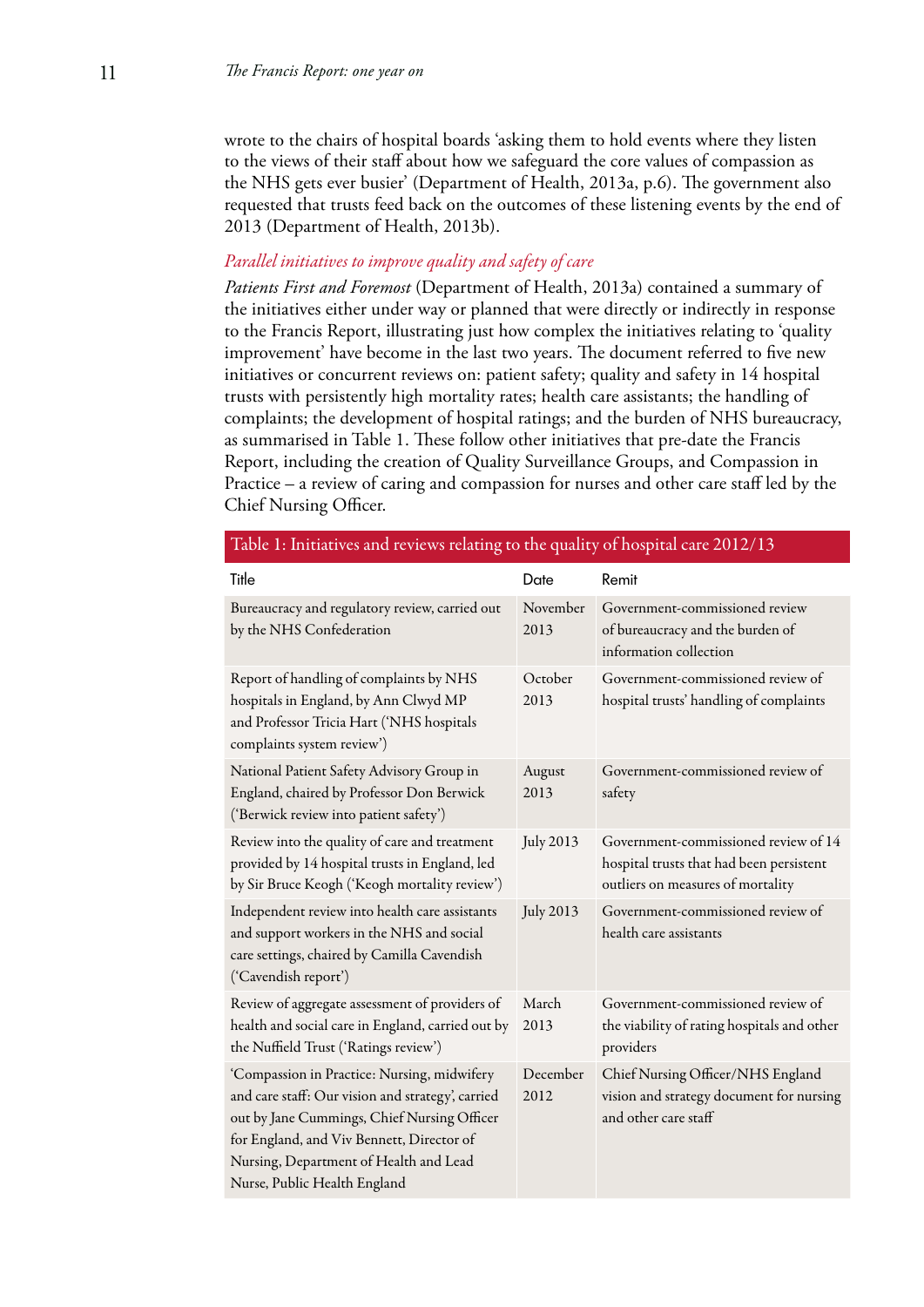## *NHS reform and financial pressures*

In addition to these multiple initiatives relating to quality, there has been a major reorganisation of the bodies responsible for managing and regulating NHS services. The Francis Report examined the values and behaviour of an NHS system that has since been comprehensively overhauled and in some cases examined institutions that no longer exist. The Health and Social Care Act 2012 abolished strategic health authorities, primary care trusts and Local Involvement Networks (LINks). All three of these were examined in the report. They have now been replaced by NHS England (and its local area teams), clinical commissioning groups (CCGs) and HealthWatch, respectively, all of which began their formal duties during 2013. In addition, the role of Monitor has been expanded and the CQC has also seen major changes to the way it inspects hospitals and other care providers, with the addition of chief inspectors and enhanced inspection regimes. A new body, the Trust Development Authority (TDA), has also been set up, to manage the performance of those remaining trusts that have not yet become foundation trusts.

All these new and reformed bodies are monitoring aspects of the quality of care provided in hospitals using a broad range of indicators, including extensive waitingtime and treatment targets inherited from the previous government. New quality standards are being developed and a new CQC inspection regime is being rolled out, with a greater emphasis on specialist inspectors. The latter is already having an impact on trusts, as a more exacting inspection process has been rolled out – in 2013 – with 18 trusts inspected under the new methodology (CQC, 2013a; 2013b).

The NHS budget has been frozen in real terms since 2010/11 and no significant increases will occur before 2015/16 (Nuffield Trust, 2013). Nuffield Trust research modelling the effect of rising pressure on services from a combination of more people living longer, rising rates of long-term conditions among all age groups, health care wage inflation and technological advances in medicine has estimated that the budget would have needed to grow by an average of four per cent over the decade to 2021/22 to accommodate these trends, unless productivities of a similar magnitude could be achieved (Roberts and others, 2012). The NHS has already identified that it needs to deliver savings equivalent to £20 billion between 2011/12 and 2014/15. To date, these savings have been generated through a variety of mechanisms that have had important impacts on hospital providers, notably reductions in the tariff paid for individual hospital procedures and a freeze on staff wages for all but the lowest paid (National Audit Office, 2012).

Signs of stress in the acute hospital sector are already apparent, most notably in the rising pressure on accident and emergency (A&E) departments and more trusts experiencing or forecasting a deficit. NHS trusts in England missed the four-hour waiting-time target twice in 2013; a symptom of increased demand and staff shortages, but also reflecting pressure elsewhere within trusts, for example in discharging patients who need a package of NHS and social care support in their own homes (The King's Fund, 2013). Adult social care budgets have been reduced in most local government areas, as central government allocations to local government have been cut by 20 per cent in real terms between 2010/11 and 2013/14 (Audit Commission, 2013), which is potentially hampering the prompt discharge of people from hospital (NHS Confederation, 2012).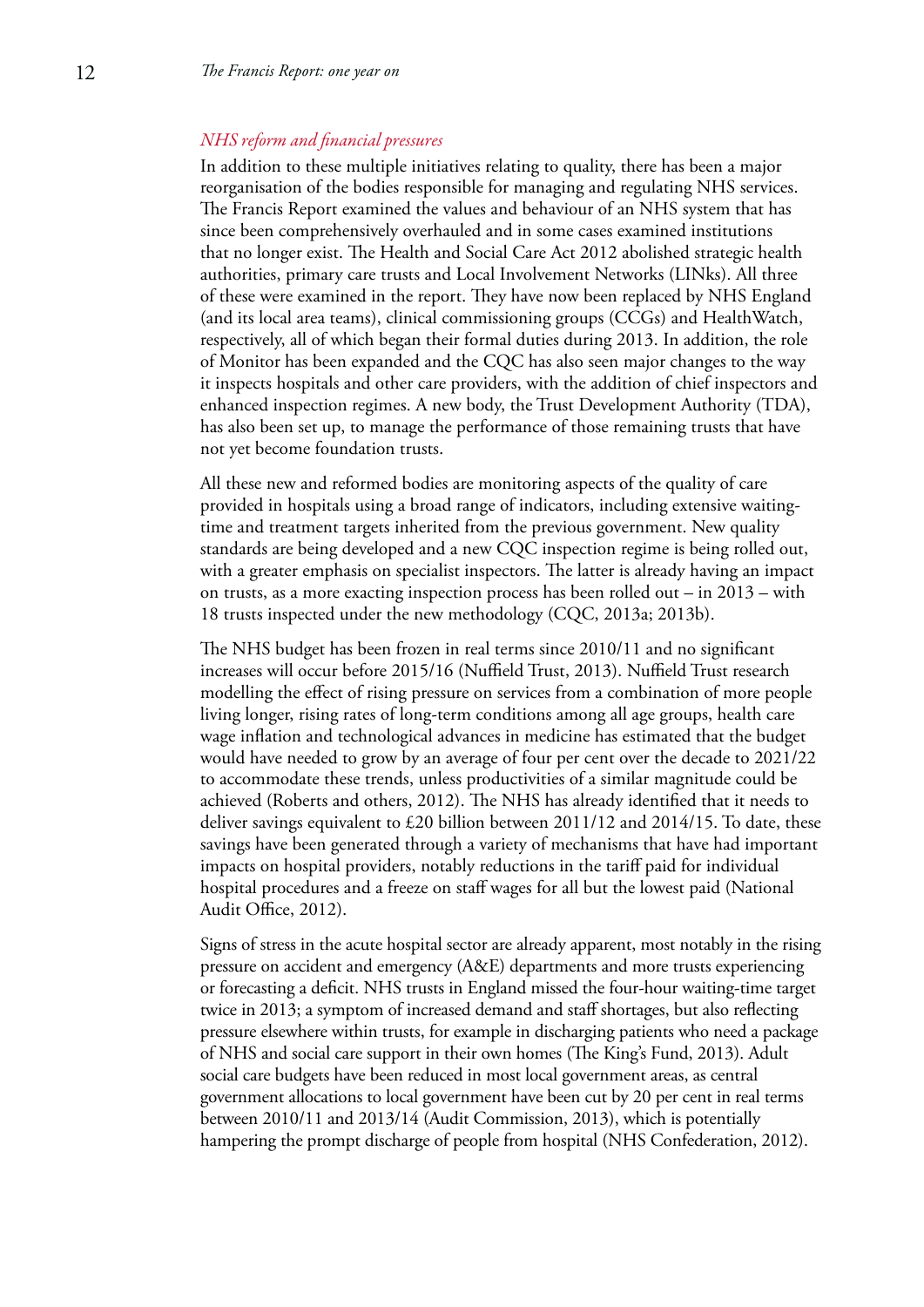The combination of increases in emergency admissions (particularly if they involve more acutely ill, older patients) and slow discharges can cause 'bottle-necks' of intense pressure, disrupting the flow of patients through hospitals (College of Emergency Medicine, 2013; NHS England, 2013).

#### Study objectives

This Nuffield Trust study examines how acute hospital trusts perceived and responded to the Francis Report following its publication in February 2013. The study is not intended to establish whether or not acute trusts acted on specific recommendations, but to understand the significance for hospitals of the Francis Inquiry findings, examined in the wider context of an evolving and complex environment of rising demand, finite resources and increasing regulatory scrutiny.

Through the methods outlined below, we explored a number of questions, including:

- What actions did acute trust hospital boards take to understand the contents and findings of the Francis Report?
- How did they disseminate the findings within their organisation and what sort of response did they perceive from staff, patients and the wider public to the Francis Report?
- What themes from the Francis Report did acute trust boards and leaders perceive as important, given the financial and regulatory context facing them in 2013?
- What sort of action did trust boards think they needed to take (if any) directly in response to the Francis Report, and what sort of actions were already under way in the trust that related to the findings of the report?
- What overall perceptions did trust leaders and staff have of the issues raised in the Francis Report?

# **Methods**

The study used a combination of a national electronic survey of acute hospital trusts in England, and more detailed probing of the experience of five acute trusts in the form of case studies based on in-depth interviews and documentary analysis.

# *National survey of acute hospital trusts*

Prior to designing the national survey, we conducted a rapid review of board papers and trust websites from a sample of 37 acute hospital trusts and foundation trusts. From this, we devised the survey, which was sent to chairs and chief executives at 158 acute hospital trusts and foundation trusts in England. To keep the sample to a manageable size, we excluded mental health and community trusts and focused instead on trusts providing acute hospital services to adults with primarily physical health problems, because this was the main focus of the two inquiries into care at Mid Staffordshire NHS Foundation Trust. A total of 53 trusts responded; a response rate of 34 per cent. The survey asked a series of multiple-choice questions about the dissemination of, and response to, the Francis Report, and also had free-text boxes for respondents to comment on specific items. Both are presented in the findings that follow.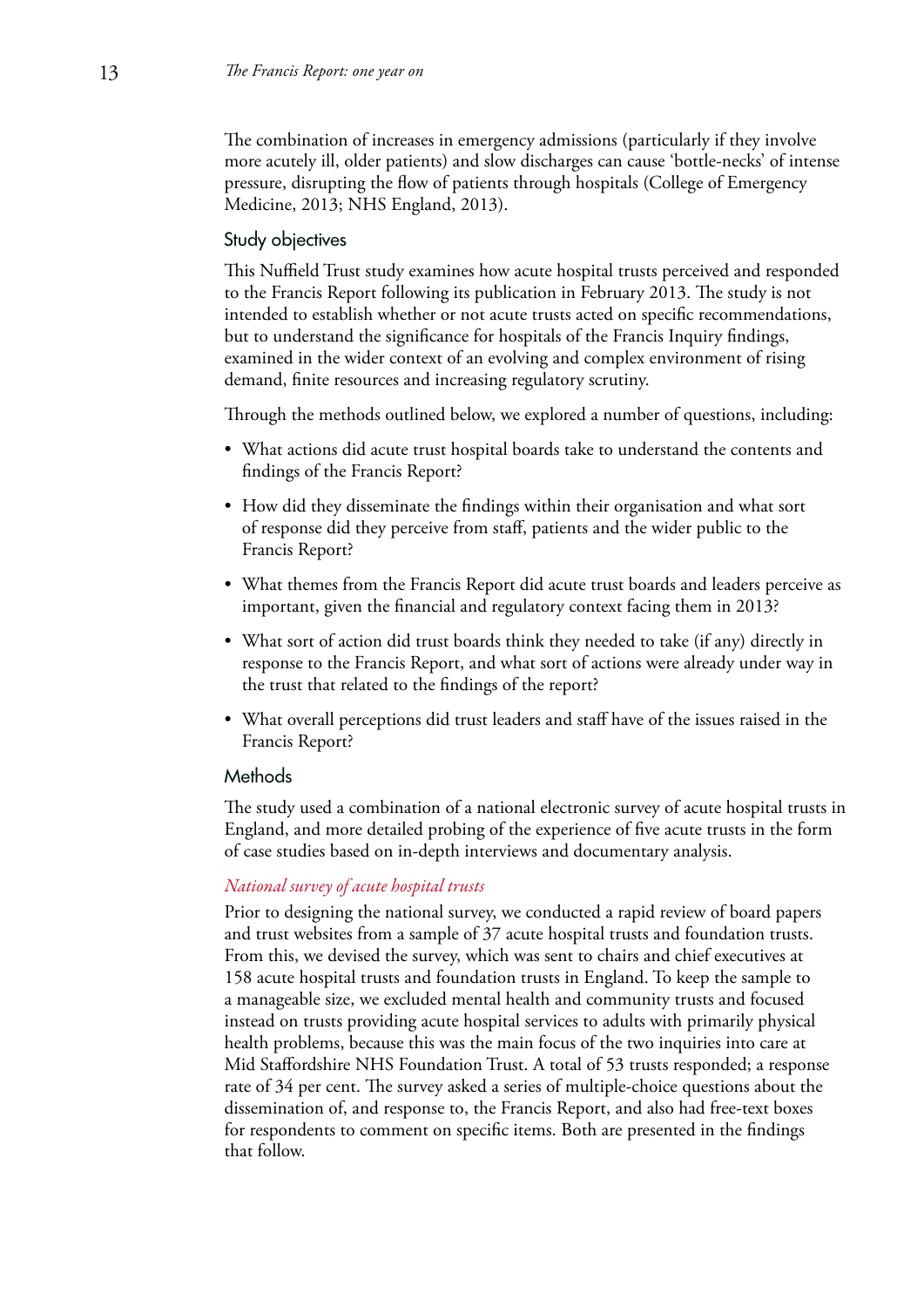# *Case study sites*

For the case studies, we selected three regions and drew a sample at random of 12 trusts to approach. From this sample, five trusts came forward and agreed to take part. At each trust, we requested interviews with a cross-section of staff, including the chief executive, chair, non-executive and executive directors, governors (for foundation trusts), and medical and nursing staff at division and ward levels. Fieldwork was undertaken between October and December 2013. Because of the burdens on acute trusts with winter approaching and the tight timescale for the research, it was at the discretion of trusts to decide on the precise grade and number of staff members offered for interview. A total of 48 people were interviewed for up to an hour (Table 2).

| Table 2: Role of interviewees at the case study sites |        |  |  |
|-------------------------------------------------------|--------|--|--|
| Role                                                  | Number |  |  |
| Chief executives                                      | 4      |  |  |
| Chairs                                                | 4      |  |  |
| Non-executive directors                               | 4      |  |  |
| Other directors                                       | 12     |  |  |
| Medical and nursing staff                             | 18     |  |  |
| Governors (foundation trusts)                         | 6      |  |  |

The responses from the case study sites, like the national survey, were non-attributable. In the main body of the text we have identified the case study sites with a letter (A–E), but have removed them from the quotations to protect the anonymity of the interviewees.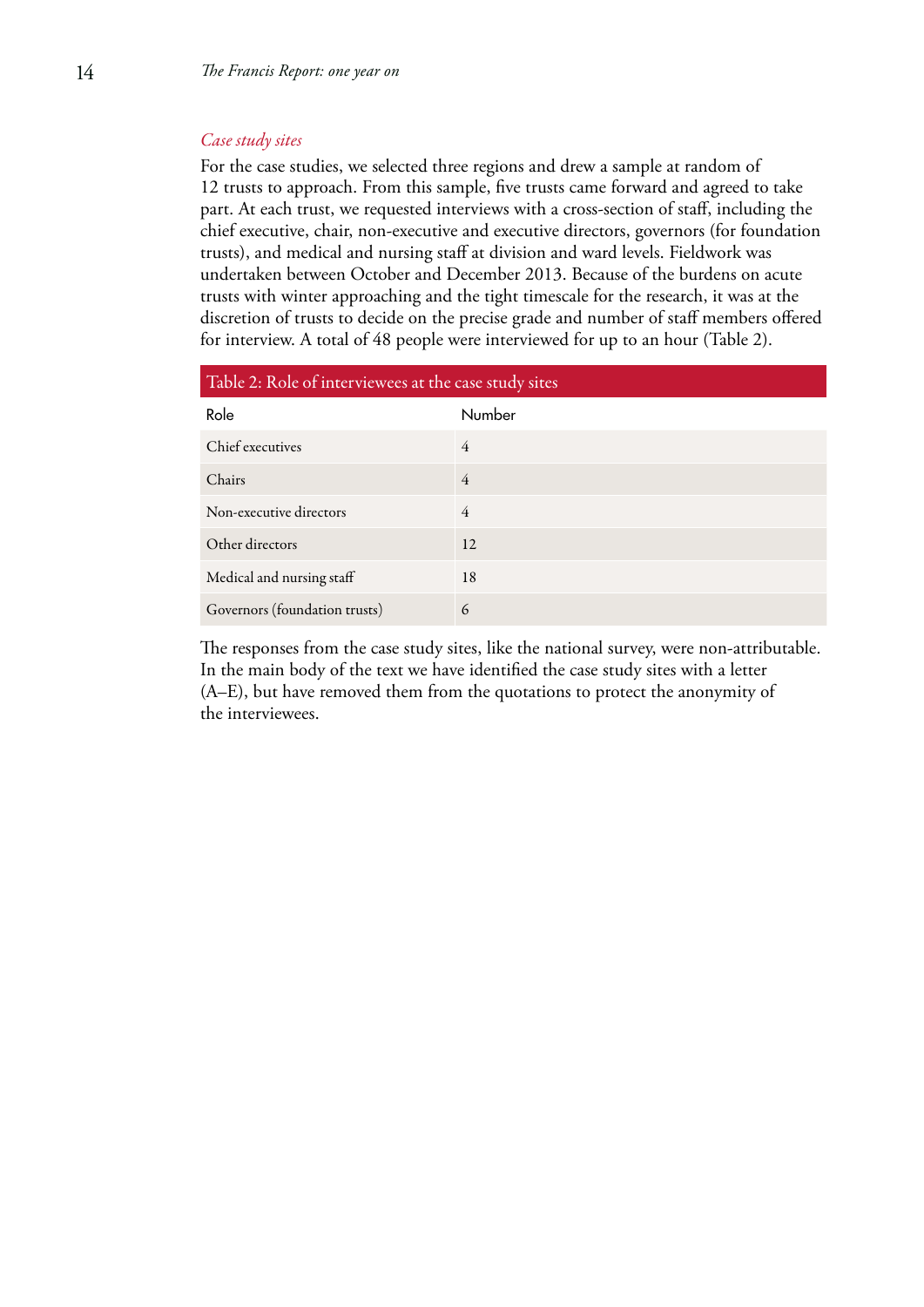# 2. Findings

This chapter sets out the findings of our research under the main thematic headings identified in the Francis Report, with an additional section describing how individual trusts set about responding to the report following its publication in February 2013. The chapter is drawn from the case study interviews and the 53 responses from chairs, chief executives, nursing and other directors, as part of our national survey of acute trusts.

# Overall trust reactions and perceptions of the Francis Report

# *Publication of the Francis Report in February 2013: not a shock but…*

In the case study sites, the research team asked every interviewee for their immediate, personal reaction to the publication of the Francis Report, regardless of their position within the trust. A common theme in many of the interviews was that the publication of the report was not a revelatory moment or surprise, suggesting that the themes and evidence emerging from the two inquiries into Mid Staffordshire (and possibly the first report into Mid Staffordshire by the Healthcare Commission, 2009) had already had an impact on staff.

Nevertheless, even though many interviewees were familiar with the content and themes arising from the Francis Inquiry, the publication of the final report was reported by many as having brought a powerful sense of professional shame:

 *I wasn't surprised by many of the things that came through in the report. But I think what it left you feeling as a professional was disappointment in the profession and disappointment in relation to the care that had been provided to patients, the staff, and their loved ones, during that time.* (Senior clinician, case study respondent)

# *Could it have happened here?*

There were mixed views about the significance of the Francis Inquiry for interviewees' own trusts. Some people reported feelings of professional shame that failings of care could have happened at all in the NHS, but thought that Mid Staffordshire was unusual, an outlier; the product of a particular set of circumstances within and beyond that specific trust and health economy.

 *I can say for certainty that, if anything like that had happened on any of our wards, we would be jumping up and down, screaming from the treetops because something wasn't right.* (Ward manager, case study respondent)

 *I still find it very difficult to believe that somehow one hospital seemed to have managed to amalgamate every uncaring, uncompassionate person in the National Health Service all into one place in Mid Staffs. So that didn't really chime with me, so I was amazed that this had happened there.* (Public governor, case study respondent)

But there was another view expressed by many interviewees in the case study sites that although Mid Staffordshire may have been unusual in terms of the scale of failings, the Francis Report had forced them to question themselves about whether incidents of poor-quality care could be happening somewhere within their own trusts, of which they were not aware.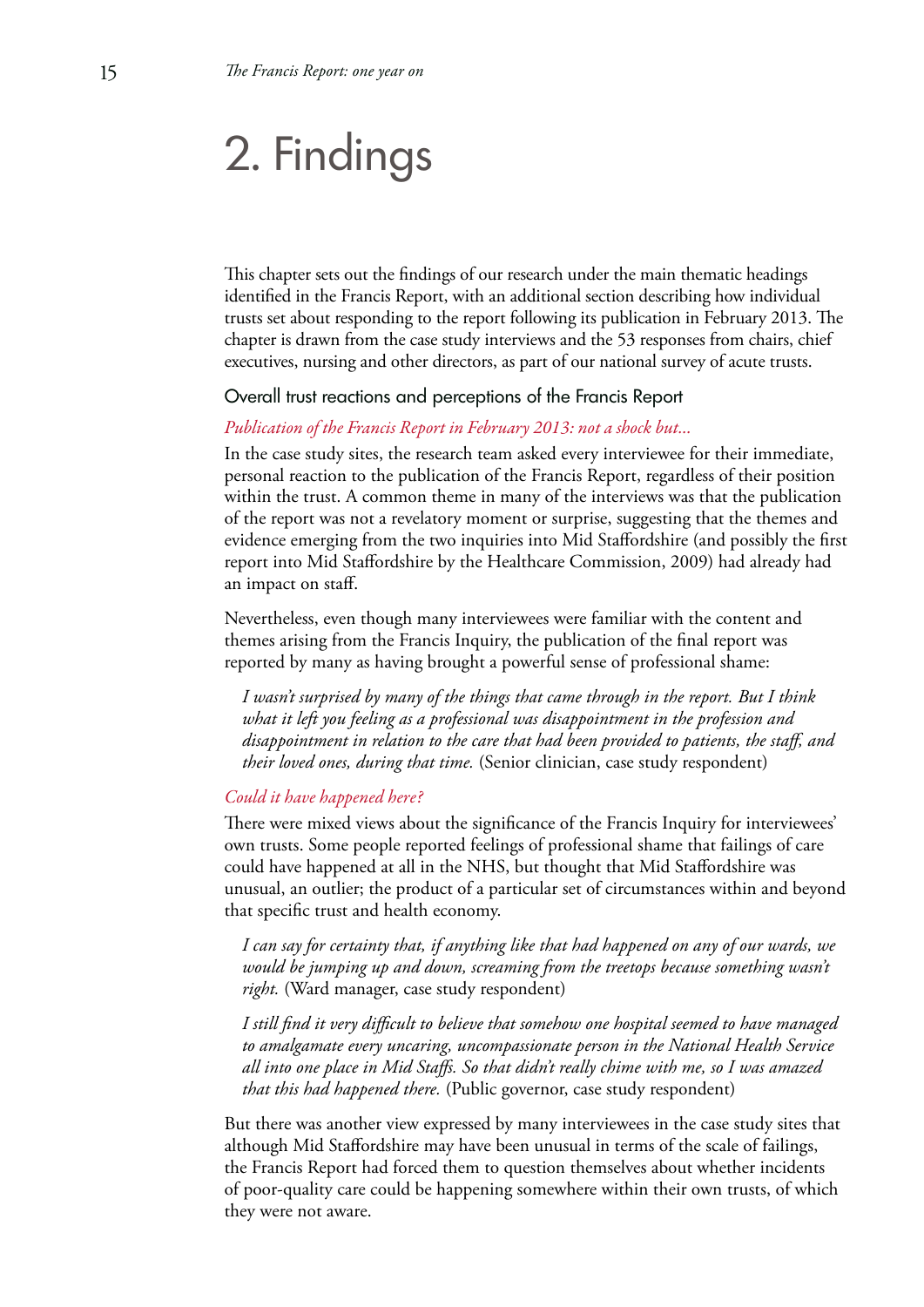*After reading both the Francis Reports and the other reports that are coming out more recently – Keogh and all of the other ones – you just think: 'Actually, this could happen.' So, if anything, what comes out of this is, I need to challenge myself to be vigilant at all times.* (Nurse manager, case study respondent)

 *I could recognise the issues highlighted in the Francis Report. It's just that we hadn't been picked on.* (Consultant, case study respondent)

Given that these views were offered in the case study sites, which necessarily had an uneven mix of staff taking part, it is not possible to generalise from these comments about the attitude of staff as a whole about their concerns of a Mid Staffordshire type situation happening in their midst.

# *Good familiarity with the content of the Francis Report*

The more senior the interviewees, the more familiar they were with the content of the Francis Report. As detailed below, in the section on how boards responded to the publication of the report, most board members had been given copies of the report's executive summary, and some people had also read parts of the full report, or (more rarely) had looked at the transcripts of the evidence from patients and their families heard by the inquiry. Over two thirds (69 per cent) of the chairs and chief executives and others responding to the survey said that they had read both the full report and the executive summary, while all survey respondents reported reading some part of the report.

Bespoke summaries of the report were also common: 49 per cent of respondents to the survey said they had read a summary of the Francis Report produced by their own trust. A number of foundation trusts had provided briefings to governors. Almost half of trusts (48 per cent) had discussed the report with patients and public representatives, and half (50 per cent) had discussed it with local commissioners.

In the case study sites, there was a broadly similar pattern, where the board reported reading the report itself, while disseminating the report or its own summary of the report more widely within the trust. The board of Trust A, for example, described how the full report and executive summary had been circulated within the board and the trust. The director of nursing had also produced a summary of the report. A number of senior nursing staff and clinicians, and some members of the board, reported that they had read the full report. The frontline staff at Trust A were more likely to have relied on the summary report prepared by the director of nursing or briefings from other sources (such as royal colleges). The summary taken to the trust board was also discussed at meetings of ward managers and senior nurses, and at meetings focused on allied health professionals and health care scientists.

#### *But was the Francis Report too long?*

Even so, most interviewees who had seen the report felt that its length had been challenging: the executive summary is 125 pages long, including 290 recommendations, while the full report is over 1,700 pages in length. Seventy-seven per cent of the survey respondents considered that the length of the Francis Report and the number of recommendations had been a hindrance. In interviews, staff at trusts also mentioned that the breadth of issues covered by the report, which extended to many organisations beyond acute hospitals, had also been a challenge. For some respondents, this had made it difficult to distil the particular messages and recommendations for their organisation (as opposed to the wider system, or other organisations).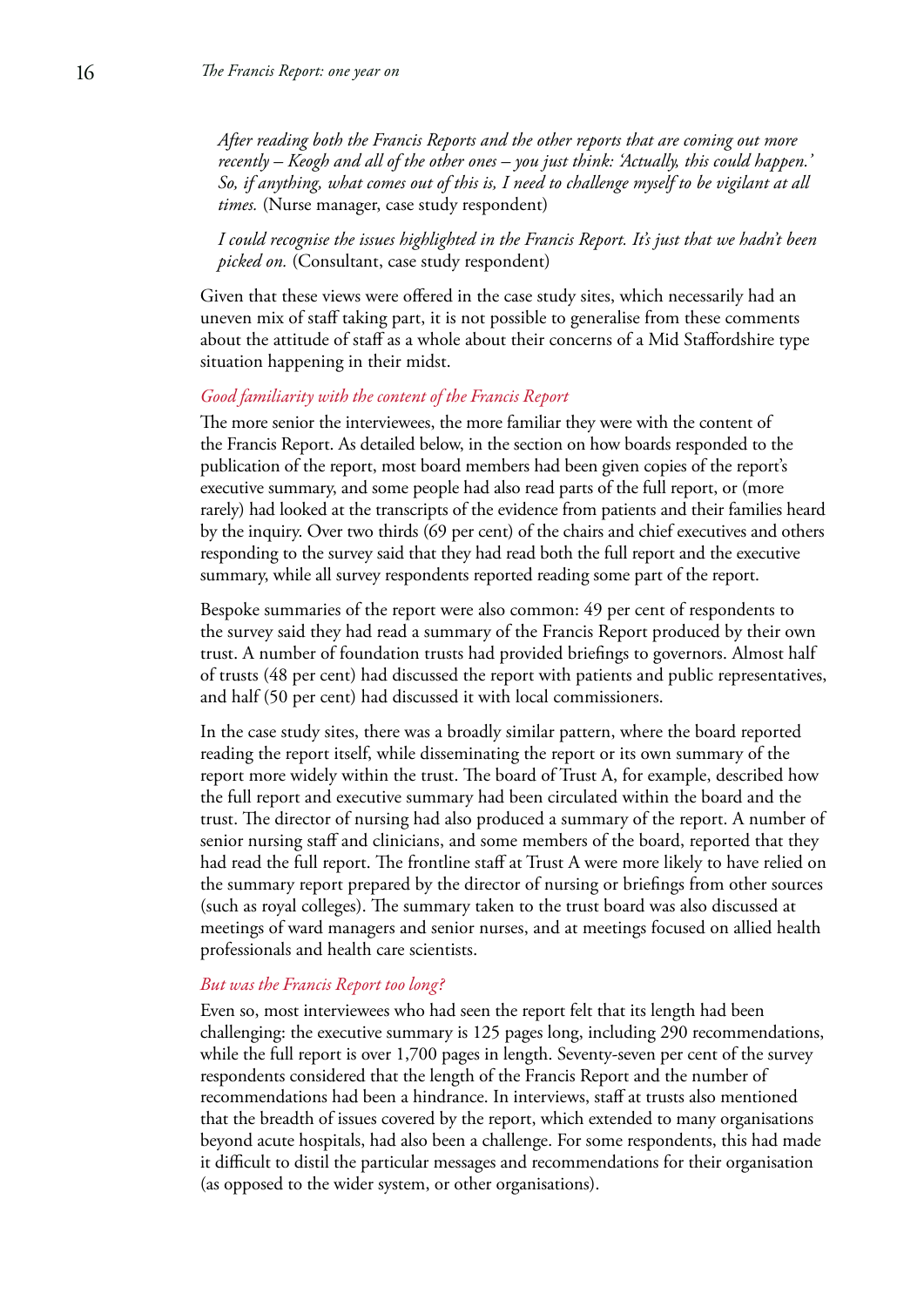*Two hundred and ninety recommendations, which weren't prioritised, which were often transactional, rather than really trying to get to grips with a profoundly important emotional debate. If I produced a report for my board with 290 recommendations that*  weren't prioritised, it would be a very, very brief agenda item. (Chief executive, case study respondent)

 *What is clear, though, is that the report lost a lot of its impact by being so long and having so many recommendations.* (Survey respondent)

Nevertheless, over 93 per cent of survey respondents felt that their trust's board had had sufficient time to reflect on the Francis Report, suggesting that the length had not been a hindrance to understanding the importance of the messages contained in the report.

# *The Francis Report as part of a linked set of reports on quality*

Although it was common to hear that the Francis Report itself was long, many of the board members interviewed also viewed the report as part of a broader agenda about quality of care in the NHS, typically seeing it as the trigger for a suite of reports, including the Berwick Report on patient safety (National Advisory Group on the Safety of Patients in England, 2013) and the Keogh Report on 14 trusts with high mortality rates (Keogh, 2013), both of which were shorter and had more explicit recommendations aimed at acute trusts. In Trust C, for example, interviewees from the executive team felt that the Berwick and Keogh reports had provided more practical lessons for acute trusts. The straightforward 'checklist' provided by the Keogh Report, and the clear cultural messages in the Berwick Report that could easily be transmitted to staff, were easier to draw out and begin to implement. Both reports were seen in a sense to be extensions of the Francis Inquiry.

Some of the free text survey responses indicated that the first Francis Report, published in 2010, was regarded as being more relevant to acute providers (Francis, 2010). It was recognised as being focused on the workings of the hospital, whereas the public inquiry report (Francis, 2013a) examined the whole health care system. Some emphasised the importance of the Berwick Report and its emphasis on culture in the delivery of highquality, safe care, which was perceived as being 'more in tune' with their organisation.

## *How the boards responded*

Publication of the report of the Francis Inquiry had been widely anticipated by trusts. Unsurprisingly, therefore, 100 per cent of trusts responding to the survey and all the case study sites reported that the Francis Report had been discussed at a board meeting. A smaller proportion of trusts (just over 28 per cent) also said that they had convened an extra or additional board meeting specifically to discuss the report. Discussion at a subcommittee of the board that has responsibility for quality and/or safety was near universal, with 98 per cent of trusts that responded to the survey reporting that they had done this.

Two thirds of trusts in the survey also reported having trust-wide meetings to disseminate and discuss the report, and 84 per cent reported that it was discussed at scheduled meetings with staff. This was reflected in the case study sites also. In Trust B, for example, 'Francis roadshows' had been held in the autumn of 2013, with a cross-section of staff with different roles from across the trust being invited to sessions with executive and non-executive directors, facilitated by staff with lead responsibility for quality and safety initiatives. Staff had been asked to reflect on the themes in the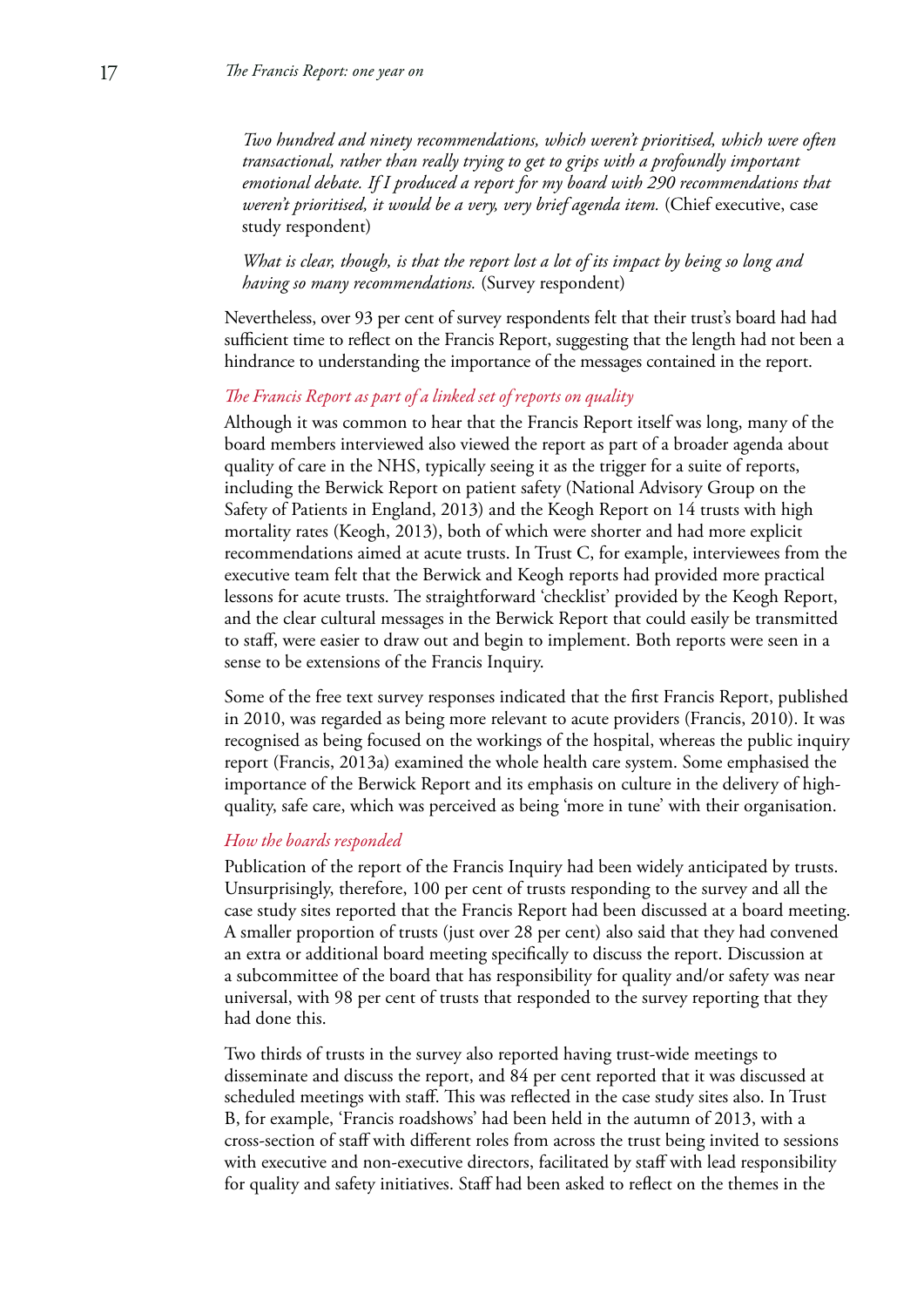Francis Report, and discuss and report back on how the trust was faring in relation to these. Trust B interviewees explained that it made more sense to hold such sessions when people had had time to reflect and act on the report, hence the roadshows being later in the year. This deliberative approach was reported to be working well, and there were plans to continue this as a form of staff engagement.

A typical trust response to the Francis Report has been to assign a senior individual (or sometimes two individuals) to act as a 'lead' on the trust's work related to the report. The majority (94 per cent) of trusts responding to the survey reported that they had assigned someone at board level to lead the trust's response. Most commonly, this was the director of nursing, sometimes in conjunction with the medical director, but in almost a fifth of trusts it was the chief executive, and in a sixth it was the medical director. One trust commented that there was no lead individual as their trust's response "is very deliberately led by the whole executive team". Joint leads involving the director of nursing and medical director were also reported in a minority of cases, and there was an example of a trust appointing a non-executive lead for each of the themes in the Francis Report.

# *An action plan or not?*

There are copious references in the first volume of the 2013 Francis Report to the use of action plans by the board of Mid Staffordshire, which were not always followed up, and sometimes used as a device to postpone action while simultaneously reassuring internal and external stakeholders that something was being done. This message appears to have been heard by some of the respondents in our research.

 *The 'Francis challenge' is not [about] taking actions or tracking them, it is [about] delivering results.* (Survey respondent)

The case study interviews revealed a mixed set of approaches to identifying and implementing any changes that the board thought were needed as a result of the Francis Report.

In Trusts A, B and D, the board had asked the Francis lead (or similar) to assess which recommendations were potentially relevant to the trust, and identify the extent to which the trust thought that it was compliant with the recommended actions. Trust B had produced a formal action plan, although interviewees were aware that there were risks attached to badging things specifically as 'Francis' due to the potentially temporary nature of the impact of such work, particularly as the novelty of the Francis Report would recede over time:

# *The NHS will never be the same after Francis, but we need to start changing the language away from 'Francis'.* (Chief executive, case study respondent)

Another trust, by contrast, self-consciously chose to avoid drawing up anything that could be deemed as a 'Francis action plan', because the board concluded that action plans were typical of a knee-jerk, ineffective approach to quality improvement that characterised the management culture that led to events such as Mid Staffordshire in the first place.

 *We [the board] concluded there is no way in the world we were going to put an action plan together to address all of those recommendations because that would be reinforcing historical behaviour, rather than getting to grips with the issue that Francis was trying to address.* (Chief executive, case study respondent)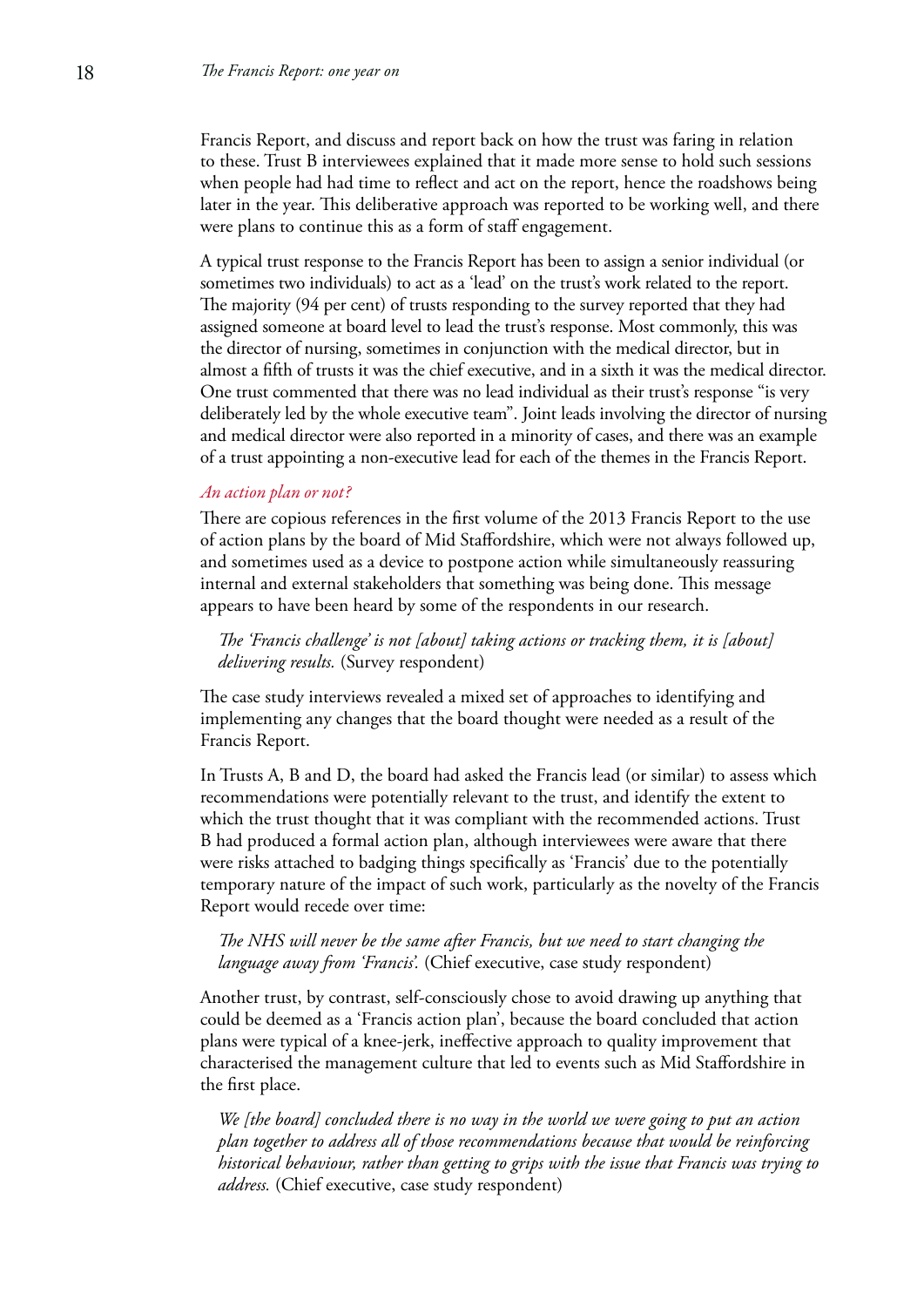This trust reported that it had instead identified the themes that it thought were important in the Francis Report and tied them into a major piece of work on culture and values that had already been initiated in the trust. The same interviewee, however, reported that the trust's commissioners had already pressed it for just such an action plan:

 *I've recently had something from the Commissioning Support Unit, asking me to fill in a*  template with the actions against Francis and I've refused to do it. (Chief executive, case study respondent)

# *The first Francis report had begun the process of change*

One of the reasons why some of the trusts in the case studies were self-consciously avoiding a 'knee-jerk' action plan was that they thought that the work in response to the failings at Mid Staffordshire NHS Foundation Trust had begun much earlier in their trusts, in response to the publication of the first Francis Inquiry report in 2010. In one of the trusts, for example, work began in 2009, as the first inquiry unfolded. The trust's chief executive led a programme of work to anticipate likely themes in the failings at Mid Staffordshire, and to assess to what extent they could be applied to the trust. The chair described the outcome:

 *We got the bullet points and we did a very quick and dirty 'Could we be the next Mid Staffs?' And I think the answer was, 'Yes, maybe.'* (Chair, case study respondent)

This sense that the first Francis Inquiry report was a key driver of action to improve all aspects of care and governance was reflected in the national survey of trusts. Most of the trusts (70 per cent) considered that, by the time the 2013 Francis Report was published, they already had measures in place to improve and assure the quality of care that aligned with the Francis recommendations. Sixty-seven per cent of trusts either agreed or strongly agreed with the statement 'the trust took action after the publication of the 2010 Francis Report and is confident that these adequately reflect the recommendations of the 2013 report'. Nevertheless, 82 per cent of trusts reported that they were taking some new actions or initiatives directly as a result of the final (2013) report.

#### Fundamental standards

The interviews in the case study sites revealed two distinct themes under the heading of fundamental standards. The first was efforts within the trust to develop (or build on existing) home-grown definitions of what constituted good standards of care. The second theme was the existing suite of externally defined standards, and the impact of the action taken by regulators and other external bodies to ensure that the trust maintained these standards.

## *Trust-specific or 'home-grown' standards of care*

The interviews in the case study sites revealed a broad range of activity in participating trusts to understand what good standards of care look like and how these might be measured.

In terms of scope, many of these related to nursing care in wards, but also included a focus on standards in A&E and clinical standards in specialty care.

Trust B, for example, had developed a comprehensive set of nursing metrics at ward level, which were measured and reported in real time. The data were also published for patients and families to read. The same trust also now uses peer review of wards and departments, and has set up a nurse response team to intervene when a ward or department is shown up as underperforming against these metrics.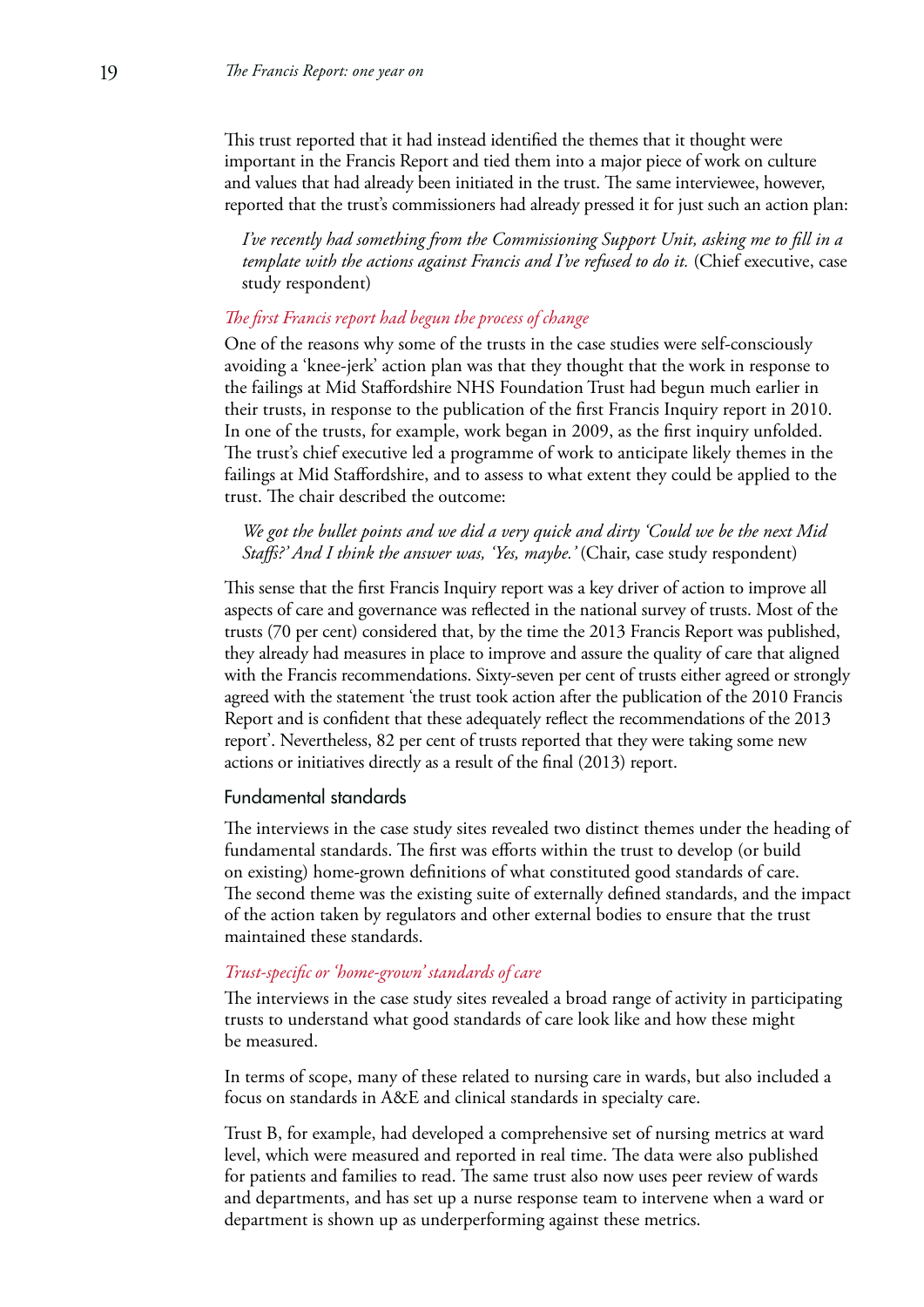Another of the case study trusts had set up what it informally called 'mini-Keogh reviews':

 *We've taken the word 'Keogh' out because we were frightening people to death by using that. It's an area where we're picking up a number of different indicators which are not ideal, shall we say. We're not using mortality as the big thing. It isn't just one thing, it's complaints, incidents, perhaps more falls than they usually have, not picking up on VTE prophylaxis, all sorts of things like that. But looking at where we seem to have a bit of*  inconsistency and a bit of a mixed bag of things that aren't quite right. (Senior clinician, case study respondent)

Trust A also had a set of ward-level metrics, including staffing levels, pressure ulcers and falls, which acted as early warning systems. A number of staff at this trust reported that their threshold for acting on concerns had changed, and they believed they were now more receptive to what patients had to say about the quality of their care. They had also set up 'mock' internal CQC visits as a means of strengthening personal accountability among staff. Prior to the publication of the Francis Report, Trust E had already developed a suite of quality metrics on a clinical specialty level, in collaboration with its consultants in each area, which are now published on the trust's website.

This was reflected in some of the survey responses, with some respondents reporting that their trusts had also introduced their own, internal 'Keogh reviews' involving local commissioners. One trust highlighted activity to partner trusts in special measures, and another was considering introducing external peer review of its services. Linked to this were efforts to improve board visibility of quality and patient experience, with a number of respondents highlighting the importance of 'walkabouts' or 'quality walks' in enhancing board assurance.

In many ways, these internally driven mechanisms for peer review and assessment seemed to represent an attempt to move the onus away from external validation. Some comments from survey respondents reflected concern about an over-emphasis on external regulation and inspection, including its impact on culture.

 *What the NHS response to Francis utterly misses is that external inspection and assurance should not be relied upon, yet nationally most of the response de-powers boards and inflicts upon them endless duplicative models of assurance.* (Survey respondent)

## *National standards, now and in the future*

Most interviewees in the case study sites had an ambivalent attitude to the current national standards and their regulation. On the one hand there was respect for the findings of previous CQC inspections and the renewed professionalism of the new inspection regime being developed by Sir Mike Richards, and there was no doubting the galvanising effect that a poor report on aspects of care had had on individual trusts.

 *We had a very bad experience a while back where we failed the CQC inspection on a [number of care-related indicators]. And it was a very shaming and humbling experience, actually. Now, it doesn't matter what I thought of that report: that is irrelevant. There's something about public confidence, staff confidence and patient confidence. Now, as I say, we're not perfect, but I do think we do focus on quality. I've got a director of nursing who I'd be happy to look after me when I was ill. That's the basis on which I appoint people these days. And we've already done things like changed the way we recruit against values.*  (Chief executive, case study respondent)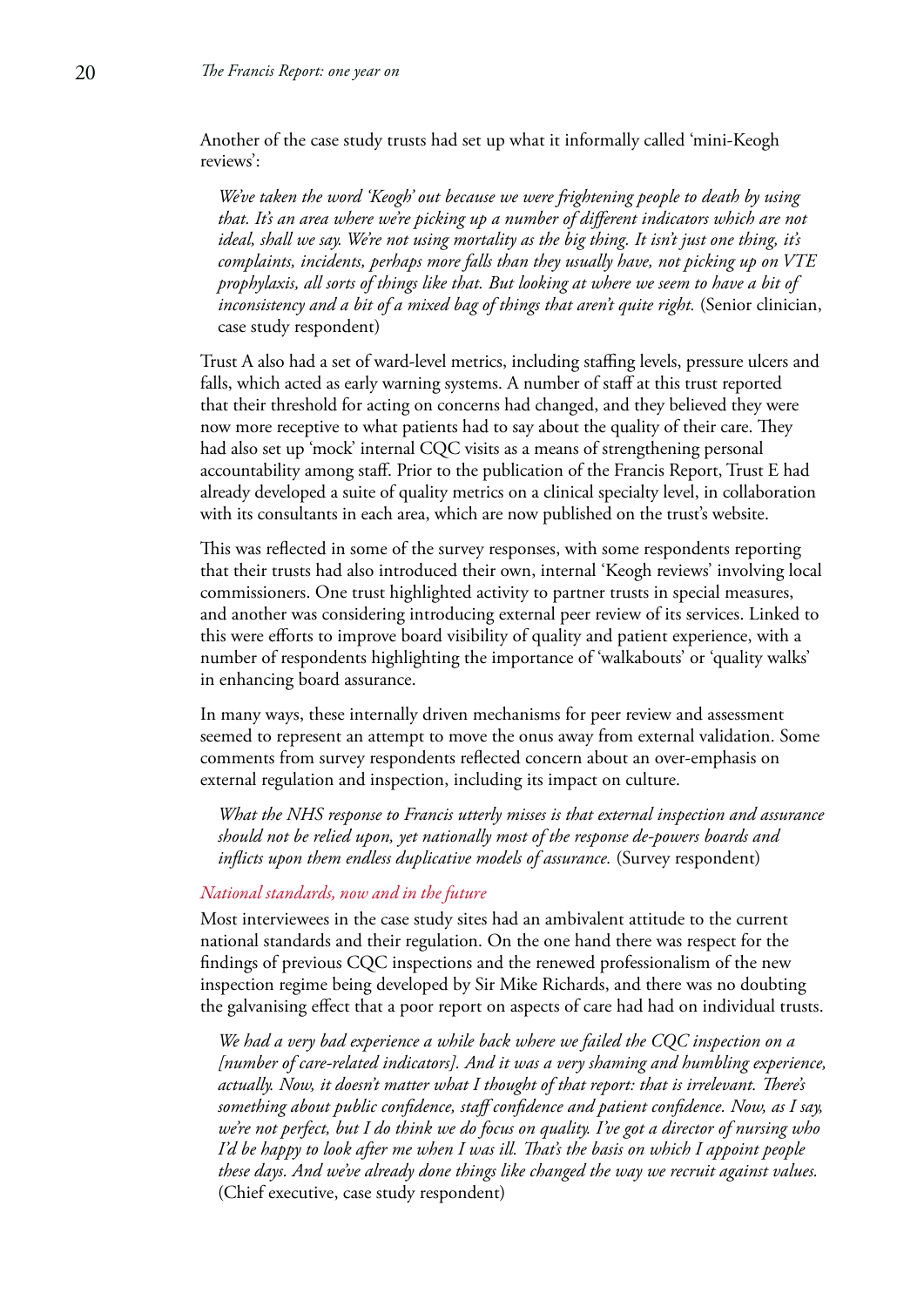On the other hand, many of the interviewees also drew attention to some negative aspects of the current standards and inspection regime. First, in some cases standards were not deemed to be coherent across regulators. One of the case study trusts, for example, had been flagged as 'green' by the CQC for its performance on a specific quality measure, but had been failed by Monitor, which had declared the trust as being 'in breach' for poor performance against the same dimension of quality.

 *So it's very difficult to marry the two, currently. And then that's very difficult messaging to give to staff and to patients, really.* (Senior manager, case study respondent)

The second criticism aimed at current national standards was the scale of effort needed to respond to multiple bodies needing assurance that the trust is meeting standards. The bodies mentioned in the interviews included local commissioners, Monitor, the CQC, the TDA, NHS England and its local area teams, and the GMC. One senior clinician in one of the case study trusts remarked that trusts still felt "culturally done unto" by external bodies and felt that they often focused too much of their energy on responding to external requirements and reports. In the case of this trust, frequent telephone calls from the TDA on the performance of the emergency department against its four-hour target were cited as an example:

 *So when the only phone call that I'm getting from the TDA's senior management team is about my ED [emergency department] performance and that's the only contact I've had from the senior management team at the TDA in seven months, and I'm told that now the Prime Minister is having a weekly meeting and the only thing he concentrates on is the ED performance, then I am quite concerned. It feels like it did five or six years ago.*  (Chief executive, case study respondent)

The quote above reveals an interesting tension that came out of the interviews in relation to the current national standards. In several of the case study sites, interviewees tended to put meeting financial goals and waiting-time targets in the same conceptual category, as something that was not capturing 'quality'. For example, a senior manager in one of the trusts described how missing 'targets' and poor quality care may not be the same thing:

 *We're giving good-quality care here. Yes, we're not hitting targets but… I've managed A&E now for three years and I can hand on heart go down there and know that we are giving good care to patients, and good care can take longer than four hours.*  (Senior manager, case study respondent)

The four-hour A&E target was most often talked about in this way. Some interviewees conceded that prompt treatment was an important facet of quality from a patient's perspective.

 *At the end of the day, many studies have said that the four-hour target helps to improve patient safety and quality of care; there is no doubt.* (Senior clinician, case study respondent)

Nevertheless, there was a sense that the four-hour target had perhaps become disconnected from quality in the minds of people working in the trusts:

 *We try to pitch the four-hour target as a safety target; that's in my team brief every single month. But I think that horse has bolted. I don't think you can make that link, the staff don't believe it. It was launched as a target, the majority of them still think it's a government target and nothing to do with patient safety. However hard you try to*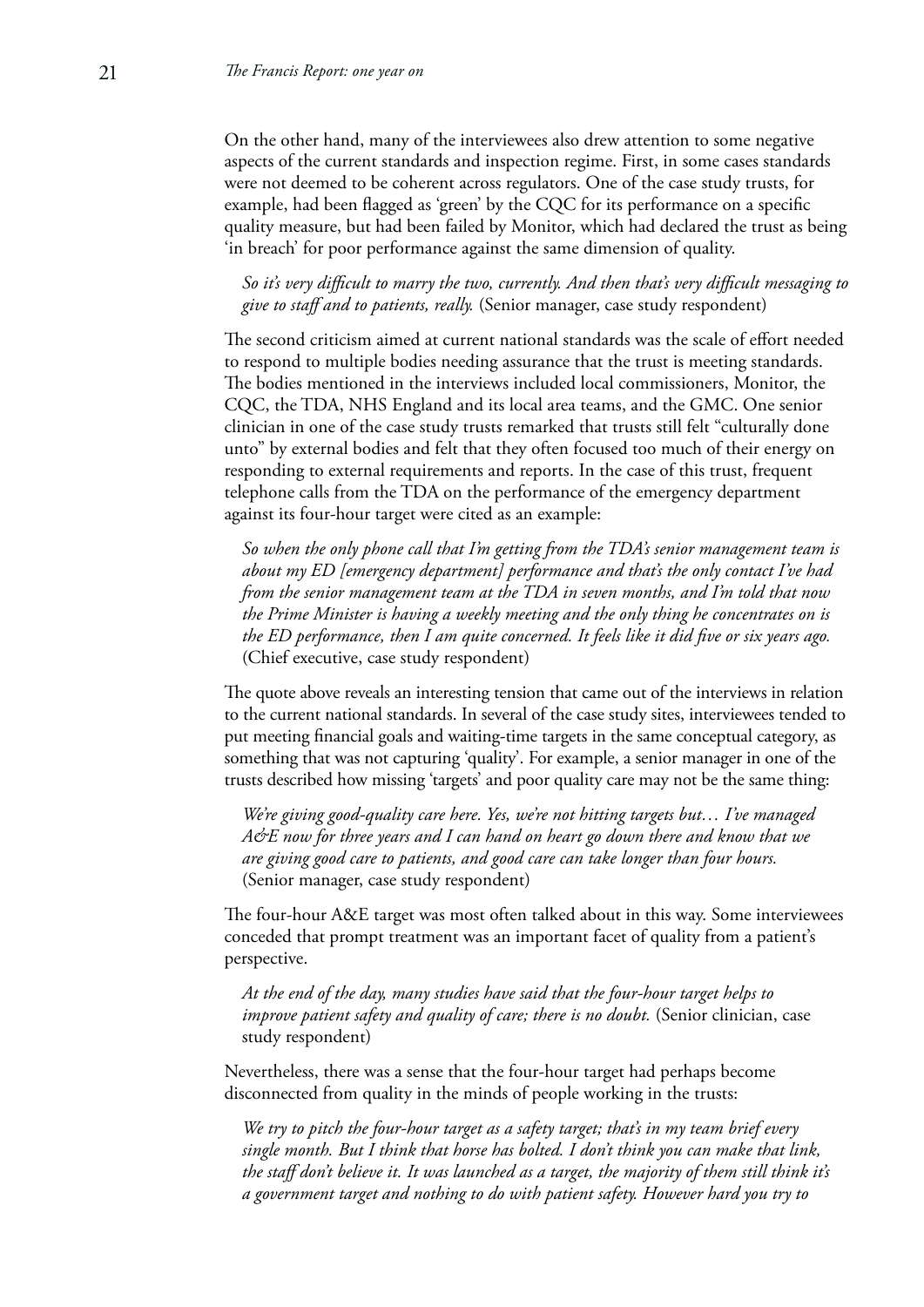*say 'look, when people wait, mortality tends to go up, it's not good care', it's a damaged target in my opinion and I think the sooner we change it to a different measure the better actually. I struggle to sell it.* (Chief executive, case study respondent)

# *Fundamental standards: the tension between quality and money*

An important theme in many of the interviews related to an observation that came out of the Francis Report: that the board and wider system in Mid Staffordshire were focused on financial matters ahead of the quality of care given to patients. Some interviewees felt that there had not yet been a fundamental shift in the values of these powerful external bodies who manage the performance of hospitals, particularly Monitor, towards the need to prioritise quality above financial health.

 *The trouble is, as I see it, is that Monitor is looking at it from a legal, contractual point of view and that's the only way they can look at it. We're looking at it from a human point of view and a patient point of view and those two don't go together properly.* (Public governor, case study respondent)

Not everyone perceived Monitor as solely finance driven, however. Interviewees from one of the case study sites, which had experienced a failed bid for foundation trust status a few years earlier, reported that their experience of Monitor the second time around had been transformed. The quality of care had been very closely scrutinised by Monitor in the application process, in complete contrast with their first experience. However, their contact at senior level was still characterised by an emphasis on financial matters.

 *Interestingly, when we got to the board-to-board [meeting] with Monitor, the questions were still predominantly around finance and that felt a bit odd actually, it felt a bit odd that they'd just got onto quality questions right at the tail end of the interview process. So I was expecting to be grilled by the board-to-board and in fact it turned out it was finance that was being grilled again.* (Senior clinician, case study respondent)

Interviewees in another of the foundation trust sites felt that Monitor was less confident of its role in assessing the quality dimensions of a trust's performance and, as a result, tended to focus on specific targets, such as the four-hour A&E target or other waiting-time targets. One informant commented that Monitor "don't quite know where to find themselves with all of this [quality agenda] yet".

#### *Fundamental standards: more intensive scrutiny from local commissioners?*

Forty-one per cent of survey respondents reported that commissioners had asked them for new or additional information as a consequence of the Francis Report, had conducted visits to the trusts (36 per cent) or had revised their approach to monitoring the quality of services in the trusts (26 per cent). One respondent said that their trust's commissioners had increased support to the trust, while another reported that the Francis Report had been discussed at a board-to-board meeting with commissioners.

Many interviewees from the case studies also reported that commissioners had been more active in seeking data and assurance that the trust was complying with care quality standards in the wake of the Francis Report. However, there were concerns that commissioners could also be more inclined to focus on finance ahead of quality. In Trust A, for example, there were mixed views about weight given to quality in the scrutiny of commissioners. One interviewee reported that 80 per cent of the discussion at contract meetings with commissioners concerned performance and finance, "with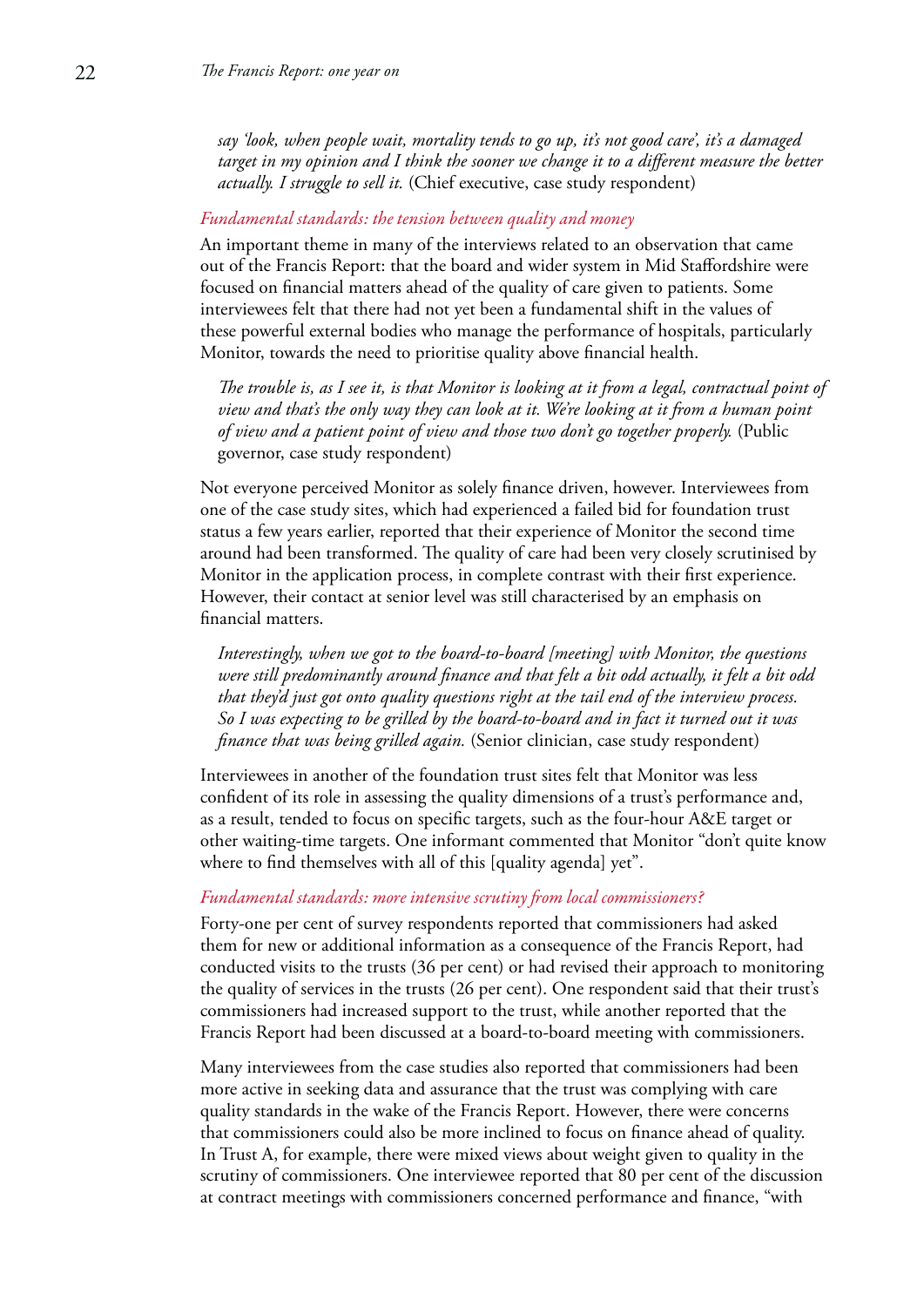just 20 per cent on quality, if you're lucky". Another thought that finance, performance and quality were given equal weighting and were part of a 'three-legged stool', but thought that if one was not managed well, everything would be off balance.

A similar view was expressed by a senior manager in another of the case study sites, who felt that although the dialogue with commissioners was generally more healthy since the creation of CCGs – who were perceived as more willing than their predecessors to talk about how to tackle the wider problem of rising admissions to acute hospitals – commissioners were seen as under considerable financial pressure themselves. This was felt to undermine efforts by the trust to persuade commissioners to invest in additional quality-focused initiatives in the trust:

 *We had a very interesting meeting with our commissioners last week around contract, in which the discussions were: 'Well, we know Francis says this but this is actually what we've got to meet and that's our challenge.' So, regardless of the recommendations that are coming out, there is still messaging around targets and what needs to be achieved and the consequences of not achieving that.* (Senior manager, case study respondent)

A contrasting view came from another case study site, which had found a more sympathetic response from the new clinical commissioners, in contrast with their primary care trust predecessors:

 *We sat with the CCG, with the GPs in the room, talking to them about the issues we've got here, and how we need to get patients through faster, and how they can help us with it. They want to help us with it. They're not standing to one side and saying, 'Well, that's your problem.' And, when we've needed extra funding – as we have – they, as the GPs, have been supportive.* (Chief executive, case study respondent)

Although many of the interviewees reflected a broadly positive attitude towards their commissioners, there were two main caveats. One was the sheer volume of work that was required from the trusts to respond to their requests on top of what already had to be done for regulators and other external bodies – one person described it as a "massive industry" of reporting. The other caveat was the worry that the underlying quality of care from a patient's perspective could be lost in this scramble for assurance, which rested on expectations that were essentially unrealistic.

 *I've got people just increasingly risk-averse – really risk-averse. The number of forms I've had to fill in to cover other people's arses about how I can guarantee safety around winter or guarantee that no harm will ever happen to anybody, ever, in this hospital.*  (Chief executive, case study respondent)

#### *Wider system still too top-down and focused on targets?*

A theme running through many of the interviews was that although the Francis Report had been very critical of a top-down NHS management style, overly focused on targets and financial compliance at the expense of the quality of care, nothing had really changed in the wider regulatory system, and things had possibly got worse.

In one of the case study sites, for example, one interviewee who come from outside the NHS into their current role, described being shocked by the "bullying culture". A board member from the same trust described "an appalling lack of trust in senior and experienced professionals to get on with the job".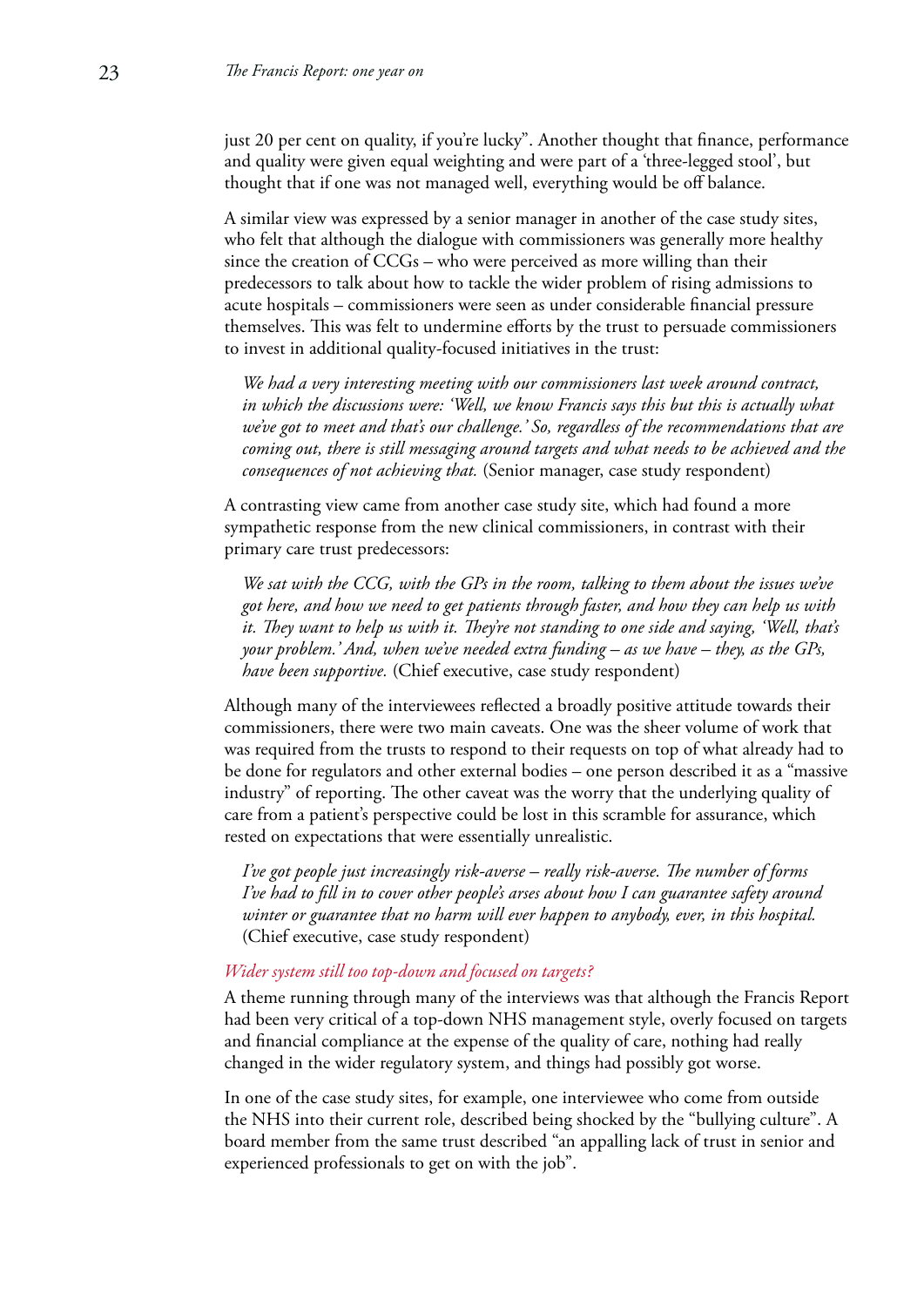A similar theme emerged from another of the trusts in relation to attitudes from the former strategic health authority, which were seen as persisting.

 *We had an interesting thing last year where, in our plan, to hit the savings – we had a million pounds, I think – to close a ward. And the board decided not to close the ward. We didn't half get beaten up.[The] chair of the SHA [strategic health authority][… ] gave me a bollocking for not hitting our control total. We, as a responsible board said, 'We cannot, in conscience, take a ward out of this hospital.' But [the chief executive] got called to brutal meetings; I got called to brutal meetings. So, when they talk about the pressure on trusts, it's still there.* (Chair, case study respondent)

There was a strong sense from some senior managers and chairs interviewed that until performance management of acute trusts changed, efforts to bring about cultural change internally could be undermined. There was a perception that it is hard for boards and senior managers to engender a culture of compassion, support and mutual learning inside trusts when they experience a form of external management that is seen as punitive at times. One senior clinician said: "If management behaviour is punitive, shouty and target driven, that filters down", and described efforts to make messages to staff more positive, less target driven and more focused on the benefit to patients.

The contrast between this style of central management and the emphasis on building a non-blaming, enabling approach in the Berwick Report (National Advisory Group on Patient Safety, 2013) was pointed out by one of the case study trust chairs:

 *[B]lame is not a useful tool; if you want to get staff not to challenge or find or share problems, you know, not to be open to improving, then blame them, because they'll keep their heads down and they won't raise things, not through being malicious, they'll just naturally do it because the consequences of putting your head above the parapet don't feel that good.* (Chair, case study respondent)

A chief executive summed it up in straightforward terms:

 *I think, at the moment, there's a blame storm going on. I think people are fighting to see who can beat the industry up the most. I've never, in my whole career, felt more regulated.*  (Chief executive, case study respondent)

# Openness, transparency and candour

The Francis Report identified a lack of effective communication both within Mid Staffordshire NHS Foundation Trust and across the wider health care system with regard to sharing information and concerns. At the heart of the failure was a lack of openness, transparency and candour in the information emanating from Mid Staffordshire. There was a lack of willingness on the part of multiple external bodies to heed the messages, link them up or take follow-up action. The message for trusts (and external bodies) on this (from Francis) is therefore to make sure they have multiple sources of intelligence, and robust ways of assessing these and following them up.

# *Candour and better handling of complaints*

Themes relating to openness, transparency and candour emerged frequently in the case study interviews. Trust B, for example, had decided to focus its energy specifically on these areas, including complaints, as a result of its gap analysis against the thematic contents of the Francis Report, as well as prior concerns that had been raised about the trust's handling of complaints.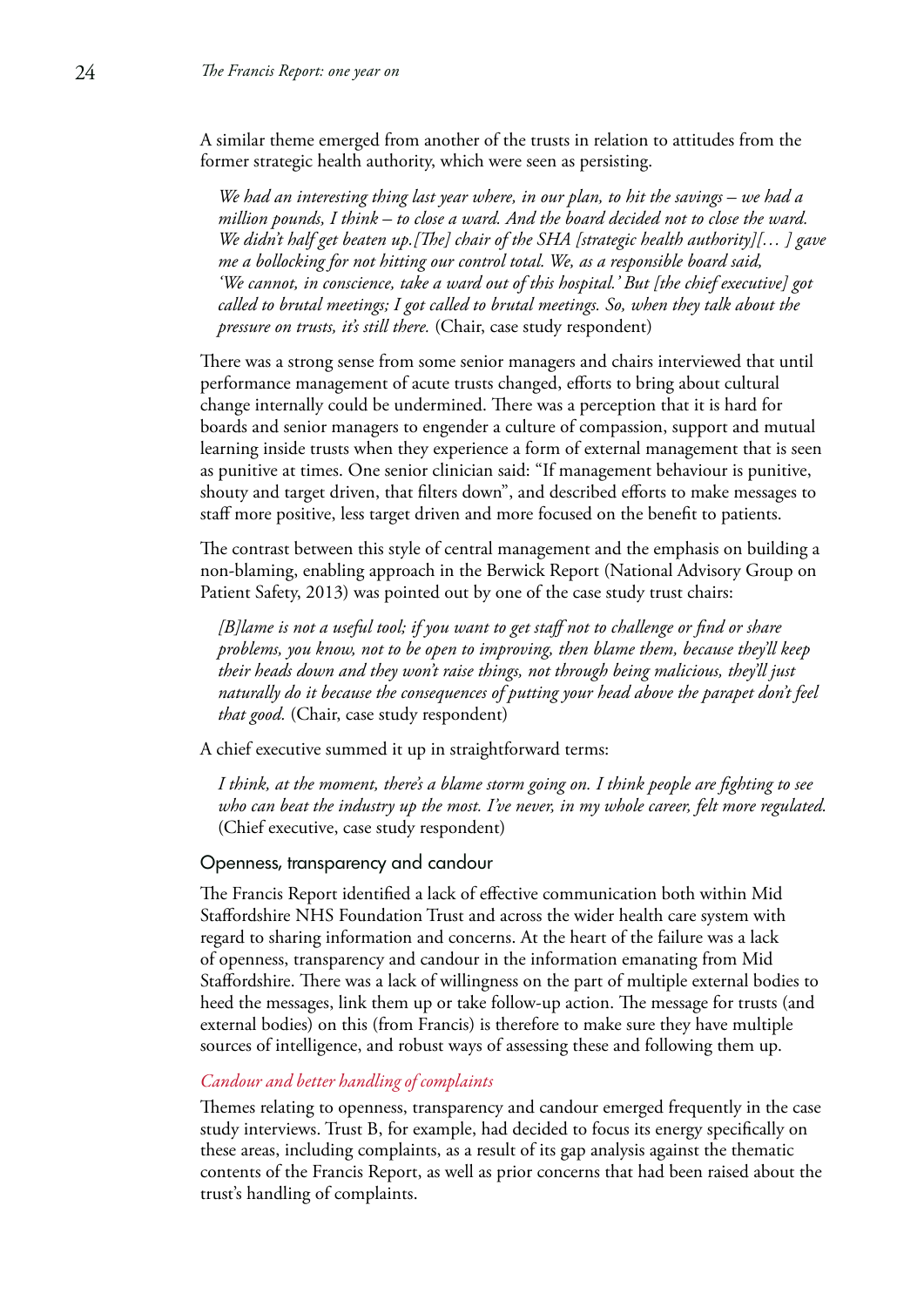Before the publication of the Francis Report, 'candour' was reported by interviewees to be a term that was unfamiliar to many staff, and some trusts used the Francis briefings as an opportunity to explore what was meant by it and how staff might take a different approach to sharing information about care with patients and their families. In many cases, candour was understood as a greater willingness to be open when things went wrong (not just serious events; also more routine problems), and was allied with better handling and use of complaints.

In Trusts B and D, a need to improve the handling of complaints was already known to the trusts' boards as an issue requiring attention, but the Francis Report was reported to have added impetus to work to improve performance in this area, particularly in relation to removing a backlog of complaints, having a more streamlined process, and meeting much more frequently with complainants.

Trust B has had a fundamental review of how it handles complaints and now tries to always telephone or meet with families and patients before getting into written dialogue about a complaint. The trust has encouraged complaints to be made directly to the chief executive, who refers complaints and issues immediately to the rapid response team in the hospital for initial attention.

 *Quite often, people will email me when they get home from evening visiting. They'll say, 'I don't think my gran is being very well looked after' or whatever, and if it's really fraught, I can phone in and the night team will go and visit. And then the next day there can be a broader meeting with the family.* (Chief executive, case study respondent)

The same trust is now treating falls as something that should always be reported to families in the spirit of a duty of candour, and has worked hard on developing more transparent and systematic approaches to discussing other serious incidents with families and patients. However, it was noted that this is hard work to pursue, in a climate of monitoring and regulation, and it is placing a burden of work on the shoulders of already busy chief executives.

Transparency and candour were key areas of activity for respondents to the survey. Trusts reported strengthening their arrangements for sharing actions and outcomes from complaints and incidents with staff, patients and the public. A number highlighted work on the duty of candour and some had refreshed their whistleblowing policy. Some identified the duty of candour as being an area that would require targeted developmental support. A number of trusts reported holding 'listening events' with staff as part of efforts to improve communication, and also to empower staff at all grades to challenge and resolve problems. Many detailed activity to increase patient and public engagement.

 *We now cover almost all business in public. Our incident systems and risk register are now available to all staff on our intranet and will shortly go public on our internet. The aim is to make sure that nobody thinks someone else has already raised a concern but also to make sure everyone can track and challenge improvement.* (Survey respondent)

#### *Listening to patients goes beyond having good complaints handling*

People in several of the case study sites talked about the importance of having multiple channels for hearing what patients, families and staff have to say about quality of care, rather than relying on formal complaints.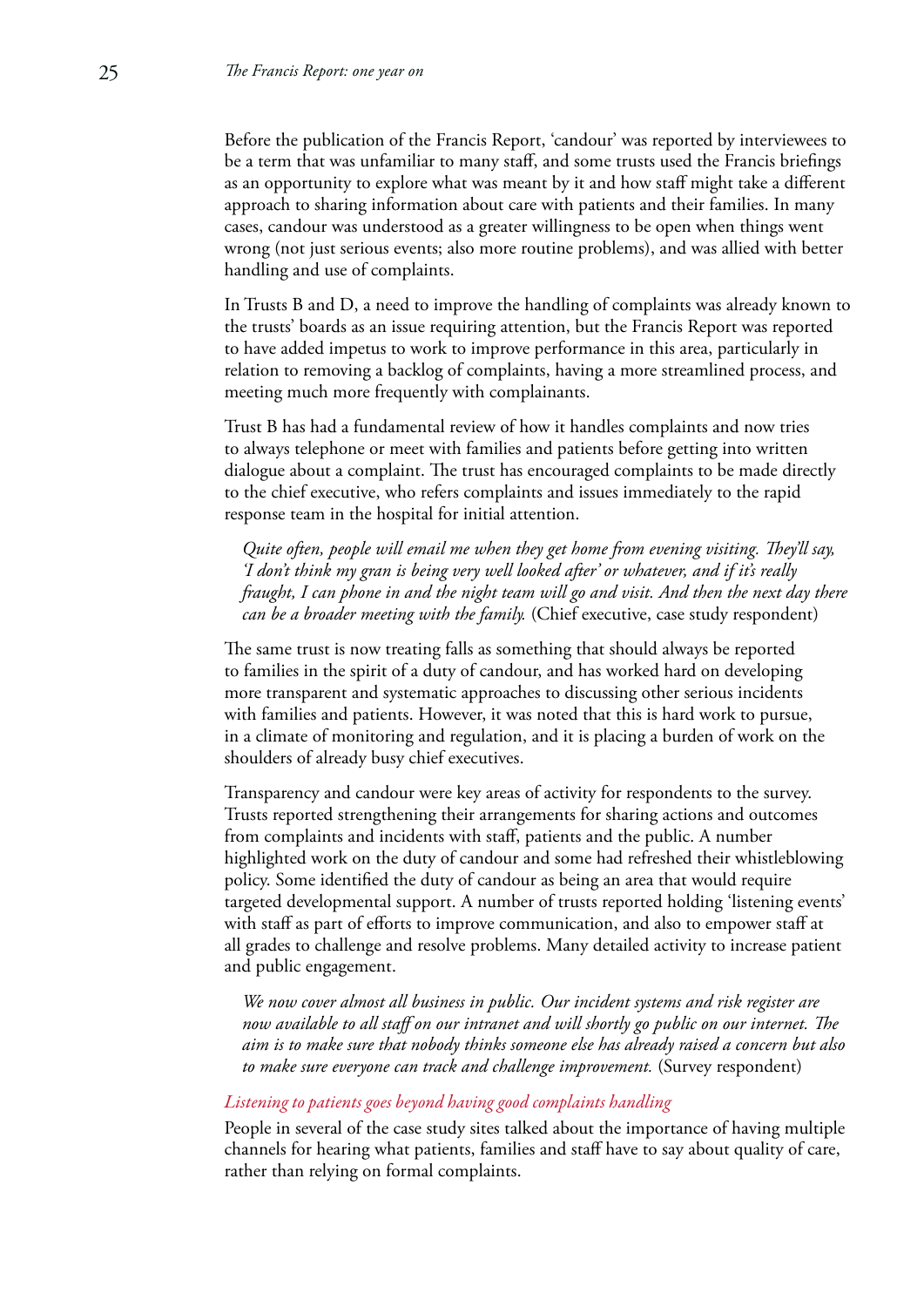Trust B, for example, reported undertaking 'goldfish bowl' events as part of activity on culture and candour. These events work by inviting some complainants to the trust to tell their story to a facilitator, with ward staff observing and listening, but not able to join in. The facilitators have a follow-up discussion and reflection with the staff about what they have heard, and what it means for care. This is reported as being a powerful form of learning for staff. Videos are also being made of patients recounting their experiences, for use in staff development sessions.

 *We've tried to push the message all the time that we want to be open; there is no place for*  defensiveness; if there are problems - let's surface them. (Chief executive, case study respondent)

Another of the case study sites has developed a series of DVD-based interviews with patients or their families talking about their experience of care, which were reported as being popular with both staff and patients.

 *We actually get patients and relatives who haven't had a good experience to come and tell us about it and tell us why it wasn't a good experience. I mean, I was one of them: they filmed me, talking about my father's care. And I know they use those DVDs in training programmes and things like that. And I think, when it comes from a patient – a relative – it's very sort of powerful – probably more powerful than just looking at the Francis Report. It's much more personal to our trust.* (Public governor, case study respondent)

# *Listening to staff: beyond whistleblowing*

There was a widespread perception that a key contributor to what happened at Mid Staffordshire was a closed culture, where raising mistakes and serious problems was discouraged by a set of managerial priorities that saw quality as something to "get away with", while finance and targets remained the focus. This was widely agreed to be something that had in the past been endemic in the NHS, as described by an interviewee at one of the case study sites:

 *I think many, many trusts were very much of that psyche. I think there was certainly the candour, the openness was something that would appear not to be there in terms of the culture and I got a sense it was a culture that said we don't want to know about the problems, we'll get away with that element, so we don't have to focus too much about it.*  (Senior manager, case study respondent)

Three of the case study trusts reported work on refreshing or renewing their whistleblowing policies. But there was a recognition that this was one of the hardest areas in which to change behaviour and create an environment where staff felt safe when raising concerns. One of the case study sites had developed its own trust-wide initiative to improve care, based on work aimed at changing values, but the chief executive observed that this was a very slow process:

 *I still get anonymous letters from staff, raising concerns, which begs the question for me, 'Why do you feel that you need to behave anonymously? You must be concerned that something would happen to you if we knew who you were.'* (Chief executive, case study respondent)

Even where trust leaders had made efforts to increase the opportunities and means for staff to raise concerns, some staff were apparently still not confident to go to senior leaders with concerns.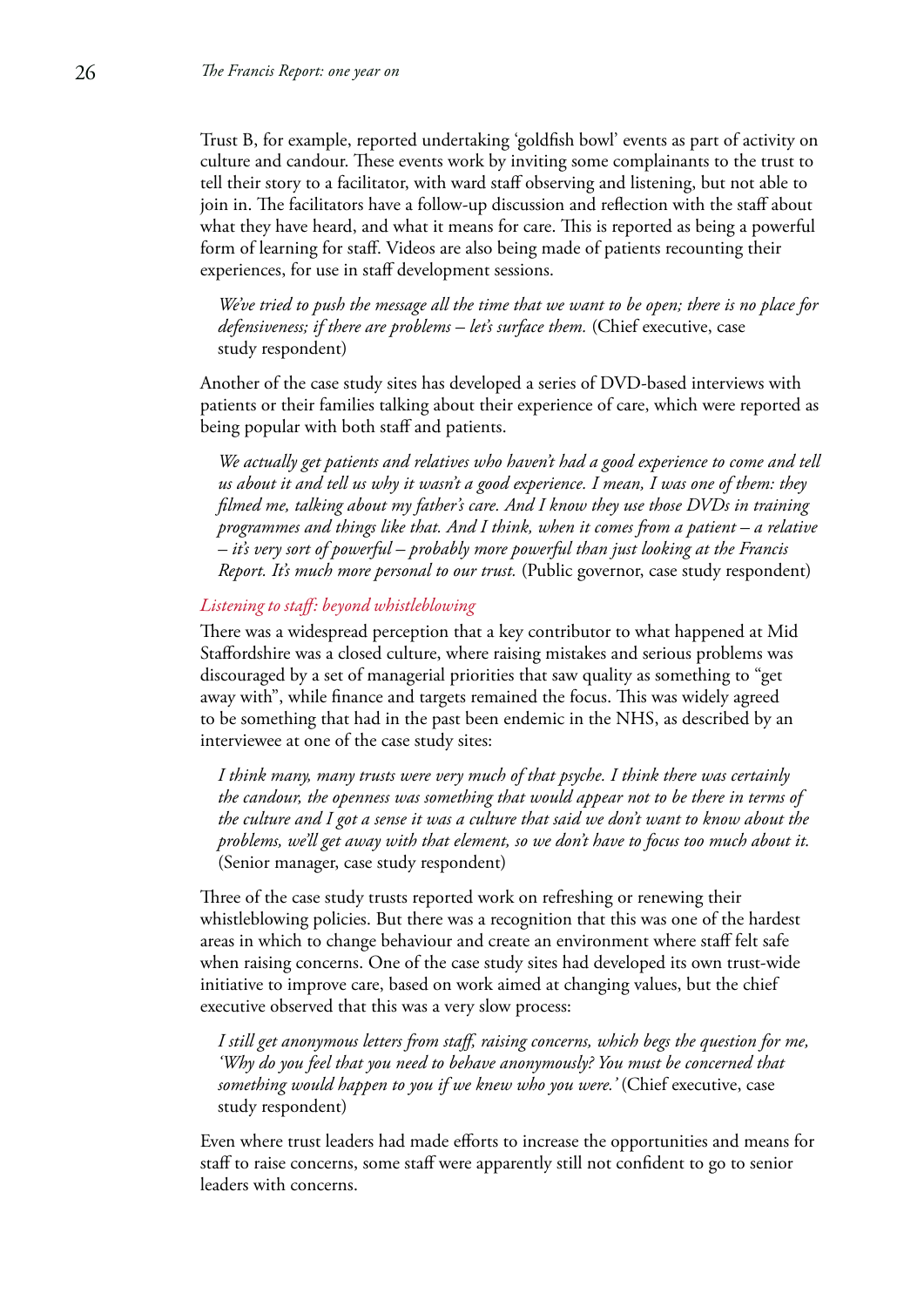# *I don't feel I can go to the chief executive and tell… my concerns, even though [they say] I can.* (Ward manager, case study respondent)

Nursing staff in Trust A, by contrast, voiced more willingness to report problems, but thought that doctors might be more reluctant. Trust A also reported that it had invested in a software package that allows real-time reporting of incidents. Staff, including doctors, were thought to be more willing to use the software incident reporting system, although it was felt that there was a long way to go until doctors used it routinely and no significant increase in the number of incidents had been reported. A duty of candour had been incorporated into the system by asking whether the duty had been completed. Root cause analysis of incidents recorded on the system was thought to be more robust and detailed. One area for improvement identified in Trust A was in feeding back to staff involved in an incident. Some interviewees lacked confidence that actions were taken in response to concerns that had been escalated to senior colleagues.

Trusts also reported experimenting with new ways of hearing what staff had to say. Trust B, for example, has developed a new forum for junior medical staff where once a month the doctors talk with medical and clinical directors about concerns, adverse events and things they feel the trust needs to watch out for. In addition, an associate medical director at the trust is developing a social media network across the organisation for the sharing of information and ideas – 850 people have signed up so far. The intention is to use this for positive feedback loops, and more real-time staff engagement.

# *Openness: are there limits?*

There were some expressions of caution about how far a trust could be open. In relation to patient complaints, for example, where litigation was involved, an interviewee from one of the trusts felt that on occasions they were having to fend off the CCG and the local area team of NHS England:

 *[T]hey're expecting much more openness and transparency in relation to serious incidents or complaints and can be very critical, even when it is going through an inquest process where, actually, it's very difficult to give a family all the information until you've been through a process where the coroner can clearly indicate a cause of death and whether there was any contributory factors to that.* (Senior clinician, case study respondent)

Interviewees in Trust A, which was preparing for foundation trust status, feared that transparency would be lessened if it was authorised, because the board would conduct less of its business in public.

Some interviewees expressed concern that the focus on the number of deaths attributed to poor treatment in media coverage of Mid Staffordshire served to discourage candour about mistakes.

 *Once you're being accused – once that group of staff are accused, in effect, of killing people, you change the whole tone of the debate. One of the things I learnt here early on is that you have to create an atmosphere where people will come forward and say, 'I'm sorry, I cocked that up.' If they don't tell you, you can't do anything about it.*  (Chair, case study respondent)

These sentiments were also reflected in the responses of survey respondents, who raised concerns about building an open culture against the threat of criminal action. Some respondents highlighted the responses of the media, regulators and commissioners to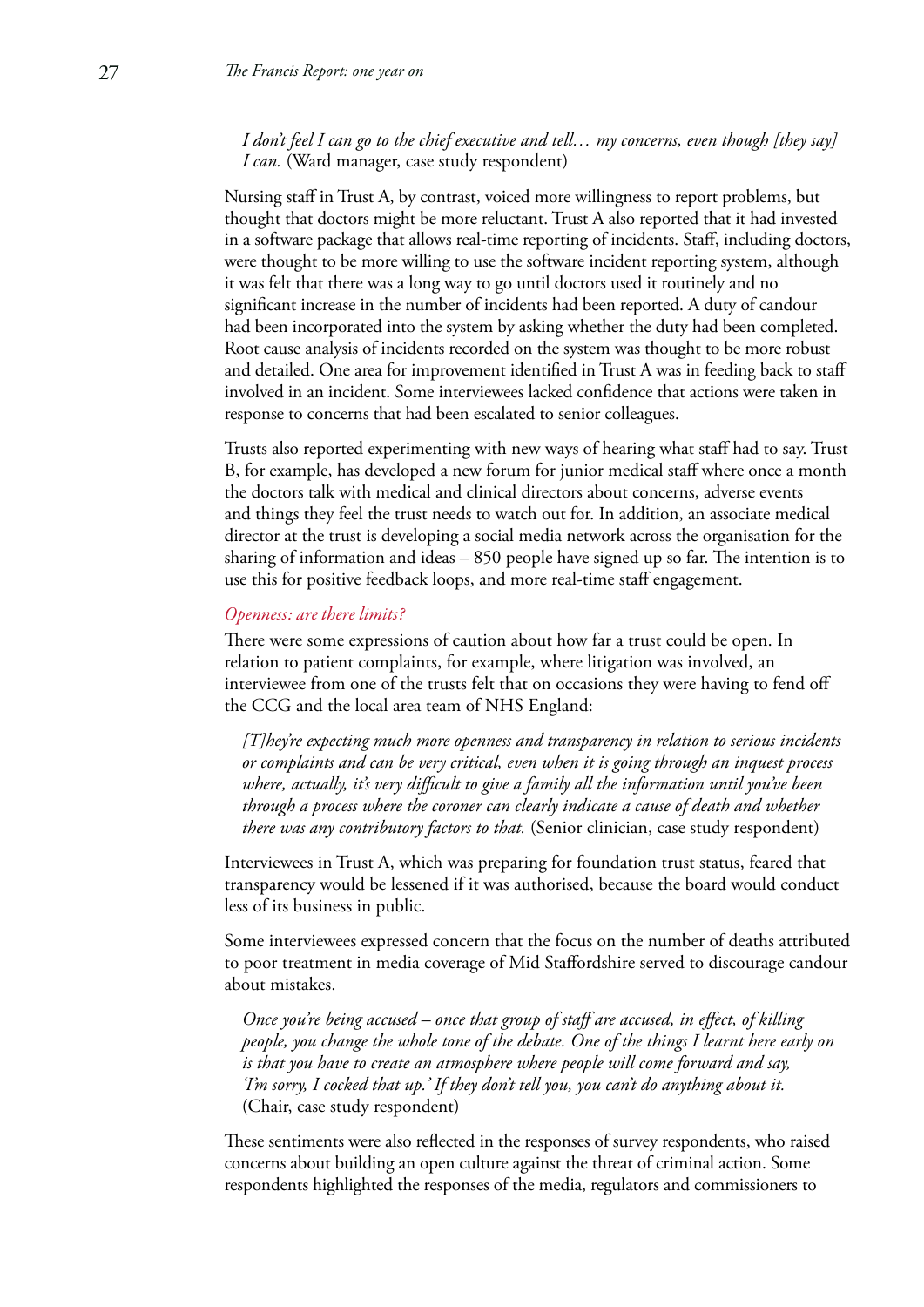the Francis Report and the impact of this in terms of reputational damage for trusts that demonstrate openness. One respondent attributed "a noticeable lack of interest" in senior and non-executive positions within the trust to a "heightened risk and blame profile".

#### *Genuine cultural change is important but takes time*

The survey similarly revealed that many trusts report giving attention to the cultural climate, including introducing initiatives to refresh organisational values and to strengthen staff engagement. One trust has encouraged staff to make a personal pledge for how they intend to improve patient care. Others highlighted efforts to revise quality strategies to integrate common and clear values, and standards of compassionate care.

 *We have engaged large numbers of clinical staff in discussions about the real meaning of Francis and the culture, attitudes and mindsets that underpin good care.*  (Survey respondent)

 *If the culture is not right, no amount of policy, guidance, or regulation will deliver safety.*  (Survey respondent)

An important message from the senior managers, clinicians and non-executive directors interviewed in the case studies is that genuine cultural change, particularly in relation to staff feeling they could raise concerns safely, is one of the biggest challenges for trusts arising out of the Francis Report.

Many interviewees agreed that the 'values and culture matter' message had taken off in a big way (since the Mid Staffordshire events first blew, but much more so since the 2013 Francis Report), and was part of a bigger picture, where the NHS as a whole is trying to 'get beyond a top-down defensive approach' to complaints and challenge.

In Trust B, for example, work had been undertaken with a management consultancy firm to develop a 'cultural barometer' for use in the trust, and this was said to have revealed interesting – and at times disappointing – results. The sheer pace of emergency work that dominates the trust, along with a predominantly older and frail patient population, meant that there was an ever-present fear of staff burnout, and nurse leaders were looking at how they could introduce something like Schwarz Center Rounds (Goodrich, 2011), which offer staff a regular opportunity to reflect on social and emotional issues they face in caring for patients.

Another of the case study trusts had begun a programme of change on care and compassion, prior to the Francis Report, which was designed to bring about an enduring change in culture, rather than being a one-off initiative or action plan. But the process of culture change was a slow one, according to the chief executive:

 *The way you change the culture of the organisation is by having conversations that don't result in action plans. We talk about it! So we had a presentation at our executive meeting last week on the latest feedback from the staff survey about bullying and harassment and there's something in there which says it's still prevalent – including at senior management and executive levels – within the organisation. Now, I said, 'Well, look, this is what they're telling us. We need to really think about this.' What I want the organisation to know is we've talked about it. Changing culture – it is about signs, symbols and iconography and it's about lots of things. You change the culture by talking.*  (Chief executive, case study respondent)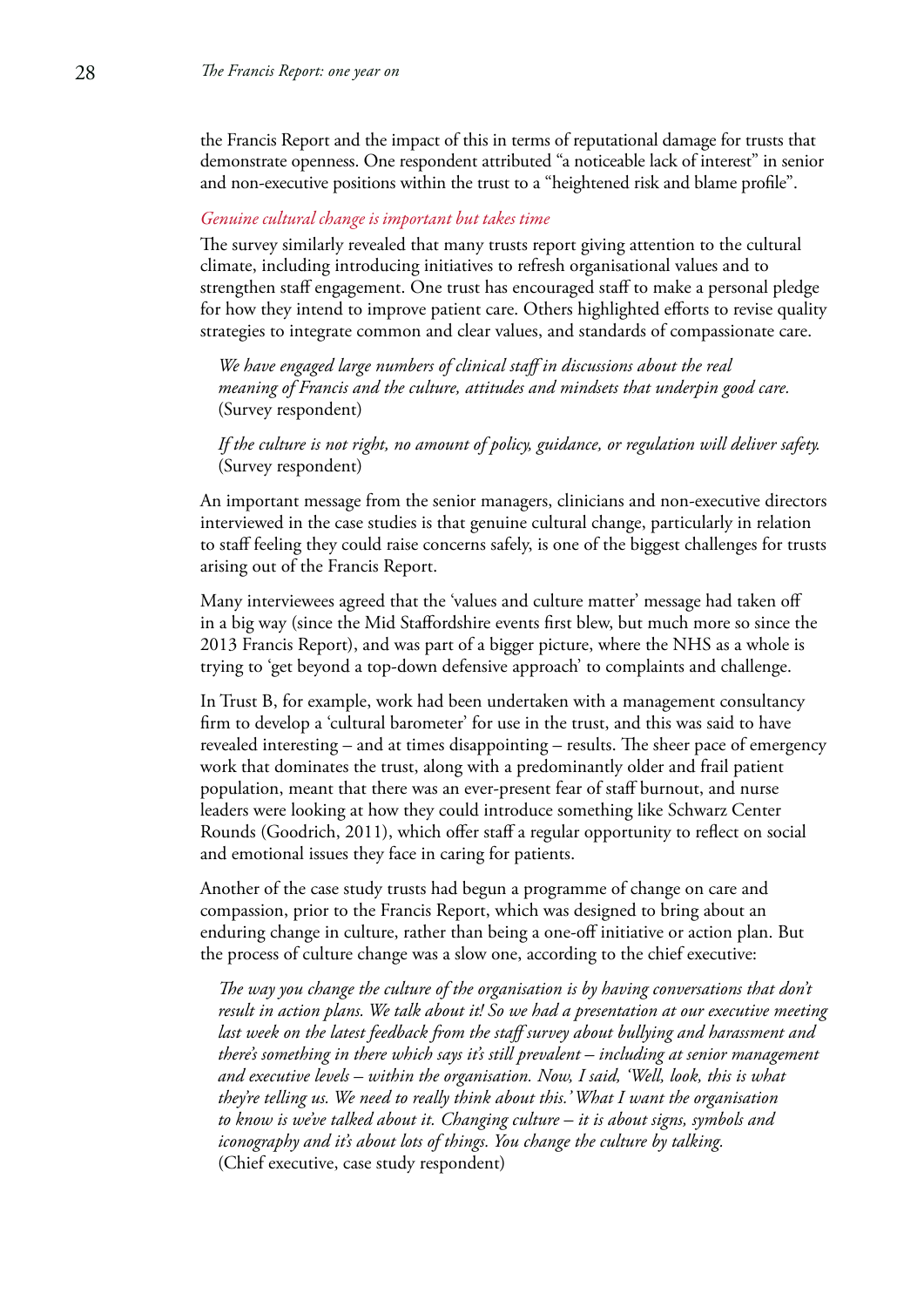## Compassionate, caring and committed nursing

#### *Francis as a lever for extra investment in nursing*

One of the most common forms of new action reported by respondents to the survey was to review nurse staffing levels and skill mix, and to strengthen the reporting of staffing numbers at board level and beyond, including displaying on wards real-time information about staffing numbers and grades.

 *Francis brought forward our agenda to look critically at staffing ratios, particularly in those challenging areas of elderly, complex care.* (Survey respondent)

In some of the trusts, particularly A, B and C, the Francis Report was described as having added momentum to previous efforts to invest more in their nursing establishment. Inadequate nursing staff levels were flagged as a contributory factor in the failings at Mid Staffordshire (Francis, 2013a, p.45), but the Francis Report stopped short of recommending a minimum staffing level, recommending instead that NICE develop evidence-based tools for 'establishing the staffing needs of each service' (Francis, 2013a, p.69, para 1.132).

One of the trusts reported that it had invested between £300,000 and £500,000 in additional nursing, at a time of constrained finances. Another trust had invested well in excess of £1 million in additional nursing, drawing on its reserves.

The director of nursing at another of the case study sites felt that having some evidence base about the likely staffing needs for nursing would be valuable:

 *[T]he work that is now being proposed, from a NICE perspective, around nurse staffing levels… And that's not about having minimum nurse staffing levels but it's about having some information to be able to clearly articulate, as a professional, the recommendations you would be giving to your board.* (Senior clinician, case study respondent)

The challenge most commonly cited by survey respondents arising from the Francis recommendations related to ensuring the correct levels of qualified nurses in the context of financial constraints.

 *Nurse staffing levels and skill mix is a challenge at a time when we need to achieve six per cent cost improvement programme…* (Survey respondent)

#### *Strengthening the supervisory role of ward managers*

The Francis Report contained recommendations about the importance of ward managers, particularly the need for them to be supernumerary, in order to fulfil their supervisory role more effectively.

This chimed with interviews in Trusts B and C: interviewees had expressed similar sentiments as a result of their process of listening to staff much more. Interviewees in Trust B described how staff had been found to feel very frustrated, recognising some of the Mid Staffordshire failings, but struggling to have the time to deliver and monitor care in the way they knew was needed. The trust was moving to having all ward managers as supernumerary and supervisory, with the intention that they will "really lead and be a consistent presence", knowing their patients, listening to concerns, and advocating for patient care and safety. In a few cases, this work was reported to be "flushing out some ward managers who are not suited to the resilience of running a ward". A development programme for ward managers was also being put in place.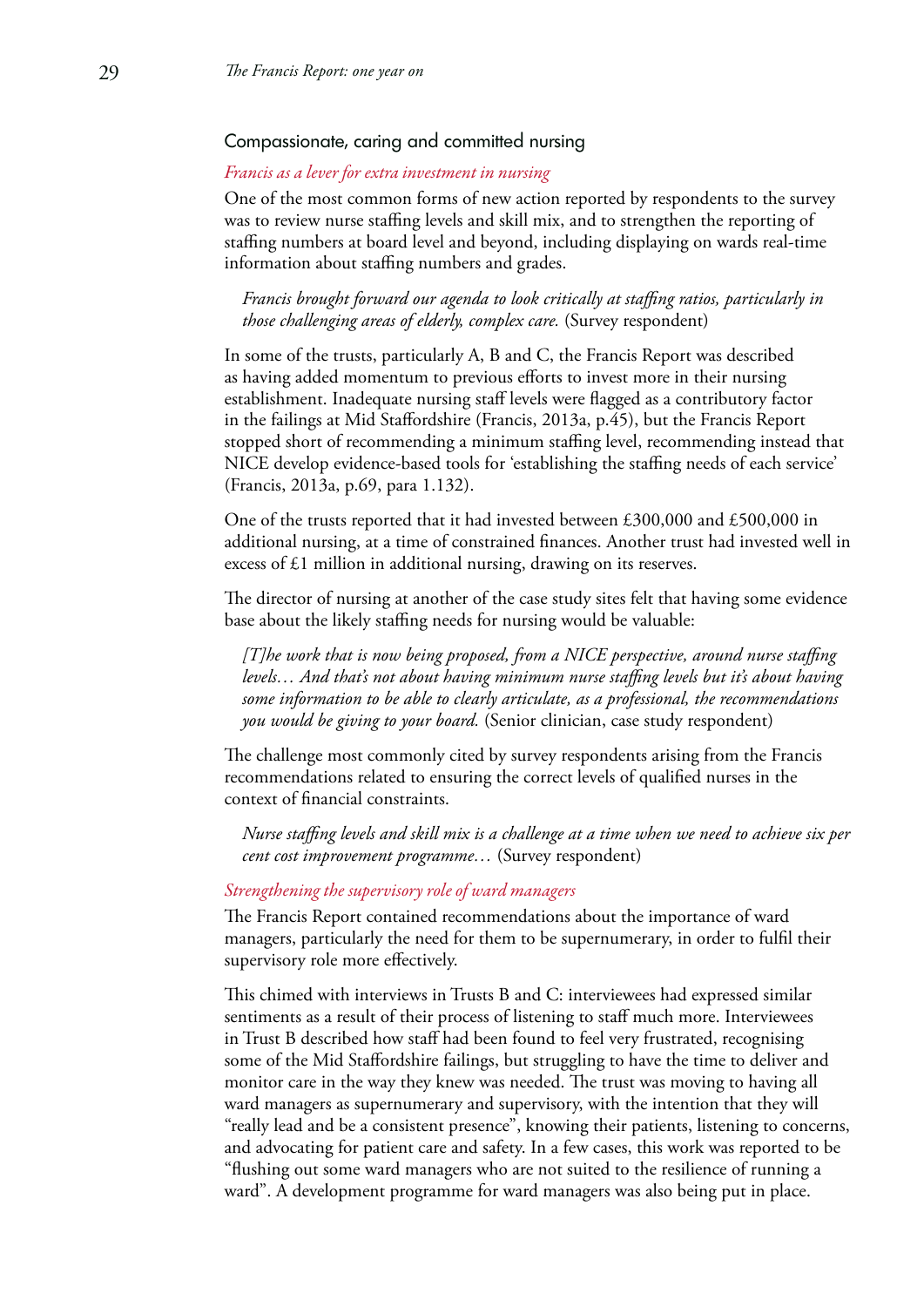A number of trusts' plans to make ward managers more visible and in some cases supervisory were also cited in the free text responses to the survey.

## *Health care support workers*

Increased attention to the recruitment and conduct of health care support workers was a strong theme in the Francis Report, and the trusts in this study reported having engaged in different strands of work to improve the quality of this group of staff. In Trust A, for example, nursing staff considered health care support workers to be central to embedding some of the learning from the Francis Report, emphasising that they stay in post longer and are at the patient bedside more often, than any other staff member. One described them as "the trained nurse's eyes and ears". The trust had developed a Code of Conduct for health care support workers. The Francis Report was thought to have increased the impetus for this and to garner trust board approval for the associated costs. All support workers in Trust A participate in the national apprenticeship programme and must complete a competency framework, but they receive no financial reward for achieving this. Aspirations were expressed to have a proper career structure for support workers.

Other trusts also reported using the Code of Conduct for Healthcare Support Workers (Skills for Care and Skills for Health, 2013). Trust D reported that it was also reviewing its recruitment process for health care support workers, and developing minimum standards of experience of care for potential recruits.

# *Better care for older patients with dementia*

In many of the case study interviews, the failings in care at Mid Staffordshire were closely associated with older patients, particularly those with dementia, who were felt to be most at risk of substandard care in general. One of the trusts described using an acuity tool to assess the needs of patients on the wards, and funding a pilot programme to educate staff on wards about the needs of patients with dementia. There was some debate within the trust about the wisdom of setting up a bespoke 'dementia ward' or whether it was better to spread learning more generally across wards to understand and meet the needs of confused patients. A trust policy objective of having one-toone nursing ratios for people with dementia has had to be adapted in the face of the financial realities of supplying staff, and focuses on the avoidance of falls.

 *[W]hat we've had to do is we've said, 'Well if you've got patients who are all at risk of falling we need to cohort them into a bay, so that you're actually putting a nurse in the bay,' because you can't have one-to-one with every patient, and we do have high numbers of dementia patients.* (Senior manager, case study respondent)

#### Strong, patient-centred leadership

In relation to the failings in the leadership of Mid Staffordshire NHS Foundation Trust, the 2013 Francis Report reinforced the findings of the earlier report published in 2010. The leadership at Mid Staffordshire, particularly the board and other senior leaders in the trust, had 'an engrained culture of tolerance of poor standards, a focus on finance and targets, denial of concerns, and an isolation from practice elsewhere' (Francis, 2013a, pp.43–44, para 1.6). In addition, the report concluded that the trust management had no culture of listening to patients and was focused on 'self promotion rather than critical analysis and openness' (p.44, para 1.7).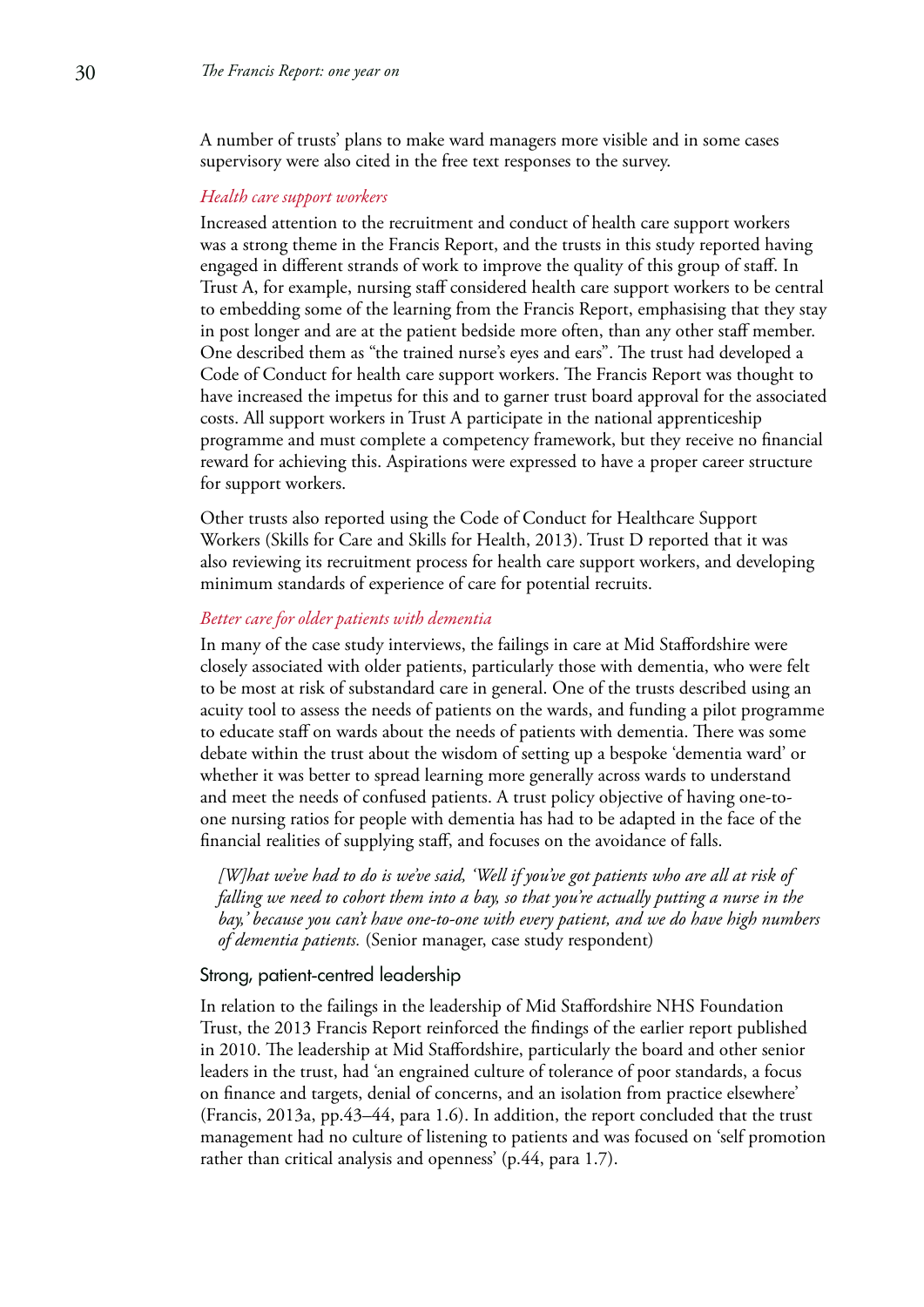#### *Valuing quality above money and targets*

There was a strong theme running through the interviews with many of the chief executives (and other senior executive figures) reporting that the Francis Inquiry had given them much more traction to champion the cause of quality of care for patients, over and above external pressure to meet targets, whether financial or performance.

 *[T]hat's the big thing it seems to me that Francis has changed, which is a very important culture change, which you can't ignore, in that I'd rather be hung for money than for quality and safety.* (Chief executive, case study respondent)

This confidence in the face of external, regulatory pressure was reflected in an interview with a senior manager in one of the case study trusts, which had recently received a warning from Monitor about compliance with waiting-time targets. The interviewee recalled the attitude of the chief executive as bullish in the face of such pressure:

 *There's a lot of pressure there, and [the chief executive] and other execs were saying, 'They're not criticising us about our quality of care, and therefore, actually, we've got the moral high ground here.* (Senior manager, case study respondent)

There were also doubts expressed in another case study site about the sustainability of such a position, particularly as finances are undeniably constrained in most acute hospitals, and the management and regulatory system ultimately requires financial balance alongside high performance in terms of patient care.

 *The one good thing Francis has done, the really good thing, is it has ensured that safety and quality have become much more prominent – that's really important. But I am left with a real concern about the do-ability of it all and the need for us to find a way forward.* (Chair, case study respondent)

In another of the case study sites, by contrast, senior leaders felt that there was still considerable mileage to be had in improving quality and reducing costs at the same time, and that as a trust they were still some distance from the "trade-off frontier" between quality and costs. Part of the leadership challenge was described in terms of understanding and being able to communicate the potential for generating savings by reducing waste, in a way that made sense to clinicians and the public.

 *So if I was to say, 'We've got to get 20 per cent cost out of this particular pathway', then immediately everyone gets defensive and looks for reasons why it can't work, but if I was to say, 'Let me describe this pathway', and you do the usual description of someone going from pillar to post, from the GP to diagnosis to other outpatients, to a cancelled op, and you say, 'Is that good quality?', and people go, 'Well no, that's terrible quality, but it's also incredibly expensive. We're wasting all the money on poor quality.'* (Chair, case study respondent)

## *Involving clinicians*

The Francis Report noted that in Mid Staffordshire, consultants were disengaged from management issues and there was no 'collective responsibility or engagement for ensuring that quality care was delivered at every level' (Francis, 2013a, p.44, para 1.8).

The survey revealed a particular focus on clinical leadership, especially on nursing leadership at ward level. One respondent said that their trust had introduced ward matron rounds at visiting times to meet families and address concerns at the point of care.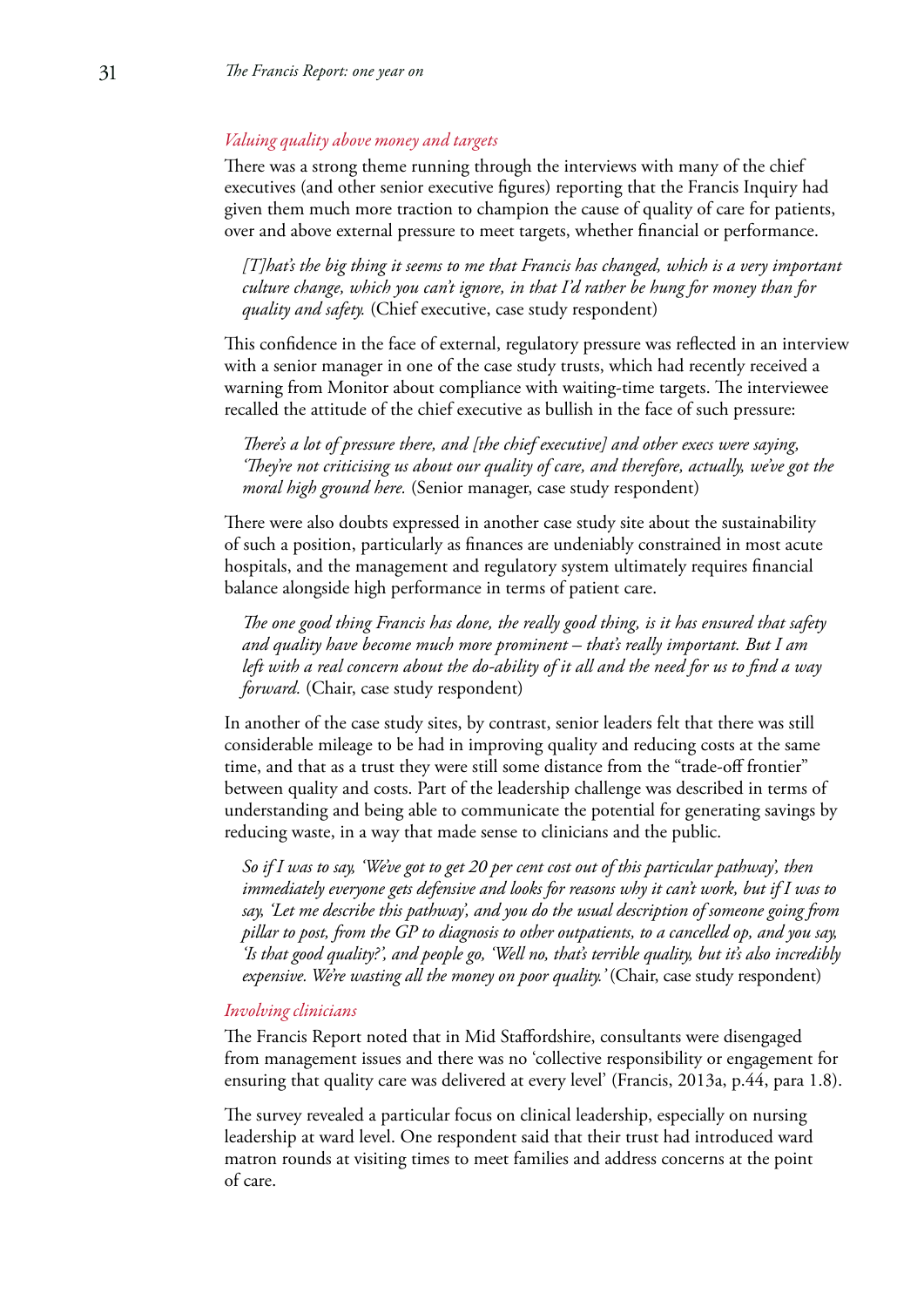One trust had begun a leadership development programme in the previous 18 months, aware that there were not enough clinical and medical leaders in the organisation. This had been supplemented by restructuring larger divisions into small business units, led by clinicians. One of the trusts had also had a sustained push on getting more clinicians involved in management, which has been very successful, according to their chair:

 *We've moved from a situation where it was difficult to get clinicians in leaderships jobs to now, they're oversubscribed. You know, we have three or four applicants per place for, say, an associate medical director or a clinical director, which is a good indicator of that sort of absolute critical ingredients in trusts, which is no gap between… you know, chasm between the clinical group leadership and the managerial leadership.*(Chair, case study respondent)

Trust A had taken a different approach to create clinical leadership.In April 2013, it had reorganised eight business units into three divisions, each led by clinicians. The divisions were described by one interviewee as being "as close to autonomous minihospitals as it is as possible to get". The trust leadership believed that it had made clinical managers more visible in the running of the organisation and had demanded a change in culture for non-clinical managers. The trust executive charged each division with considering the implications of the Francis Report and it was a standing item on the agenda for the divisions. Each has its own risk and governance structure, and escalates risks to the trust board and its subcommittees. Generally, the new divisional structure was welcomed, although there was some concern about the time commitment for clinical leaders and the implications of this for their clinical work. As one said: "There is a lot of talk about clinical engagement and clinical leadership, but actually there is no time to do it." One interviewee perceived the restructuring to simply have added additional layers to the hierarchy.

The chief executive of another case study trust argued that the advice of clinicians in both leadership and non-leadership roles was vital, particularly in navigating the boundary between improving quality and saving money. This approach pre-dated the Francis Report.

 *Since I've been here, when we do our savings programmes, I've always ensured that every single programme is signed off by a medical director and my nursing director and then, every single savings programme is reviewed by an independent group of senior clinicians in the organisation who are not in managerial positions. So, any chief executive that goes against the advice of his medical director or nursing director is an idiot.*  (Chief executive, case study respondent)

# *More vigilance from non-executives on trust boards*

The Francis Report (2013a, p.44, para 1.10) concluded that the Mid Staffordshire NHS Foundation Trust board as a whole had had a 'vestigial' clinical governance system and, as a result, had been 'blind' to the concerns that were eventually uncovered by the Healthcare Commission (2009) investigation. In several of the case study sites, increased vigilance and a more questioning approach from non-executives were mentioned in interviewees with executive staff, whether managerial or clinical.

 *Three years ago, most of the discussions used to be on numbers and performance indicators. It's completely changed and our non-execs are very challenging. They don't excuse us on any of the quality issues, and because I'm a lead for the quality of the trust, they usually give me as much of a hard time as they can.* (Senior clinician, case study respondent)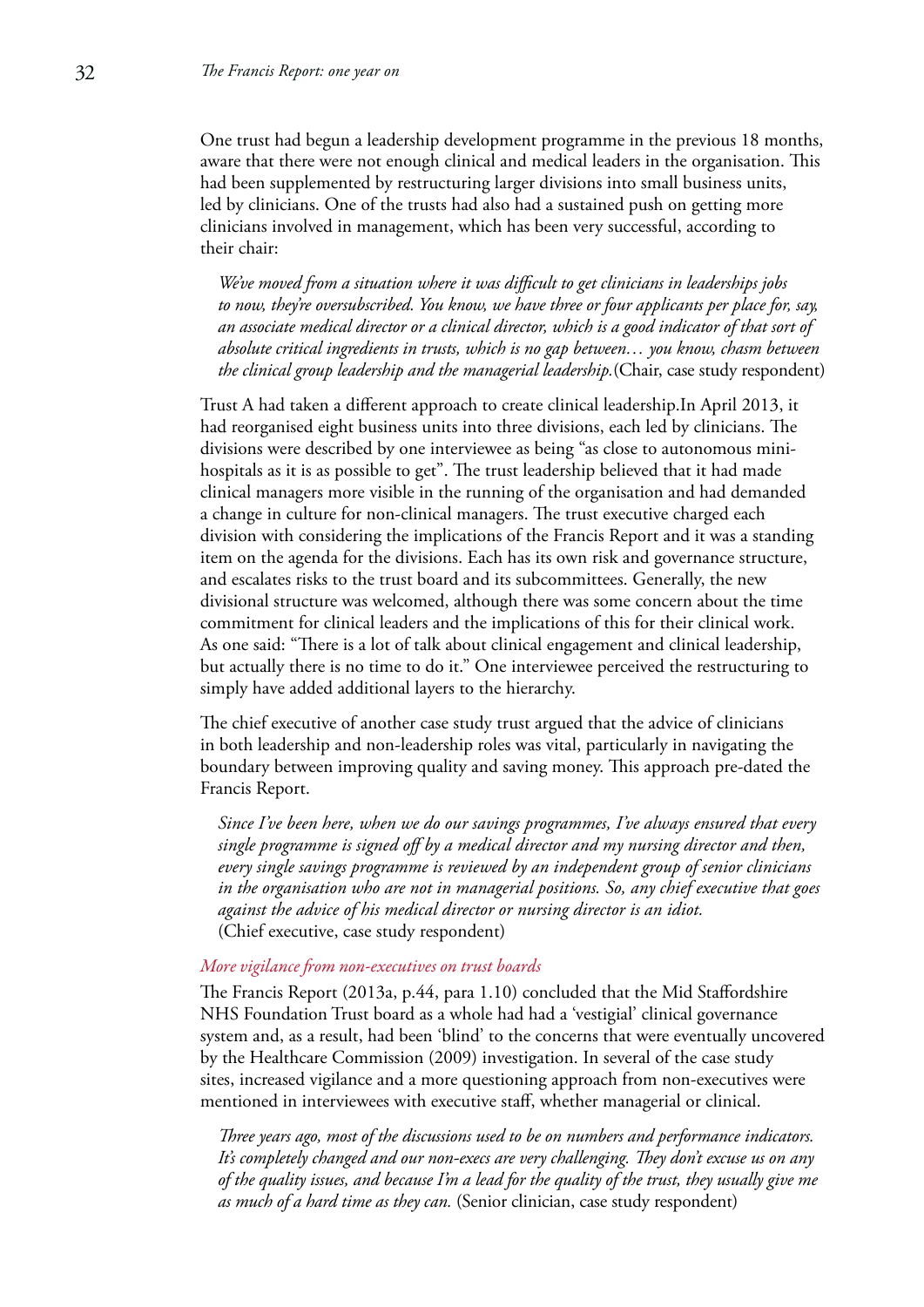This shift in attitude seems to pre-date the publication of the 2013 Francis Report, although some felt that it had become amplified since February 2013.

 *I've only sat at the board for a year but I would say it's increased, the anxiety and the amount of information that's needed and they're [the non-execs] almost wanting to manage down and have every bit of information that's available. And I think it's finding that balance between assurance and reassurance at the minute but I don't think we're unusual in that.* (Senior clinician, case study respondent)

In Trust A, a recurring theme in interviews with the board related to accountability. There was some question in the mind of the chief executive over whether both executive and non-executive members of the board fully understood their accountability for quality. Without the Appointments Commission, an accountability mechanism for non-executive directors was thought to have been lost. The trust board was relatively new, with only one member having been with the board for some time. Challenges around maximising the contributions of non-executive directors were raised, together with a risk that they could be easily lured into ticking boxes in terms of quality. One non-executive director emphasised the importance of maintaining some distance as a non-executive in order to see what was happening with "fresh eyes".

This echoed the national survey, which found that strengthening accountability was a theme underpinning many of the actions reported by respondents. Initiatives include making senior managers more visible and accessible, investing in leadership development, and improved staff appraisal.

#### *Governors*

The Francis Report focused some comments towards governors, although most of the problems at Mid Staffordshire happened before it became a foundation trust. Two thirds of responses to the survey came from foundation trusts. There was little evidence from the survey that the Francis Report will change the way foundation trust boards engage with governors, although many reported that governors are playing an important role in developing their trust's response to the report. Most felt that their governors have a good understanding of the quality of care provided by their trust.

Trust A was preparing for foundation trust status, and interviews at this site reflected a degree of uncertainty about the accountabilities of foundation trust governors, which were described as "vague". In another of the case study sites, which has been a foundation trust for nearly a decade, governors spoke about their role as still evolving, particularly in relation to their scrutinising of care. One recently appointed public governor felt that governors needed much more training to fulfil their role. Another felt that historically governors had tended to agree with managers and that the quality of the debate at governors' meetings was often poor.

 *I remember speaking to a couple of the governors after that workshop we had and they both were saying, 'Oh, gosh! I didn't really realise we have such a role to play in scrutinising the trust.' And I think the words 'holding the board to account' hadn't really entered into a lot of people's heads before, to be quite honest. Although, now, we're talking about it much more.* (Public governor, case study respondent)

More comprehensive training was now being developed and offered to governors, particularly to assist them in understanding the clinical and performance data being generated by the trust. Many of the governors interviewed also emphasised that they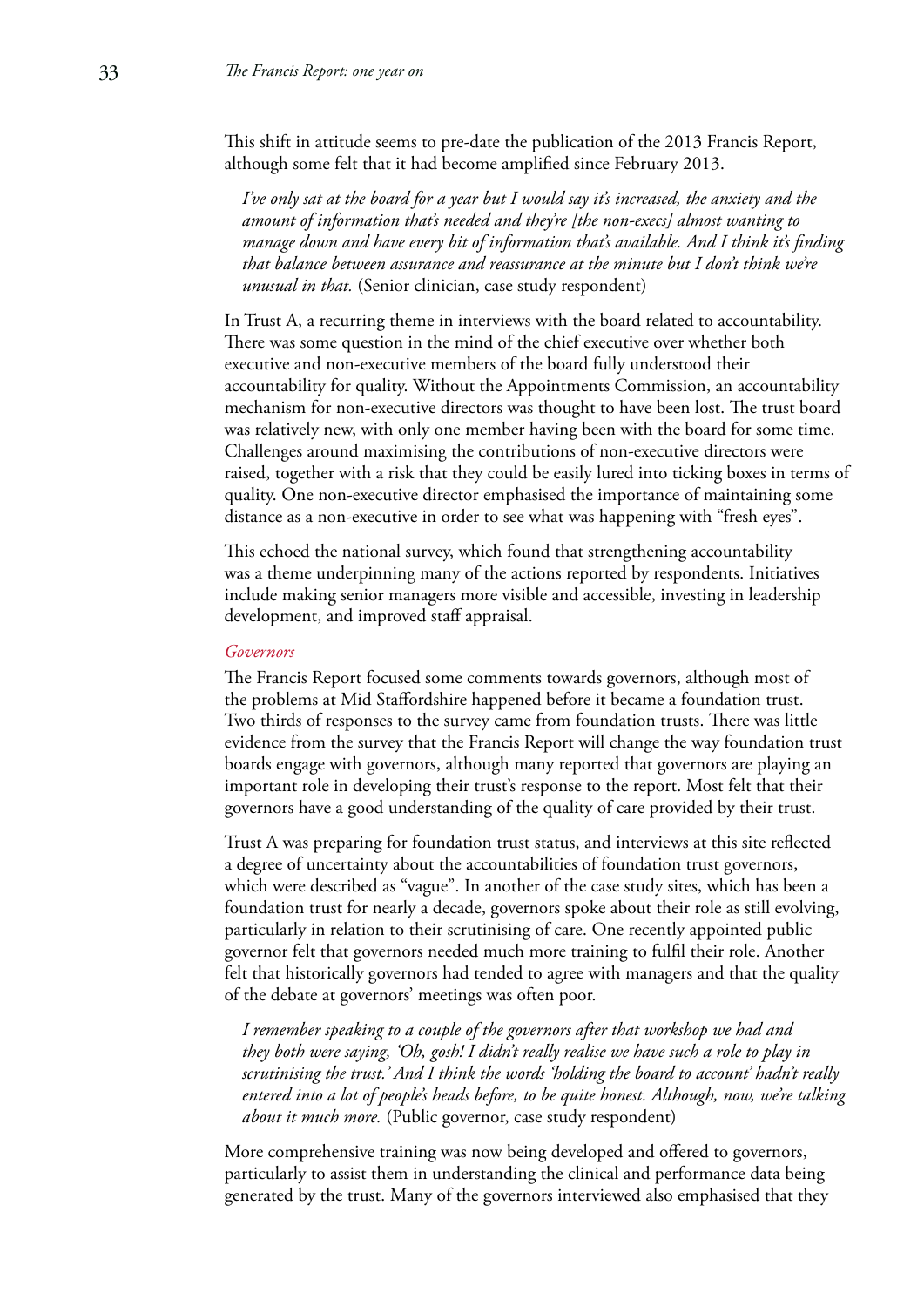had a key role in being the "eyes and ears" of the trust, able to move around the trust and talk openly to patients, families and staff.

 *I have never felt blocked from asking anything, seeing anything or doing anything.*  (Public governor, case study respondent)

The chair at another case study site felt that some of the governors had become confused about their remit in the wake of the Francis Report, particularly in relation to understanding the quality of care:

 *I know some governors have felt personally that they are responsible for quality, and that's not helpful. I mean, we have our governors come along alongside non-executive directors on 'go-see' visits, and I'm quite clear that the major purpose of a 'go-see' visit is to improve soft intelligence. It is not for non-executives or governors to inspect because that's a professional activity.* (Chair, case study respondent)

Despite better training and a clearer sense of their role in holding the board to account, several governors talked about the difficulty in finding meaning in their role as representatives of a wider public.

 *I think this is a dilemma for governors… I'm supposed to represent some of the people in [place name]. I don't honestly know how I do that and I don't know how a lot of other governors do it either. I do the best I can: I talk to lots of people; I belong to all the groups where I talk about the hospital. It's very difficult and I don't think I actually represent them really.* (Public governor, case study respondent)

# *An absence of leadership at health economy level?*

A theme that emerged from some of the case study interviews was that although attention was being paid at trust level to developing leadership that was genuinely focused on patients, there was a leadership gap in the system, at the level of the local health economy, where it was not always clear who should take the lead. Relations with local commissioners were mixed, sometimes characterised in interviews as demonstrating a shared commitment to improving quality and sometimes appearing to be locked into a more contractually focused debate about meeting financial and performance targets. National bodies were described as too remote to engineer meaningful local change. The chair of one of the trusts in the case studies observed that there was an absence of leadership at the level that mattered most: the local health economy.

 *[W]e have a situation where the power and the money is both too high and too low. It's too high, it's at the national levels, which is not a meaningful level in terms of making change happen really, but it's also too low because it's the level of trusts or of CCGs or at the level of boroughs and the like. It's not at an intermediate level, which I think is the critical level, which is a local health economy and at the level of where population and health is a meaningful issue.* (Chair, case study respondent)

#### Accurate, useful and relevant information

The Francis Report diagnosed a collective failure to share information between management and regulatory bodies, but also noted that the information itself was not comprehensive in capturing the full experience and outcomes of patients. The report recommended, therefore, that trusts 'should develop and publish real time information on the performance of their consultants and specialist teams in relation to mortality,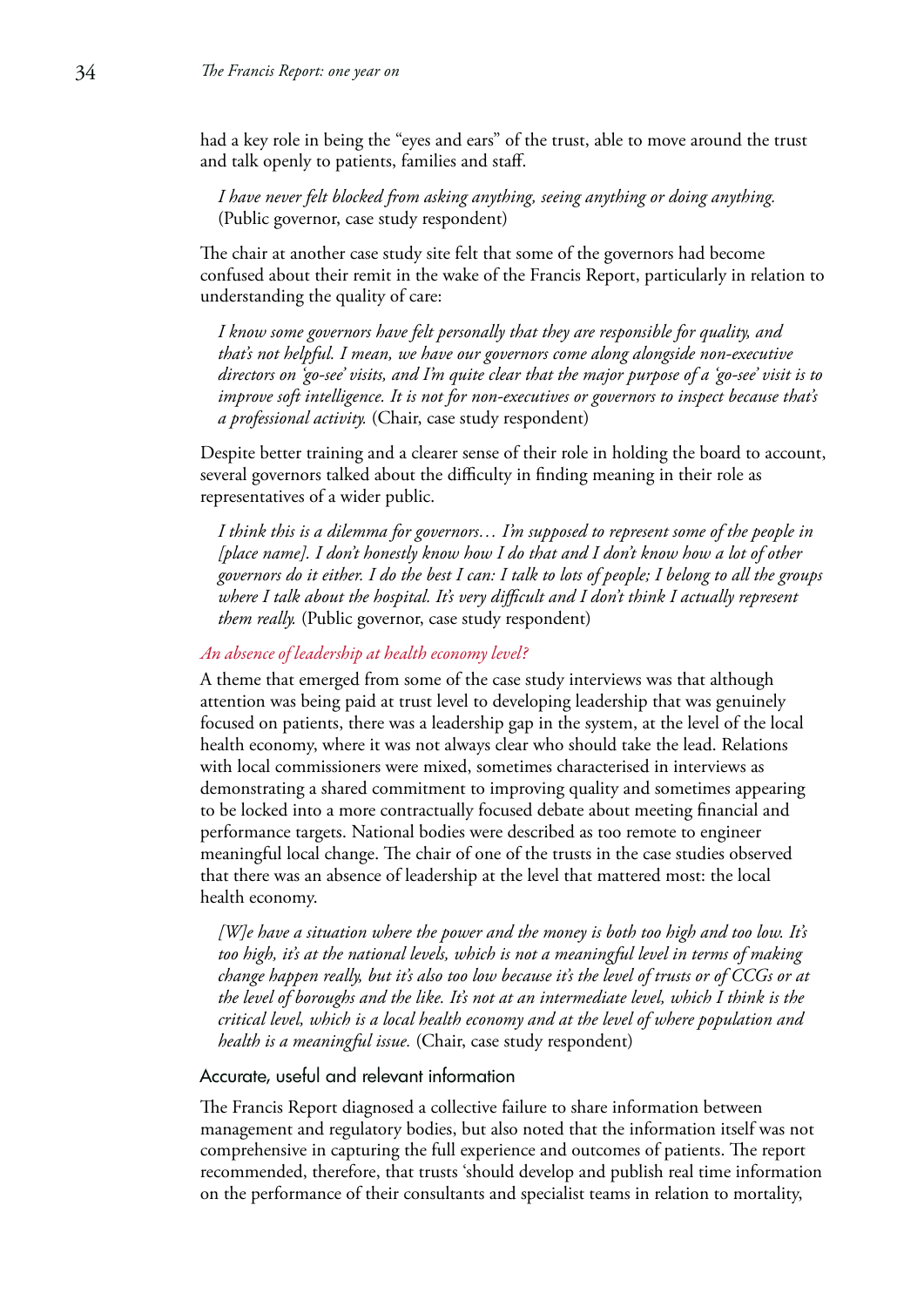morbidity, outcome and patient satisfaction, and on the performance of each team and their services against the fundamental standards' (Francis, 2013a, p.81, para 1.222).

In addition, the report recommended that any such information should be available to the outside world, including the public and commissioners, alongside information from investigations and complaints.

The survey revealed that an important area for action has been around governance, including strengthening reporting structures, developing integrated governance reports and introducing 'heat maps' to help boards identify the early warnings signs of a problem. Linked to this has been activity around data quality and assuring the validity of data.

## *Understanding what's really happening: combining soft and hard intelligence*

A large proportion of the case study interviews reflected a concern with information in its widest sense:

- enabling multiple channels of communication from staff and patients
- gathering real-time data from wards and clinical specialties
- making better use of complaints
- mandated data collections on waiting times, safety, hospital activity and costs.

In his introductory letter in the final inquiry report, addressed to the Secretary of State for Health, Robert Francis QC observed that it "should be patients – not numbers – which counted" (Francis, 2013a, p.4). Many of the interviews with senior staff in the case studies explored the difficulty of balancing the hard, quantitative data, with softer, anecdotal data, be it from patients or staff wishing to flag up problems. In one trust from the case studies, which had set up its own process of intensive reviews, the medical director described the challenge of balancing types of information:

 *[T]hat to me was one of the important things, to be sure that we really were picking up issues, triangulating wherever possible, three soft issues equals probably a hard issue. But if you only get one soft and you don't hear about the other two then you don't necessarily do something about it.* (Senior clinician, case study respondent)

Another trust described a process of collating soft information against a parallel process of analysing a suite of 27 indicators on safety and quality at ward level:

 *[T]he question is, 'What are the three things that you have in your head that you as medical director and nursing director and chief exec go home at night and think oh I'm worried about that?' So what we do is we track that, so this is the soft intelligence bit. The metrics will tell you so much but what you're picking up on the ground or people are telling you in the pub, where is the opportunity to bring that into the open and for me to say, 'I was with the junior doctors and they told me this,' and for [fellow executive] to say, 'Yes, actually somebody told me that as well.'* (Senior clinician, case study respondent)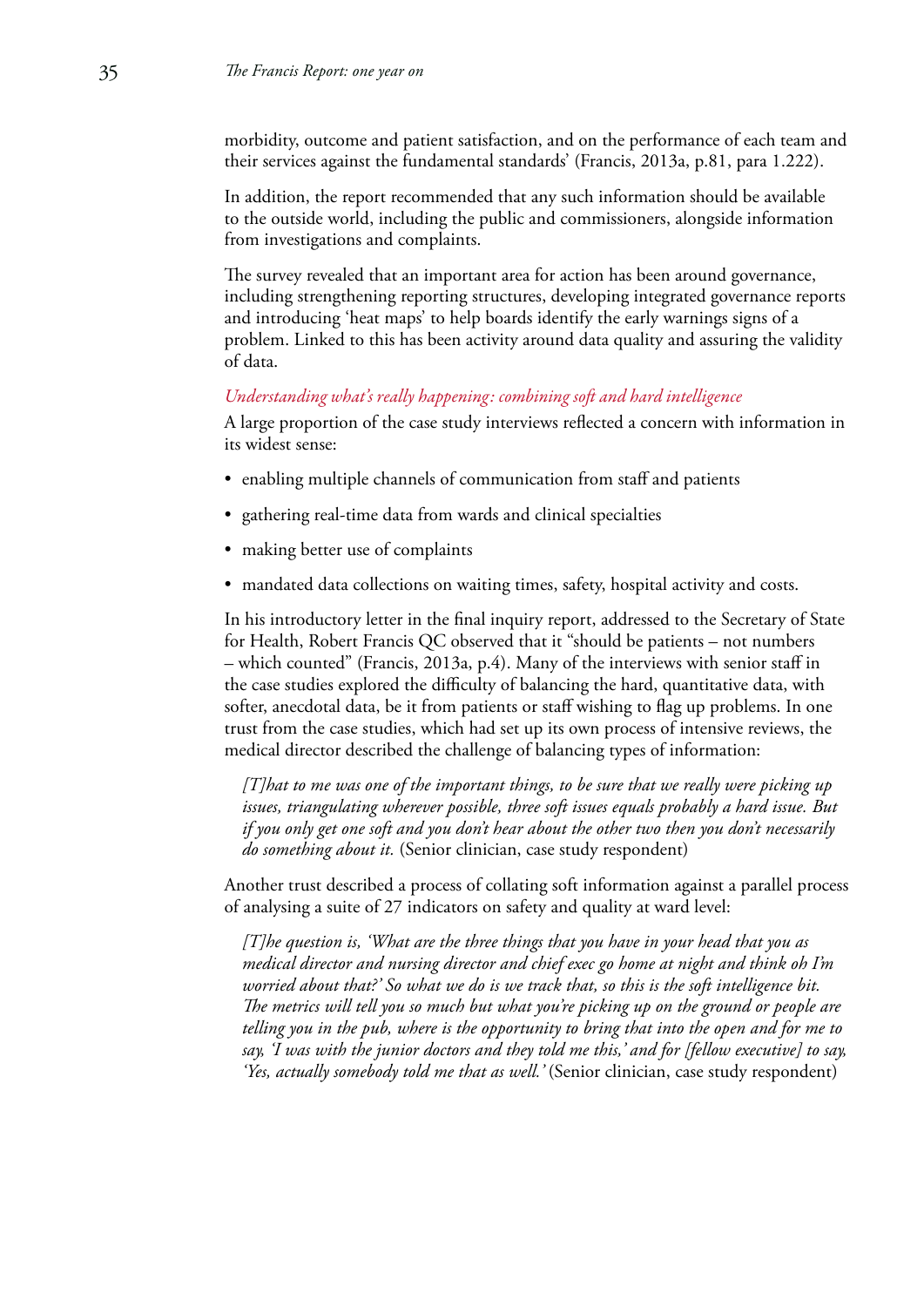The chief executive in Trust A also described placing emphasis on soft intelligence and spends up to an hour in different parts of the organisation daily, starting with the operations centre to find out about activity during the night. Emphasis was placed on understanding pressure points and how staff had responded to them out of hours.

The board at another case study trust had taken steps to see how they could use existing sources of information in a more productive way. They described how the initial response and board discussion following the publication of the Francis Report focused on looking at indicators that the board at Mid Staffordshire had not used successfully to identify failings, specifically opinions from staff surveys.

 *What staff were saying about the service came out quite strongly for us from that. So I think we'd done a lot on what the patients were telling us about the service. And patients were telling us they thought the service was getting better, but actually that wasn't what staff were telling us through staff surveys. So we got this kind of slightly weird divergence, which I think we were becoming aware of, but thinking it through in response to Francis was the thing that made that really clear for us.* (Chief executive, case study respondent)

#### *Challenges of developing a bespoke, outcomes-based dataset*

One of the case study sites had already begun its own project to develop and publish outcome metrics by specialty, which are published on the trust's website. The process involved getting consultants to develop their own measures, but it has not been straightforward, according to the senior clinician leading the work:

 *So one of the projects that we've been doing over the last few years is asking our specialties to come up with the three metrics that they'd like to be measured by. And it's taken ages and it's not complete and I've learnt that I can't do this on my own so I've employed somebody else to do it. But the idea there was 'you tell us what you think is important rather than what the system is telling you', and of course they found it quite difficult and it is difficult to get outcome measures rather than process or input type measures because that's the way it is in some specialties.* (Senior clinician, case study respondent)

#### *Information overload?*

In one trust, respondents emphasised how easily a board, particularly non-executive directors, can drown in detail. One interviewee observed that board reports had not always accurately reflected the parts of the organisation that staff expressed anxieties about. Attention had been given, therefore, to making information to the board more succinct and there were plans to streamline the integrated performance report. With the development of a Quality Accountability Framework, the trust is moving towards entering data into a single repository to provide unambiguous messages about quality. There was a sense that the trust held a lot of data that had not always been used to best effect. One interviewee said: "I have felt at times overwhelmed by the data flow and not being able to see the message".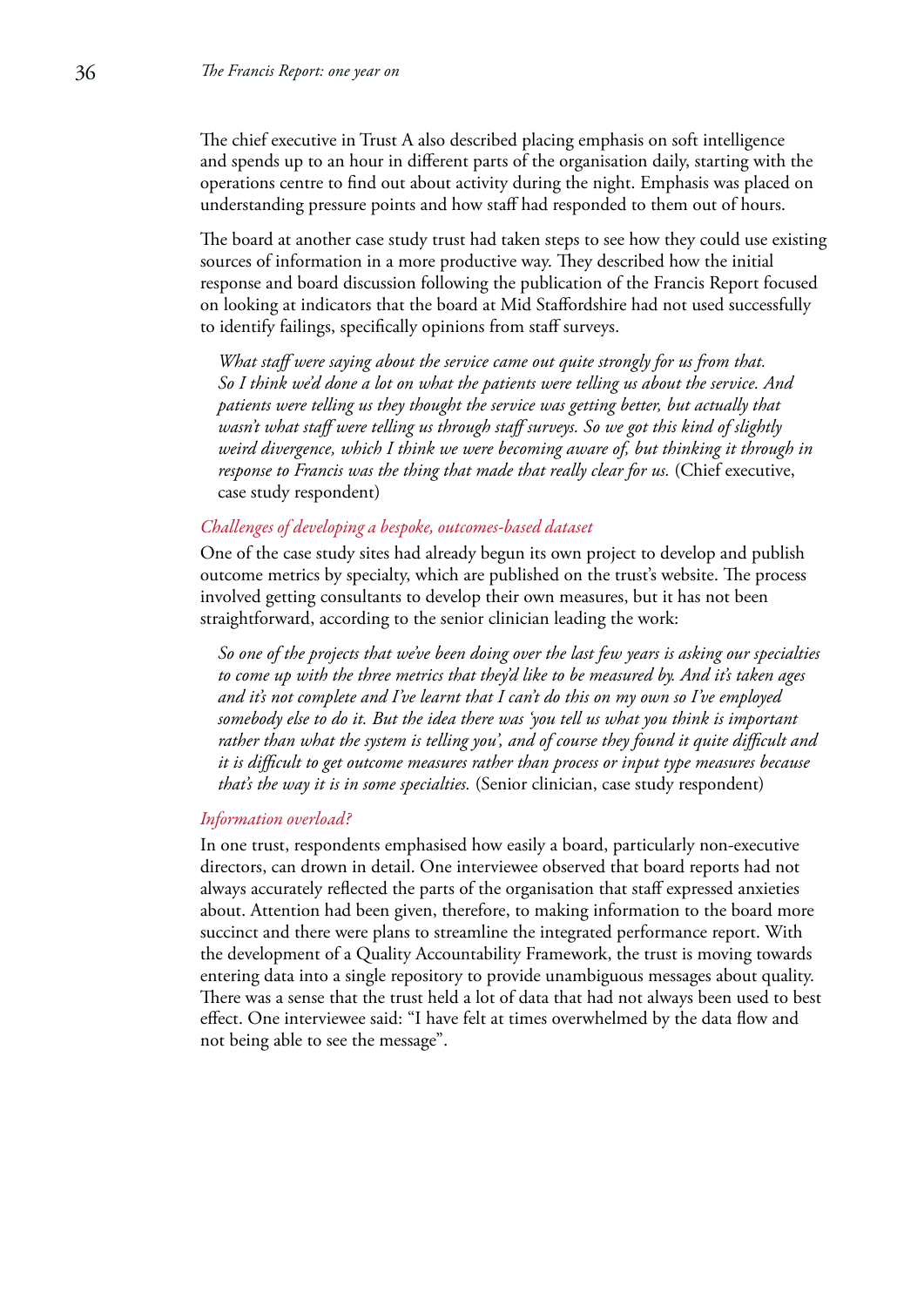# 3. Discussion

Taken at face value, the vast majority of views captured in this study suggest that the Francis Report has been taken very seriously by those working in NHS acute trusts and that the welfare of patients and high-quality care are uppermost in their minds. The interviewees referred to a great deal of activity taking place to understand and improve the quality of care. It was beyond the scope of the study to assess whether any of the initiatives referred to in interviews have been implemented effectively and produced results, or to verify whether claims made about the behaviour of external organisations are true. What this study does offer, however, is some insight into the perceptions of those running large organisations, working under considerable pressure in a complex system, subject to multiple challenges from constrained budgets, organisational reform and rising demand from patients.

One straightforward conclusion that can be drawn from the evidence in this study is that the impact of the Francis Report published in 2013 cannot be easily disentangled from the first report in 2010, or the impact of the evidence as it emerged during the hearings for both inquiries. Furthermore, the broad scope of the 2013 Francis Report and the large number of recommendations did not lend itself to a 'big bang' impact on hospital trusts, and it was also followed by several other linked reports, most notably the Keogh (2013) and Berwick (2013) reviews, which also have implications for hospital trusts.

What does seem clear from the interviews and responses from the survey is that a number of key messages from the failures at Mid Staffordshire NHS Foundation Trust appear to have been heard. The first relates to the observation that the board at the helm of Mid Staffordshire 'lacked insight and awareness of the reality of the care being provided to patients' (Francis, 2013a, p.64, para 1.114).

There was a clear understanding emerging from the interviews in this study that hospital boards need to have multiple and different sources of data and intelligence about what is happening to patients being treated inside their trusts. There were many examples given of initiatives to track the quality and safety of care, and the case studies are striking in their attempts to use a wide range of metrics to monitor basic aspects of care, such as falls, pressure ulcers, staffing levels, nutrition and infections, as well as 'soft' intelligence. Some trusts had invested in their own 'home-grown' internal peer reviews of specific wards or specialties, or had devised review processes that involved peers from other trusts.

Staff were seen as important sources of information and there were multiple routes to understanding staff perspectives, ranging from formal surveys, through regular engagement exercises to informal contacts. There were also plenty of initiatives relating to understanding what was happening to patients, including new approaches to handling complaints and disseminating patient stories in different media to board meetings or other staff fora.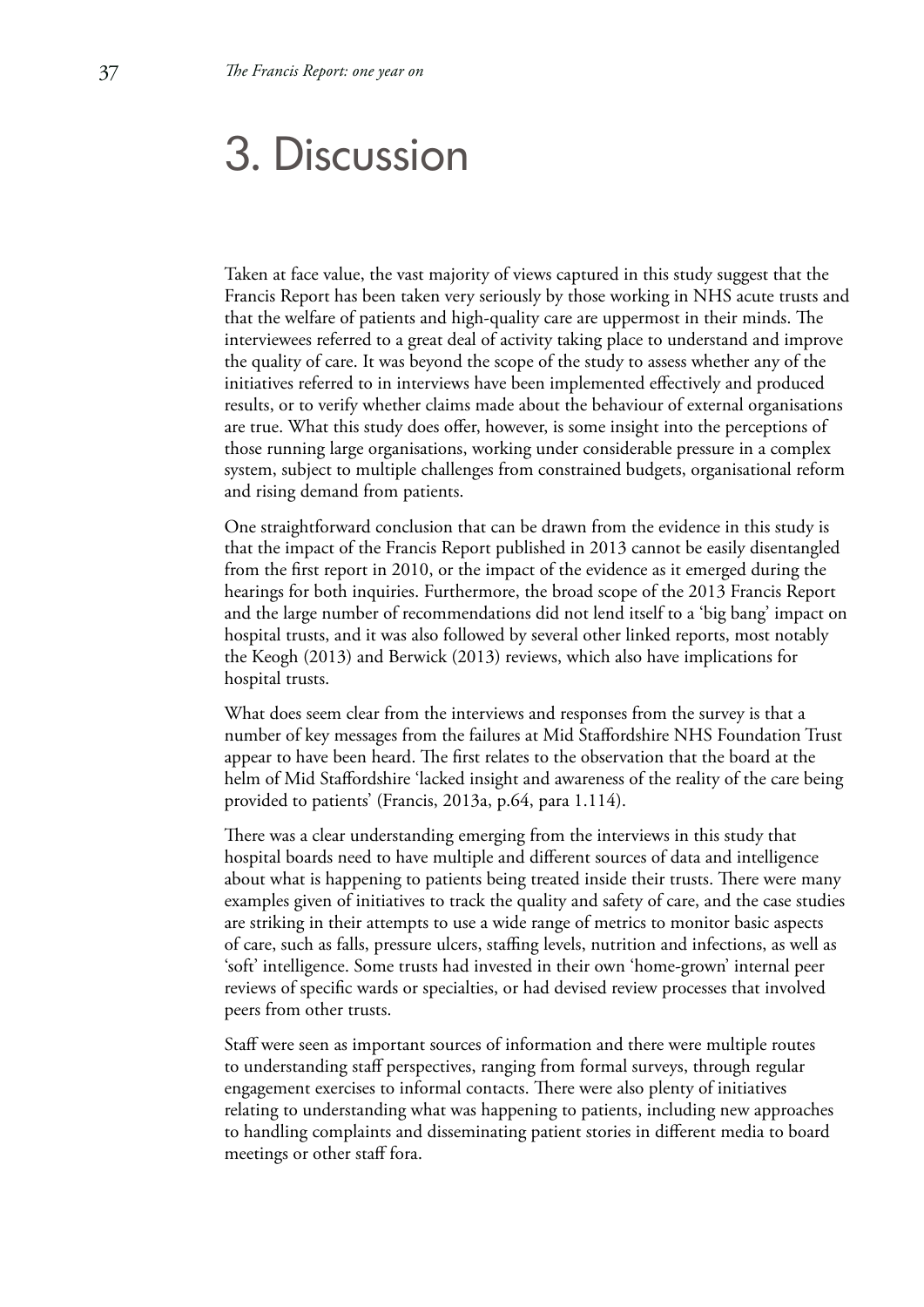In their analysis of the findings of a large-scale study of culture and behaviour in NHS hospital trusts, Dixon Woods and others (2013) draw an important distinction between behaviours in gathering data, characterising them as either 'problem-sensing' or 'comfort-seeking'. The latter refers to behaviours that are focused on seeking to reassure managers both internally and externally that problems are not occurring, based on a limited range of data and at the expense of softer intelligence. Comfortseeking tends to demonstrate a preoccupation with positive news and a dismissiveness of critical comments. A phenomenon identified by both Francis inquiries was that the board at Mid Staffordshire had a defensive mindset that reacted badly to negative criticism.

Changing this mindset requires an underlying cultural change, which was the second key lesson absorbed by the trusts in the present study from the Francis Report: namely that the board in Mid Staffordshire NHS Foundation Trust was blind to failings not simply because it lacked information, but because it did not have a culture that valued the quality of patient care.

It was striking how the interviewees in the case studies particularly described changing culture as much more challenging to achieve than other initiatives relating to training or data collection, because it is likely to take time and its success is much harder to measure. The presence of new initiatives and methods of gathering intelligence within trusts does not, of itself, prove that an underlying shift in cultural values has taken place, and it is for this reason that trusts are being encouraged to develop and use 'cultural barometers' to assess whether genuine cultural change is taking place right across the organisation (Department of Health, 2013b).

The Francis Report placed a great deal of emphasis on cultural change, particularly in relation to openness. Without this, staff are unlikely to come forward to report problems, depriving leaders – however well intentioned – of important intelligence about the quality of care. This research study was only able to get a very limited glimpse of opinion among 'front-line' staff, but what we heard suggested that some staff still do not feel comfortable in raising concerns and, certainly, some senior managers were aware that openness was some way from being achieved within their trust. There is a growing body of evidence that an engaged workforce is closely linked to better clinical outcomes (Point of Care Foundation, 2014). The challenge for NHS trusts and other kinds of providers will be to deliver this in a very difficult financial environment.

#### Valuing quality above money

The NHS, as a tax-funded system with a limited budget, has always faced uncomfortable trade-offs between the quality and volume of services that might, in an ideal world, be provided and the funds available to pay for them. Since 1948 when the NHS was launched, the question of where the responsibility ought to lie for the rationing decisions that inevitably flow from this resource constraint has never been resolved.

Since the 1990s, the NHS system has attempted, with varying degrees of success, to decentralise responsibility for some of these rationing trade-offs. In the hospital sector, individual hospital trusts are legally required to balance their books while meeting quality and performance targets, and the creation of foundation trust status signalled a desire on the part of policy-makers to grant some autonomy to individual trusts about how they should best decide to spend these limited resources. But, at the same time, overall political accountability for the running of the NHS has remained with the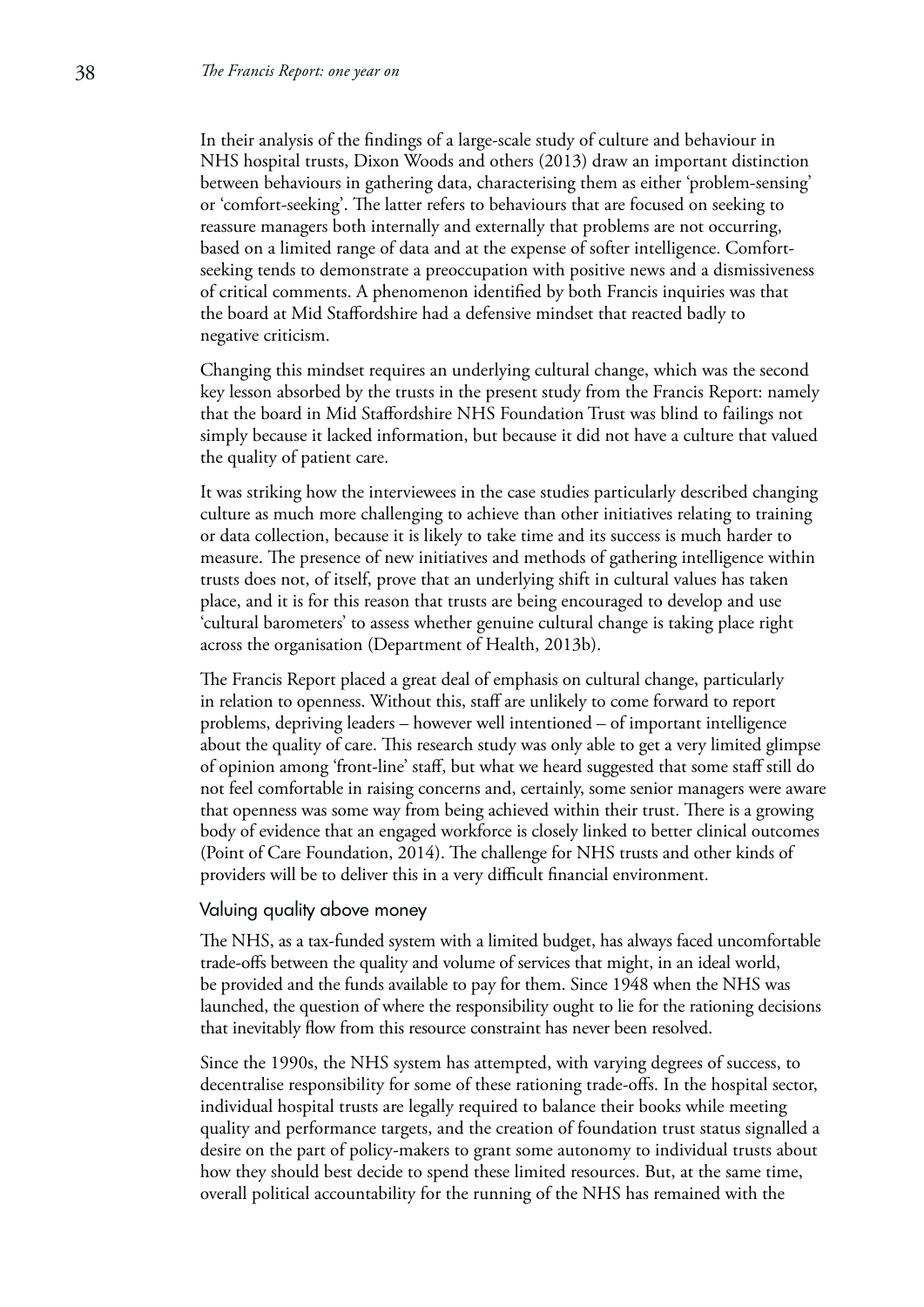Secretary of State for Health, and the past two decades have seen periods of intense, centrally driven performance management as the centre has attempted to ensure that local NHS bodies stay within their limited budgets, while at the same time delivering a growing number of quality and performance targets.

The 2013 Francis Report concluded that the search for financial balance was in the ascendant during the period that the care at Mid Staffordshire NHS Foundation Trust failed. The report noted that 'the Trust was operating in an environment in which its leadership was expected to focus on financial issues, and there is little doubt that this is what it did' (Francis, 2013a, p.45, para 1.11).

Since the period when the Mid Staffordshire scandal started to unfold, there has been a proliferation of initiatives to measure and assure the quality of care. The inspection regime of the CQC has been overhauled in response to the Francis Inquiry, and has abandoned the self-assessment approach to regulation that drew specific criticism from Robert Francis in favour of increased professionalism and a much broader range of methods and metrics to assess the quality of care. Assessing quality alongside financial competence now forms a key part of Monitor's assurance processes. It should be noted that these new approaches to assessing quality have been added to, but have not replaced, the previous performance targets, which were focused primarily on some narrow issue of quality – waiting times for treatment and hospital-acquired infections.

One striking finding from this research is how both Francis Inquiries and reports have emboldened many of the senior leaders in the trusts involved to talk about prioritising the quality of care as equal to, or more important than, financial balance. This was evident from their descriptions of how they are conducting board meetings and setting organisational priorities, but particularly in their interactions with external organisations. Executives and non-executives interviewed for the study recognised the central message from both Francis Inquiries that in Mid Staffordshire, the board's priorities became distorted in favour of financial performance. It was also instructive that some of the interviewees tended to put waiting-time performance targets in the same category as financial performance, in contrast with the definitions of quality measured by patient experience and other outcomes measures.

In some of the trusts, this appears to have been interpreted by some interviewees that, wherever possible, 'quality trumps finance' and has resulted in decisions to improve quality by spending more resources on additional nursing and A&E staff. It was more unusual to hear the view that poor-quality care is itself wasteful and that improving quality is a route to saving money.

However, the pressure to stay within limited budgets that existed at the time of Mid Staffordshire has not gone away but has intensified, as funding increases for the NHS have been frozen in real terms since 2011/12. Resolving concerns about poor-quality care with additional expenditure on staff is likely to be challenging for trusts, as they try to ensure safe staffing levels and skill mix within the context of often stringent cost improvement programmes and the pressure to meet their financial objectives.

One result of this 'quality trumps finance' stance taken by some trusts is to bring them into potential conflict with the external commissioning and regulating bodies. The evidence from this study suggests that in some cases the trust leadership was more militant about pushing the political pain of prioritising quality over money – in effect making tough rationing decisions – outwards and upwards in the NHS hierarchy. This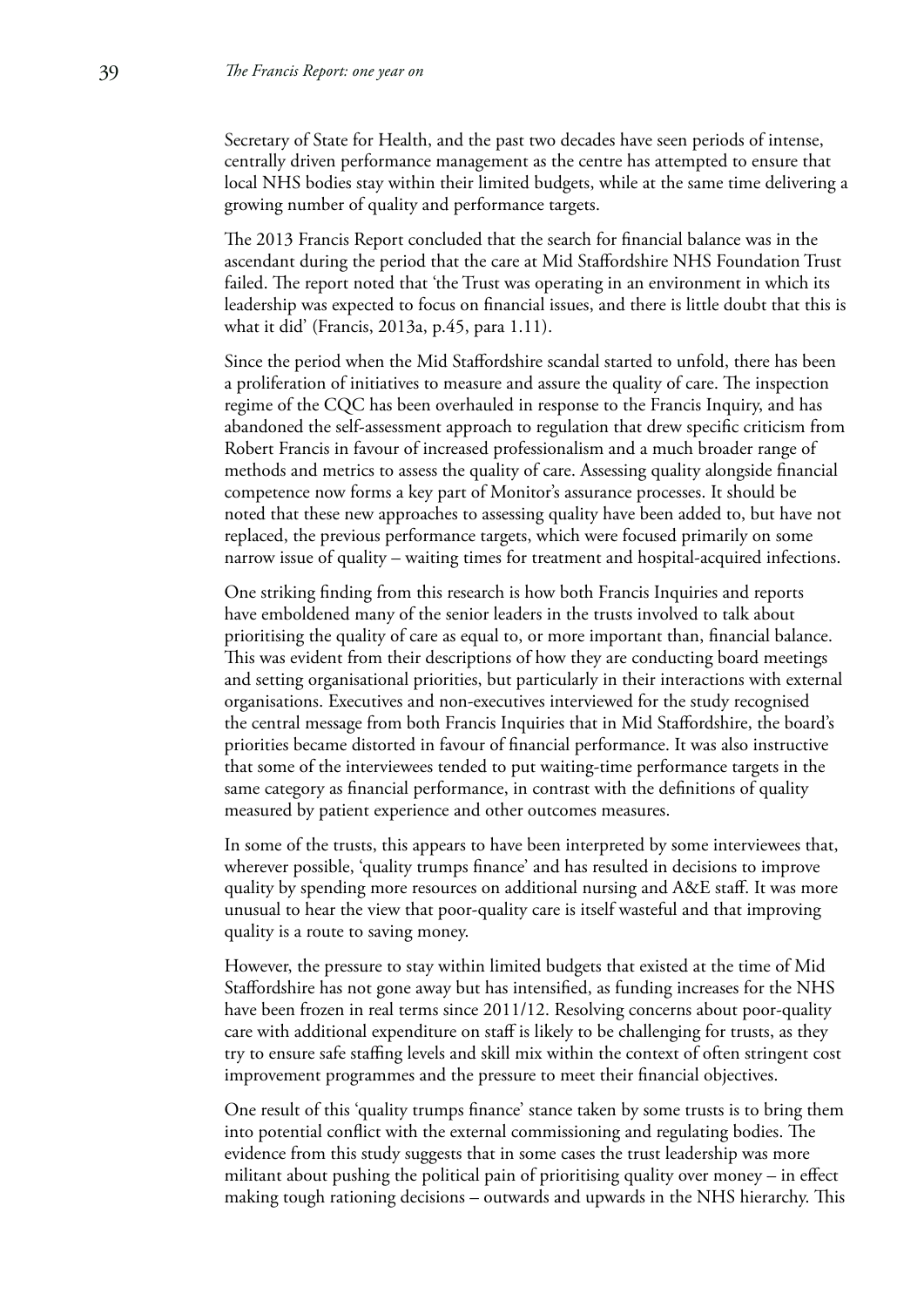highlights an important dilemma touched on in the Francis Report, which is what the board of Mid Staffordshire should have done if it had had a more 'patient-centred' culture. The report concludes:

 *The Board of the time must collectively bear responsibility for allowing the mismatch between the resources allocated and the needs of the services to be delivered to persist without protest or warning of the consequences. However, they were able to fail in this way because of deficiencies in the system around them.* (Francis, 2013a, pp.45–46, para 1.16, emphasis added)

It would appear, judging from some of the responses in this study, that trusts may in the future be more ready to protest about the unpalatable consequences of resource constraints. This raises the question of how the wider system, including commissioners and regulators, should reasonably respond to such protests or warnings. The development and application of tools to assess appropriate staffing levels by NICE is critically important here, as this will inject some evidence-based clarity into what otherwise might become an uncomfortable stand-off between hard-pressed trusts and equally hard-pressed commissioners. But it leaves unresolved the question of what a reasonable or fair response to a trust that is resisting further efficiencies on the grounds of safety or quality ought to be. The Statement of Common Purpose signed by the Department of Health and other national bodies in the government's full response to the Francis Inquiry states that '[w]e will be balanced in what we do and what we expect, with the patient interest at the heart of it' (Department of Health, 2013b, p.7). Some of the interviews in this study suggested that there may be conflicting views about which level of the system has the best understanding of 'the patient interest'.

# Values of the wider system

A striking theme that emerged from some of the interviews and survey responses concerned the interviewees'/respondents' description of the behaviour and culture of external bodies. Some interviewees were suggesting that the focus on financial balance still appeared to be uppermost in the minds of some of the commissioners and regulators they dealt with. Likewise, some respondents asserted that the top-down, and sometimes 'oppressive' manner of performance management in the wider system that was singled out for criticism in the Francis Report was still in existence.

This raises the question of whether a parallel shift in the values of the wider system – to value what is happening to patients as the most fundamental principle – is taking place alongside what is hoped for within hospital trusts. It was beyond the scope of this study to hear the accounts of local commissioners, area teams and regulators, or to explore whether the 'top-down' culture of the NHS that was identified in previous external assessments commissioned by the Department of Health and the NHS is still active (Institute of Health Care Improvement, 2008; Joint Commission International, 2008). But it is worth noting that although the Department of Health's full response to the Francis Inquiry (Department of Health, 2013b) contains initiatives to encourage hospital trusts and other health care providers to improve their culture and measure the results using 'cultural barometers', there is currently no mechanism for assessing the degree to which culture has changed through the regulatory and managerial system; in other words, there is no 'cultural barometer' for external regulators and commissioners and the way they individually and collectively engage with each other and with trusts.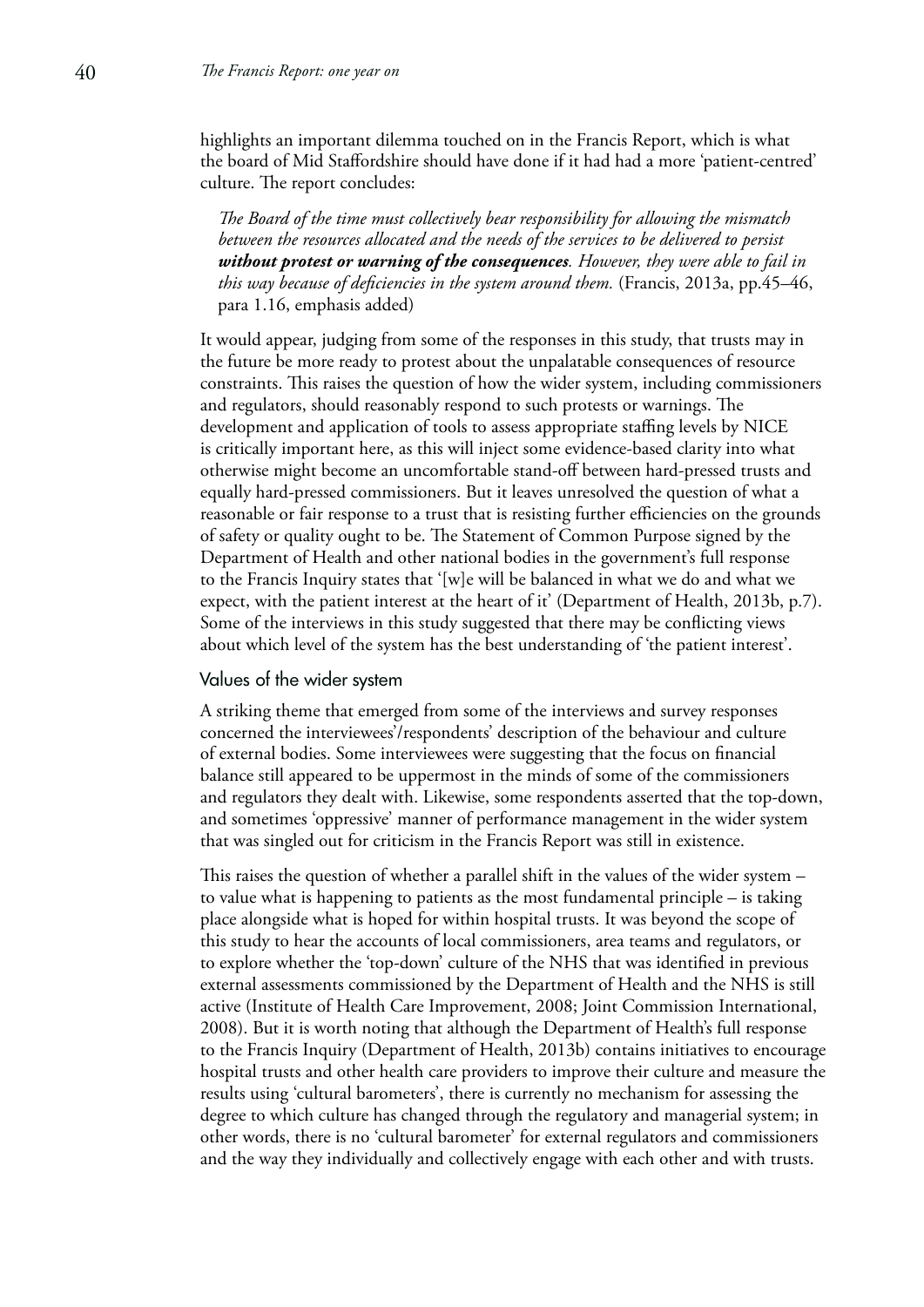Similarly, there is also an absence of detail in the government's response to the Francis Report about how to assess whether the overlap and confusion about the roles of regulators and other supervisory bodies that were identified as a contributory factor to the failures in Mid Staffordshire have been resolved. It was clear from the interviews for this study that many leaders in the trusts felt that they experienced an excessive amount of external assurance and scrutiny, and that sometimes there was dissonance between the findings of the different bodies. In particular, some interviewees asserted that the continuing desire of the central NHS management system to be assured that hospitals are meeting financial and other performance targets (especially the four-hour A&E waiting-time measure) was leading to significant and sustained pressure on chief executives and their teams, which in turn could undermine work to improve and manage services more widely.

This raises a question as to what form of quality monitoring and performance management would be appropriate for the NHS in the future. In this research, some trusts reported that they are keen to undertake mock CQC visits of different wards and departments within their organisation, or to establish local 'Keogh reviews' where they will invite external clinicians and peers into the trust to assess services. These grassroots-driven and locally owned initiatives aimed at assuring quality of care were popular with trusts in this study, but the Francis Inquiry drew attention to the risks of basing an external regulatory approach on self-assessment and self-declaration. There is a challenge for national bodies such as the CQC, Monitor and the TDA to allow trusts the space to develop and learn from such initiatives, and how these should relate to their own assessments of organisational quality and safety.

The more immediate risk in relation to regulation and supervision in the wake of the Francis Report is that the NHS will resort to even more extensive assurance and monitoring by multiple bodies. This would be detrimental if it crowded out the internal service improvement work that trusts are carrying out, and distract managers and clinical leaders from supporting local service development priorities and initiatives. The Francis Report warned of the scourge of the NHS 'action plan', where local organisations reassure themselves by writing plans in response to external challenge and regulation, yet all too often lack the resource, will or time to put intended actions into practice. From this research, it is clear that trusts continue to experience multiple external assessments and reviews, while seeking to have the space and time to foster an approach to quality improvement and safety that is internally driven.

#### Leadership and management post-Francis

This research suggests that many boards, executive teams, clinical directorates and wards have been taking the lessons of the Francis Report seriously and this has led to significant new areas of work, for example:

- undertaking systematic peer reviews of hospital services
- boards and executives 'walking the floor' much more extensively and regularly
- running deliberative events to elicit staff views of services
- meeting with the majority of complainants and their families
- mounting mock CQC and Keogh reviews.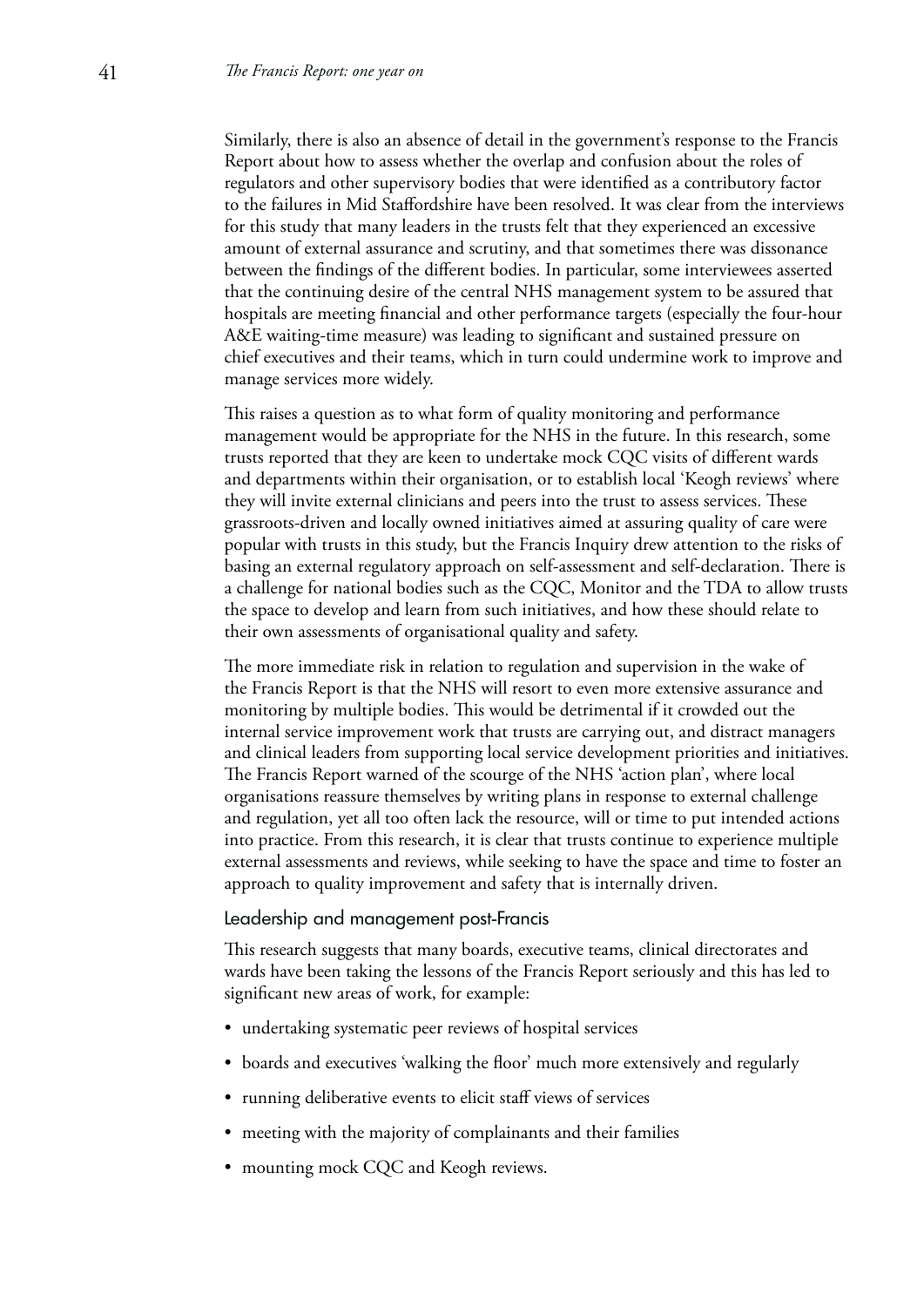Continuing this work in the longer term would be laudable and could indeed be exciting for NHS quality and safety. But whether senior managers and clinicians will have the time and personal resources to continue in this vein, alongside other commitments is questionable:

First, will they have the time and personal resource to continue in this vein, alongside other commitments and, if so, what will be dropped to make way for this? Second, as financial pressures mount across the public sector, how boards and executives handle the tension of quality versus finance, referred to earlier in this chapter, will be critical. A measure may be whether boards and senior managers will feel able to make a stand over the quality of care, if this means financial problems for the organisation, or difficult implications for other clinical services in the hospital or wider health economy, without adversely affecting their collective future as a board or individuals' careers.

Seasoned managers, directors of nursing, medical directors and boards may well weather the pressures and find ways of sustaining work on quality and safety as part of wider work to reshape the organisation of services within the hospital. For new and less experienced managers, senior clinicians or boards, it will be much more difficult. It has to be borne in mind that Mid Staffordshire NHS Foundation Trust had a chief executive in his first post, something that is often the case in smaller district general hospitals, which, while seeming to be the more straightforward NHS management jobs, entail some of the most difficult challenges in terms of service sustainability and leading clinicians and local people through often unpopular change. Post-Francis, senior managers, clinicians and boards will need sustained support as they grapple with the tensions of managing for both quality and productivity. Without such support, the hostile and blame-laden culture that led to the events at Mid Staffordshire in the first place is likely to be re-created.

# The implications for future health and social care configuration

The hospitals studied in this research were investing in additional staff for A&E, general medicine and the care of older people in particular. In the main, this was focused on ensuring adequate staffing levels for existing models of care, rather than entailing major reconfiguration of how services are organised within the hospitals – although some trusts explained their plans to try to do this in the medium to long term.

Although the Francis Report avoided making any recommendations about changing the system of provision to address the growing numbers of older, sicker adults who are being treated in hospital, it was clear that many of the interviewees were grappling with this wider question. What is clear is that the challenge of giving compassionate and well-coordinated care to frail older people, including those with dementia admitted through A&E, is a health and social care system-wide problem. Getting care right within hospitals will not solve this wider problem. The case study hospitals emphasised that the only way they could see of resolving the money–quality tension was by having more radical changes made to how services are organised across primary, community health, mental health, social and hospital care. One of the case study sites was using financial reserves to commission intermediate nursing and social care (separate from CCG and local government commissioning), as a way of enhancing the flow of emergency and older patients, and avoiding them remaining in hospital when medically fit, but this could only be a short-term measure.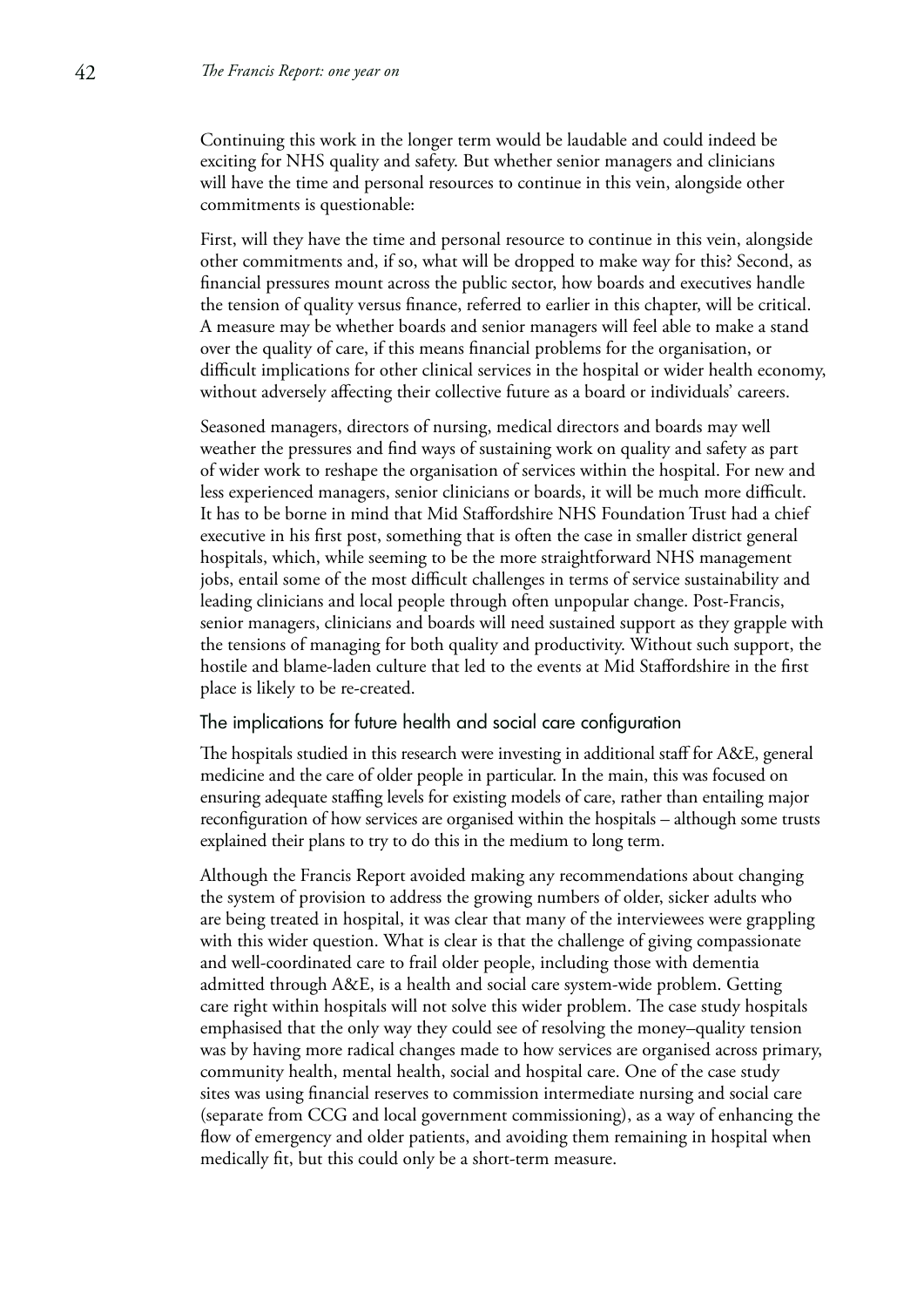Taking safe and high-quality care for this group of vulnerable patients to its logical conclusion – by ensuring seven-day working of hospitals, better-resourced social and primary care services, and reorganising hospitals along the lines set out in a recent report entitled *Future Hospital* (Future Hospital Commission, 2013) – will require political bravery and strong leadership at the level of health economies. The new bodies set up to enable better planning and implementation of service change at the local level – CCGs and health and wellbeing boards, with the input of NHS England's local area teams – are still evolving, and it is too soon to assess whether they will be more effective than the strategic health authorities that came before them in bringing about these changes.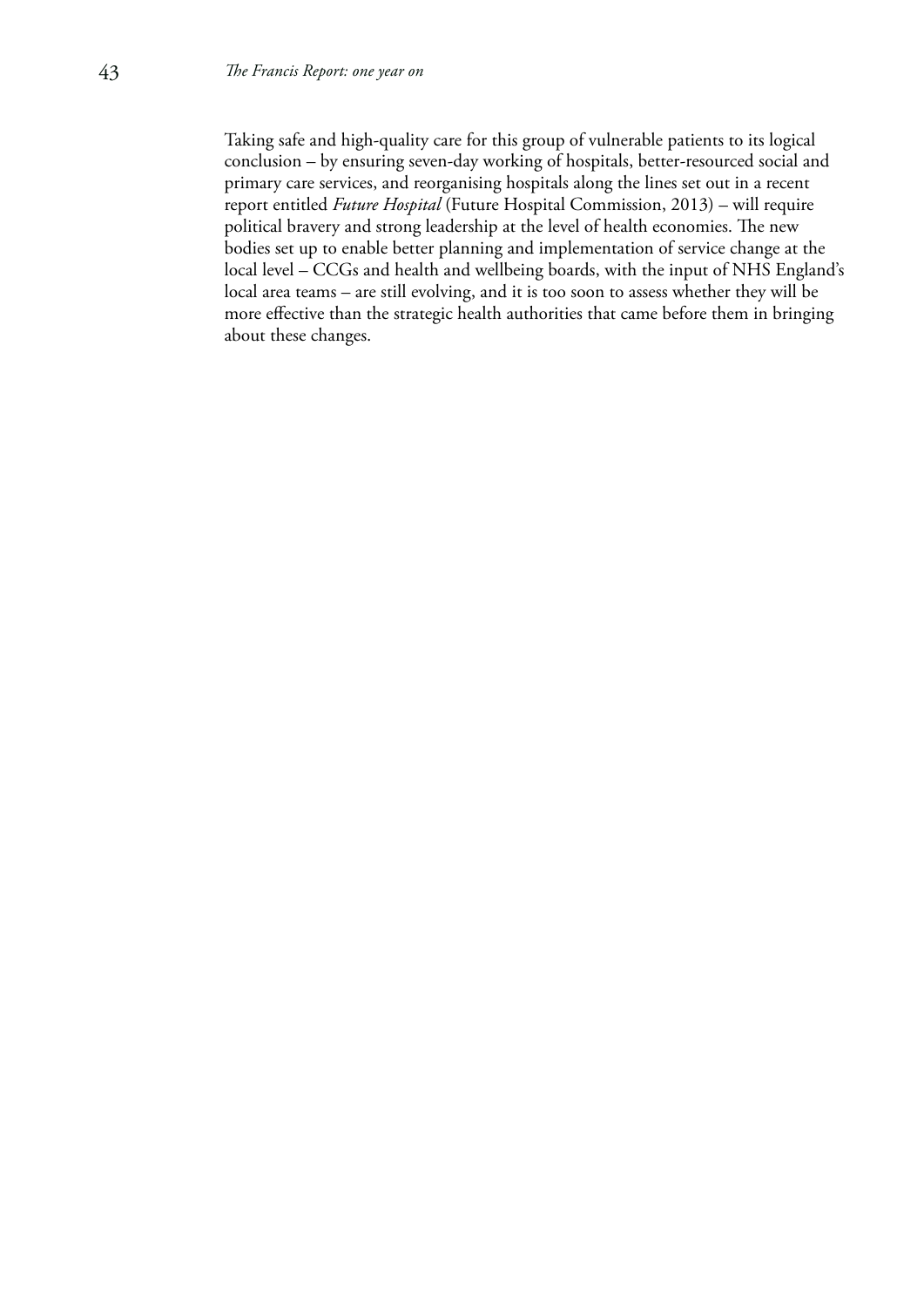# 4. Conclusion

The Francis Report delivered a damning verdict on an individual trust and a wider regulatory and supervisory system that had been periodically reorganised and changed, and allowed vital aspects of patient safety and care to be overlooked when the trust should have provided protection, improvement and accountability. The complexity of the system was such that multiple opportunities to spot and act on the failings in care in Mid Staffordshire were missed by health professionals, managers, commissioners, regulators, patient organisations, GPs and others.

In terms of how hospital trusts have responded, many of the themes and lessons from the Francis Report – together with the Keogh (2013) and Berwick (2013) reports – were recognised by the hospital leaders and front-line staff in this study, who described their efforts to give greater weight to the quality and safety of patient care, and the underlying culture that drives quality. Nursing is receiving a significant degree of attention, in particular in staffing levels, the role of ward managers, and ensuring fundamental standards of care. Staff engagement is a higher priority than before, as is a renewed approach to the handling of patient complaints and the reporting of hospital performance.

The hospital leaders in this study described a wider NHS system that seemed to them at times incoherent and overbearing in how it regulated and managed trusts. This begs the question as to how far the NHS response to the Francis Report and the reforms of 2012/13 have changed the culture of the system and fixed the failings identified by the Francis Report in commissioning, supervision and regulation. It is unclear how the requirements of the CQC, Monitor, NHS England, the TDA and clinical commissioners are interacting at a local level, and it is equally unclear how the functioning, culture and behaviour of these bodies will be measured.

This research is based on a glimpse of the activity and views of one third of hospital trusts. What remains to be seen is whether the Francis Report will result in measurably improved care for patients and how extensive this is across hospital trusts more generally. Critical to this is the fundamental tension between commitments to care quality, safe staffing and zero harm, on the one hand, and the relentless financial constraints facing the NHS for the foreseeable future, on the other.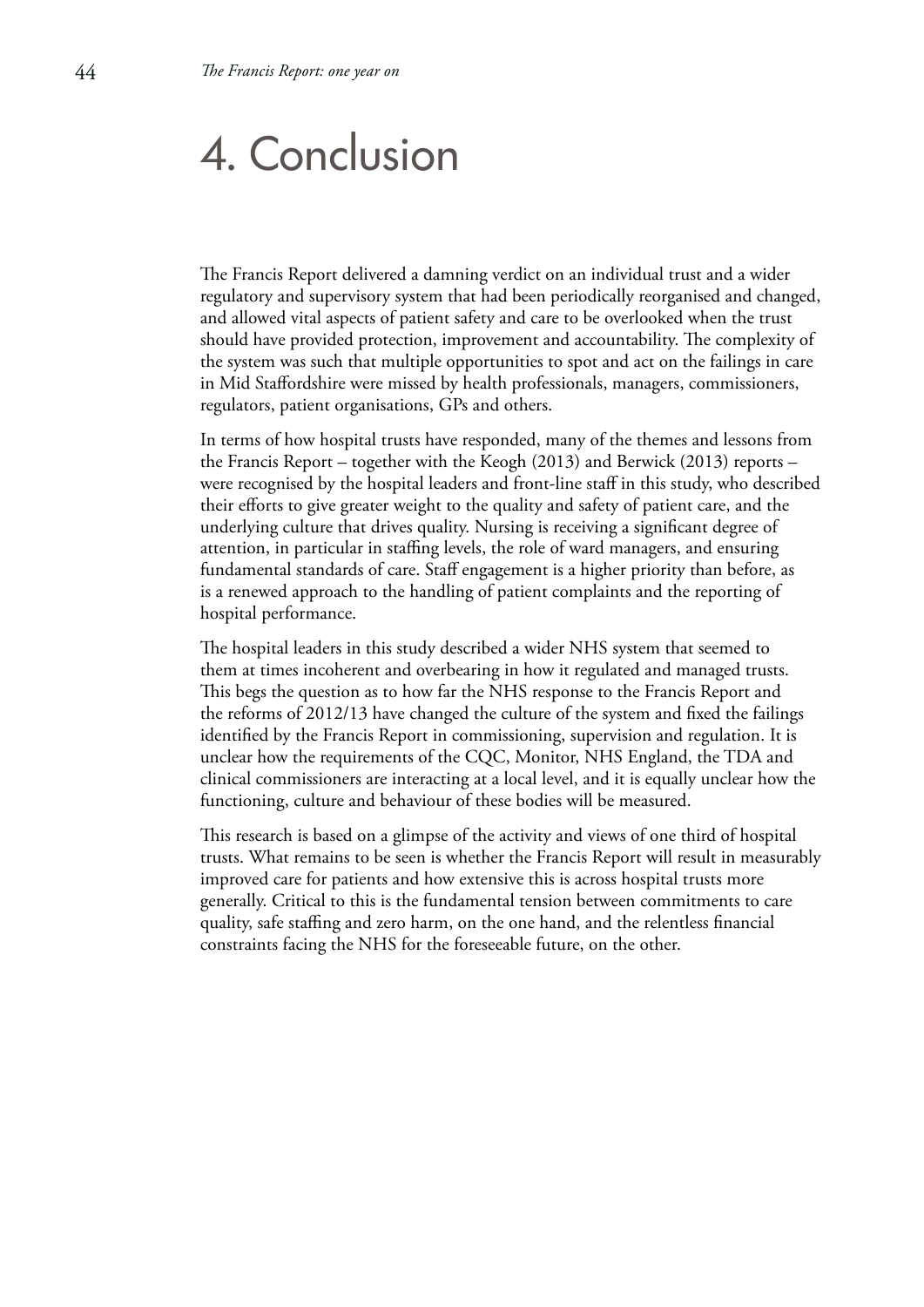# References

Audit Commission (2013) *Tough Times 2013: Councils' responses to financial challenges from 2010/11 to 2013/14.* 

Care Quality Commission (2013a) *Raising Standards, Putting People First: Our strategy for 2013 to 2016.* 

Care Quality Commission (2013b) 'Chief Inspector of Hospitals announces inspection plans', 18 July. www.cqc.org.uk/media/chief-inspector[hospitals-announces-inspection-plans . Accessed](http://www.cqc.org.uk/media/chief-inspector-hospitals-announces-inspection-plans)  21 January 2014.

College of Emergency Medicine (2013) 'CEM submission to the review of urgent and emergency care in England'. http://secure.collemergencymed. [ac.uk/Public/Latest%20News/CEM%20Statements .](http://secure.collemergencymed.ac.uk/Public/Latest%20News/CEM%20Statements)  Accessed 21 January 2014.

Department of Health (2013a) *Patients First and Foremost: The initial government response to the report of the Mid Staffordshire NHS Foundation Trust public inquiry*.

Department of Health (2013b) *Hard Truths: The journey to putting patients first.*

Dixon Woods M, Baker R, Charles K, Dawson J, Jerzembek G, Martin G, McCarthy I, McKee L, Minion J, Ozieranski P, Willars J, Wilkie P and West M (2014) 'Culture and behaviour in the English National Health Service: overview of lessons from a large multi-method study', *BMJ Quality and Safety* 23:2, 106-115.

Francis R (chair) (2010) *Independent Inquiry into Care Provided by Mid Staffordshire NHS Foundation Trust: January 2005 – March 2009: Volume 1.* The Stationery Office.

Francis R (chair) (2013a) *Report of the Mid Staffordshire NHS Foundation Trust Public Inquiry.* The Stationery Office.

Francis R (chair) (2013b) 'The Mid Staffordshire NHS Foundation Trust public inquiry: Robert Francis QC: press statement'. [www.midstaffspublicinquiry.com/sites/default/files/](http://www.midstaffspublicinquiry.com/sites/default/files/report/Chairman%27s%20statement.pdf) report/Chairman%27s%20statement.pdf

Future Hospital Commission (2013) *Future Hospital: Caring for medical patients.* Royal College of Physicians.

Goodrich J (2011) *Schwarz Center Rounds: Evaluation of the UK pilots.* The King's Fund.

Healthcare Commission (2009) *An Investigation into Mid Staffordshire NHS Foundation Trust.* 

Institute of Healthcare Improvement (2008) *Achieving the Vision of Excellence in Quality: Recommendations for the English NHS system of quality improvement.* 

Joint Commission International (2008) *Quality Oversight in England – Findings, Observations and Recommendations for a New Model.* 

Keogh B Sir (2013) *Review into the Quality of Care and Treatment Provided by 14 Hospital Trusts in England: Overview report.* NHS England.

The King's Fund (2013) *How is the Health and Social Care System Performing? Quarterly monitoring report.* 

The Mid Staffordshire NHS Foundation Trust Public Inquiry (undated) 'Terms of reference'. http://www. [midstaffspublicinquiry.com/sites/default/files/Terms\\_](http://www.midstaffspublicinquiry.com/sites/default/files/Terms_of_Reference.pdf) of\_Reference.pdf .

National Advisory Group on the Safety of Patients in England (2013) *A Promise to Learn – A Commitment to Act: Improving the safety of patients in England* (Berwick Report). HM Government.

National Audit Office (2012) *Progress in Making NHS Efficiency Savings.* The Stationery Office.

NHS Confederation (2012) 'Papering over the cracks: the impact of social care funding on the NHS', *Briefing 248.* 

NHS England (2013) *Transforming Urgent and Emergency Care Services in England.* 

Nuffield Trust (2013) *Spending on Health and Social Care to 2015–16. Parliamentary briefing*.

The Point of Care Foundation (2014) *Staff Care. How to engage staff in the NHS and why it matters.* 

Roberts A, Marshall L and Charlesworth A (2012) *A Decade of Austerity: The funding pressures facing the NHS from 2010/11 to 2021/22.* Nuffield Trust.

Skills for Care and Skills for Health (2013) *Code of Conduct for Healthcare Support Workers and Adult Social Care Workers in England.*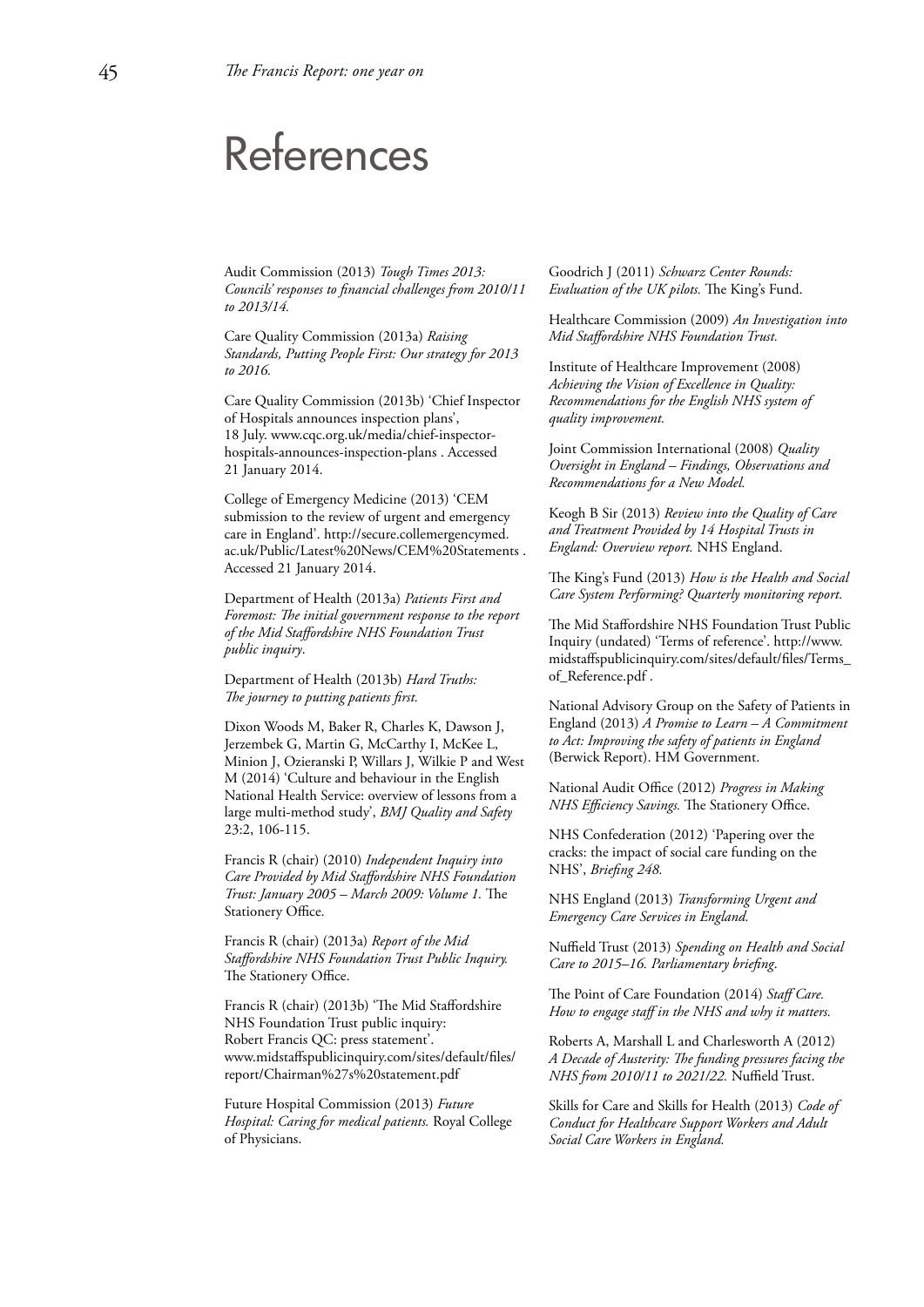# About the authors

#### *Ruth Thorlby*

Ruth Thorlby is a Senior Fellow in Health Policy at the Nuffield Trust. Her research interests include NHS reform, GP commissioning, accountability, international comparisons and health inequalities. Before joining the Trust she was a Senior Fellow at The King's Fund, where her publications included two major reviews of NHS performance, as well as a range of briefing and research papers. She was a 2008–09 Harkness Fellow, based at Harvard Medical School, where she researched how US physicians and health care organisations understood and tackled racial inequalities in the quality of health services. Before moving into health policy research, Ruth was a broadcast journalist, working for BBC World Service and BBC News and Current Affairs, including *Panorama*.

#### *Judith Smith*

Judith Smith is an experienced and widely published health services researcher and policy analyst. Before joining the Nuffield Trust in February 2009, she spent 14 years working at the Health Services Management Centre, University of Birmingham, where she was Senior Lecturer and Director of Research and Academic Director of the NHS Management Training Scheme. Prior to that, Judith was a senior manager in the NHS. Judith is an Honorary Senior Lecturer at the University of Birmingham and at the London School of Hygiene and Tropical Medicine, and Visiting Senior Research Fellow at Victoria University of Wellington in New Zealand. Judith's other roles include being a member of the board of the UK Health Services Research Network and chair of the Royal Pharmaceutical Society Commission on Models of Care. Judith was an expert adviser on NHS organisation and commissioning, and assessor, to the Mid Staffordshire NHS Foundation Trust Public Inquiry.

#### *Sally Williams*

Sally Williams is an independent health services researcher. Her interests include governance within the NHS and private health care, improving quality and patient safety, professional regulation and the training of health professionals, and health policy and research. Her recent projects include undertaking an independent inquiry into the withdrawal of medical trainees from an NHS trust, assisting the Royal College of Veterinary Surgeons to demonstrate best regulatory practice, and preparing a literature review for the Royal Pharmaceutical Society on future models of care delivered through pharmacy. Sally's published reports include as co-author of *Can Hospitals Do More With Less?* (Nuffield Trust, 2012), *Putting Quality First in the Boardroom* (The King's Fund and Burdett Trust for Nursing, 2010) and a toolkit to support the development of primary care federations (Royal College of General Practitioners, 2010). She also conducts invited reviews of NHS services on behalf of the Royal College of Surgeons of England and the Royal College of Paediatrics and Child Health, and she is a Lay Assessor with the National Clinical Assessment Service. Sally was previously a nonexecutive director of NHS Cambridgeshire and NHS Peterborough.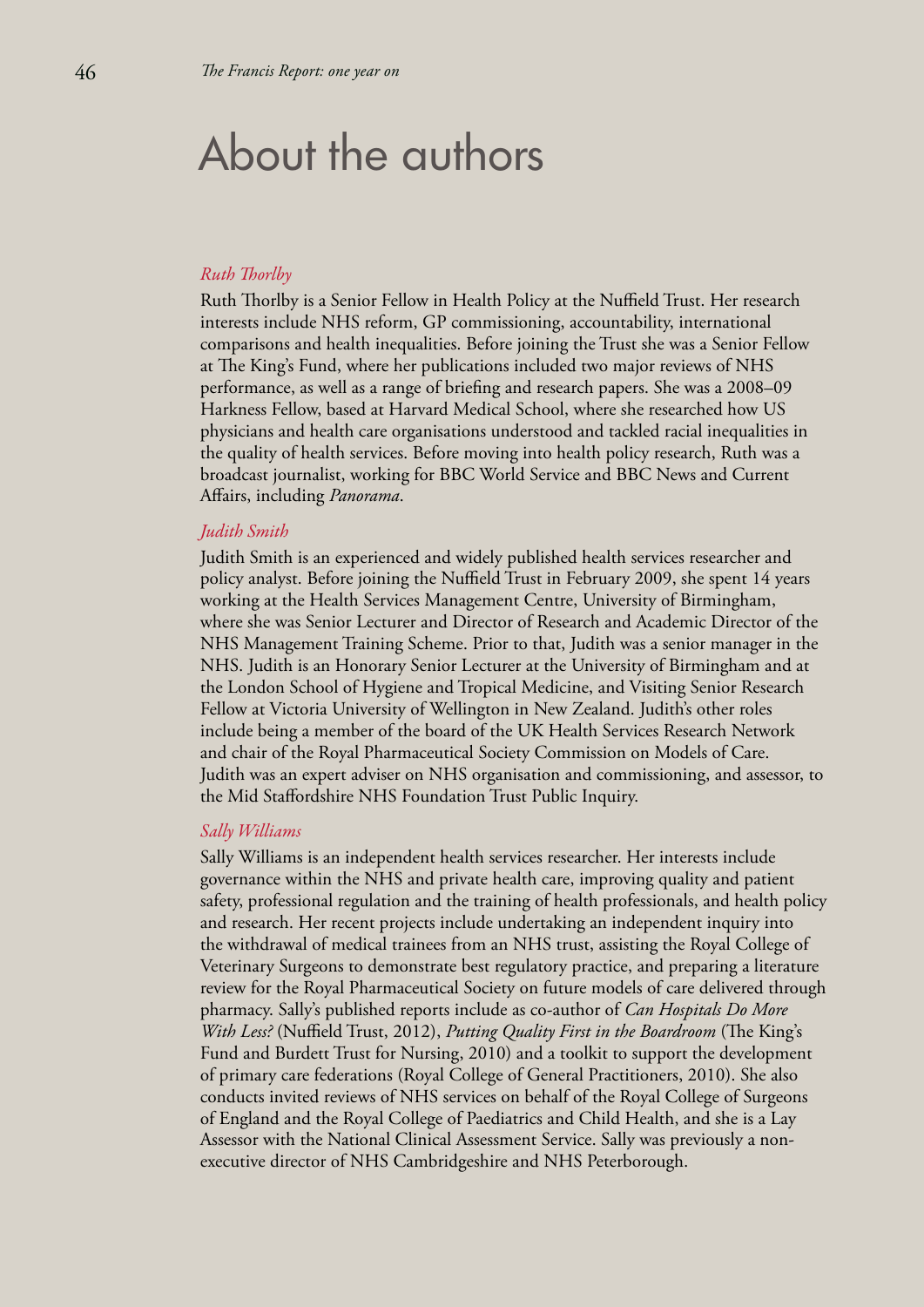# *Mark Dayan*

Mark Dayan joined the Nuffield Trust in June 2012. He works across the policy and communications teams. Mark is responsible for developing consultation responses and briefings for stakeholders and the media alongside research leads, applying the Nuffield Trust's cutting-edge research to inform major decisions in health and social care policy. He has also assisted in research projects and external commissions. Within the communications team, Mark works to connect our findings and expertise to our audiences through media, monitoring, and building relationships with other key stakeholders. Before joining the Trust, Mark gained experience in policy roles for the New Local Government Network and the Scottish Civil Service.